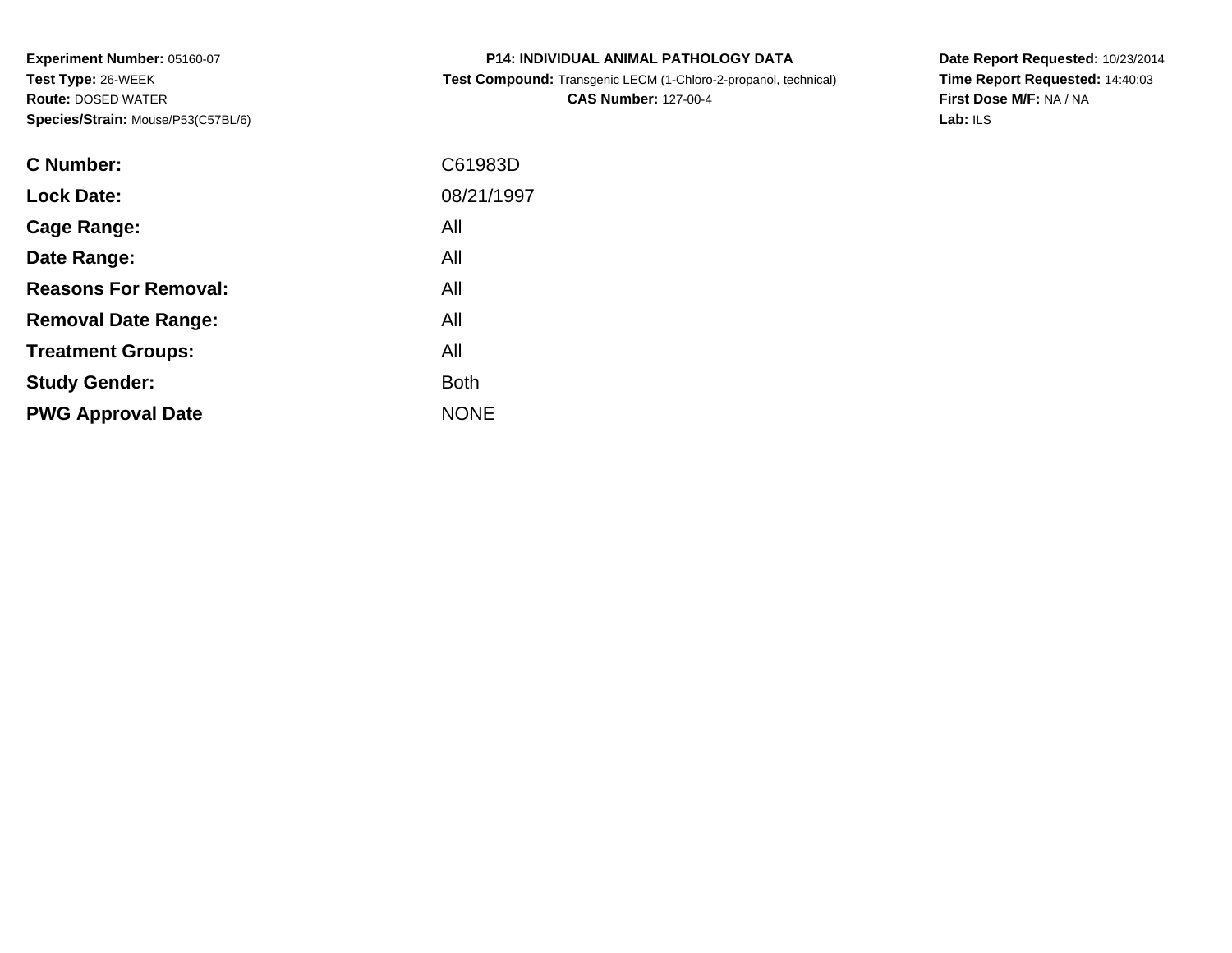| Experiment Number: 05160-07             |                                                                 | <b>P14: INDIVIDUAL ANIMAL PATHOLOGY DATA</b> | Date Report Requested: 10/23/2014 |
|-----------------------------------------|-----------------------------------------------------------------|----------------------------------------------|-----------------------------------|
| Test Type: 26-WEEK                      | Test Compound: Transgenic LECM (1-Chloro-2-propanol, technical) |                                              | Time Report Requested: 14:40:03   |
| <b>Route: DOSED WATER</b>               |                                                                 | <b>CAS Number: 127-00-4</b>                  | First Dose M/F: NA / NA           |
| Species/Strain: Mouse/P53(C57BL/6)      |                                                                 |                                              | Lab: $ILS$                        |
| <b>ANIMAL ID: 663</b>                   | <b>TRT#: 1</b>                                                  | <b>SEX: Male</b>                             | DAY ON TEST: 184                  |
|                                         | DOSE: 0 PPM                                                     | <b>DISP: Terminal Sacrifice</b>              | <b>HISTO: T081\\04-663</b>        |
|                                         |                                                                 | ORGAN AND ACCOUNTABLE SITE STATUS            |                                   |
| <b>NORMAL</b>                           |                                                                 |                                              |                                   |
| * Adrenal Medulla                       | * Pituitary Gland                                               | * Skin                                       | * Spleen                          |
| * Stomach, Forestomach                  | * Stomach, Glandular                                            | * Thymus                                     | * Thyroid Gland                   |
| <b>MISSING</b>                          |                                                                 |                                              |                                   |
| * Lymph Node, Mandibular                | * Mammary Gland                                                 |                                              |                                   |
| <b>OBSERVATIONS</b>                     |                                                                 |                                              |                                   |
| * Adrenal Cortex                        | Zona Reticul                                                    | Degeneration                                 | Fatty, Minimal                    |
| * Kidney                                |                                                                 | <b>Infiltration Cellular</b>                 | Lymphocyte, Minimal               |
| * Liver                                 | Centrilobular                                                   | Vacuolization Cytoplasmic                    | Diffuse, Moderate                 |
| [Vacuolization Cytoplasmic TGLS = 1-1 ] |                                                                 |                                              |                                   |
| * Lung                                  |                                                                 | <b>Infiltration Cellular</b>                 | Lymphocyte, Minimal               |
| * Salivary Glands                       | Submandibul GI                                                  | <b>Infiltration Cellular</b>                 | Lymphocyte, Mild                  |
| PRIMARY CAUSE OF DEATH                  |                                                                 |                                              |                                   |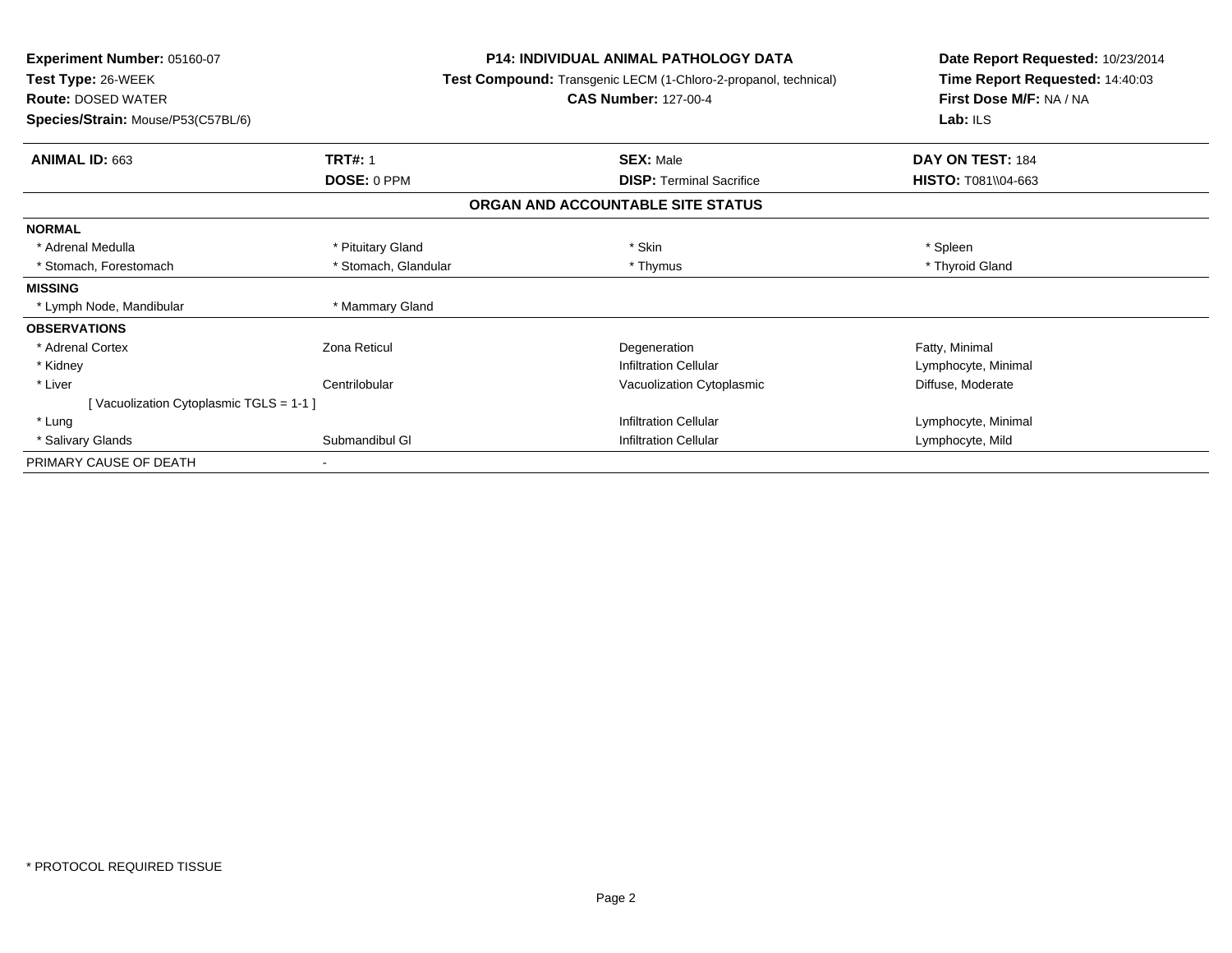| <b>Experiment Number: 05160-07</b><br>Test Type: 26-WEEK<br><b>Route: DOSED WATER</b><br>Species/Strain: Mouse/P53(C57BL/6) |                          | <b>P14: INDIVIDUAL ANIMAL PATHOLOGY DATA</b><br>Test Compound: Transgenic LECM (1-Chloro-2-propanol, technical)<br><b>CAS Number: 127-00-4</b> | Date Report Requested: 10/23/2014<br>Time Report Requested: 14:40:03<br>First Dose M/F: NA / NA<br>Lab: ILS |
|-----------------------------------------------------------------------------------------------------------------------------|--------------------------|------------------------------------------------------------------------------------------------------------------------------------------------|-------------------------------------------------------------------------------------------------------------|
| <b>ANIMAL ID: 664</b>                                                                                                       | <b>TRT#: 1</b>           | <b>SEX: Male</b>                                                                                                                               | DAY ON TEST: 184                                                                                            |
|                                                                                                                             | DOSE: 0 PPM              | <b>DISP: Terminal Sacrifice</b>                                                                                                                | <b>HISTO: T081\\04-664</b>                                                                                  |
|                                                                                                                             |                          | ORGAN AND ACCOUNTABLE SITE STATUS                                                                                                              |                                                                                                             |
| <b>NORMAL</b>                                                                                                               |                          |                                                                                                                                                |                                                                                                             |
| * Adrenal Medulla                                                                                                           | * Lymph Node, Mandibular | * Pituitary Gland                                                                                                                              | * Skin                                                                                                      |
| * Spleen                                                                                                                    | * Stomach, Forestomach   | * Stomach, Glandular                                                                                                                           | * Thymus                                                                                                    |
| * Thyroid Gland                                                                                                             |                          |                                                                                                                                                |                                                                                                             |
| <b>MISSING</b>                                                                                                              |                          |                                                                                                                                                |                                                                                                             |
| * Mammary Gland                                                                                                             |                          |                                                                                                                                                |                                                                                                             |
| <b>OBSERVATIONS</b>                                                                                                         |                          |                                                                                                                                                |                                                                                                             |
| * Adrenal Cortex                                                                                                            | <b>Zona Reticul</b>      | Degeneration                                                                                                                                   | Fatty, Minimal                                                                                              |
| * Kidney                                                                                                                    |                          | <b>Infiltration Cellular</b>                                                                                                                   | Lymphocyte, Focal, Minimal                                                                                  |
| * Liver                                                                                                                     |                          | <b>Infiltration Cellular</b>                                                                                                                   | Mononuclear CI, Mild                                                                                        |
| * Lung                                                                                                                      |                          | <b>Infiltration Cellular</b>                                                                                                                   | Lymphocyte, Minimal                                                                                         |
| * Salivary Glands                                                                                                           | Submandibul GI           | <b>Infiltration Cellular</b>                                                                                                                   | Lymphocyte, Minimal                                                                                         |
| PRIMARY CAUSE OF DEATH                                                                                                      | $\blacksquare$           |                                                                                                                                                |                                                                                                             |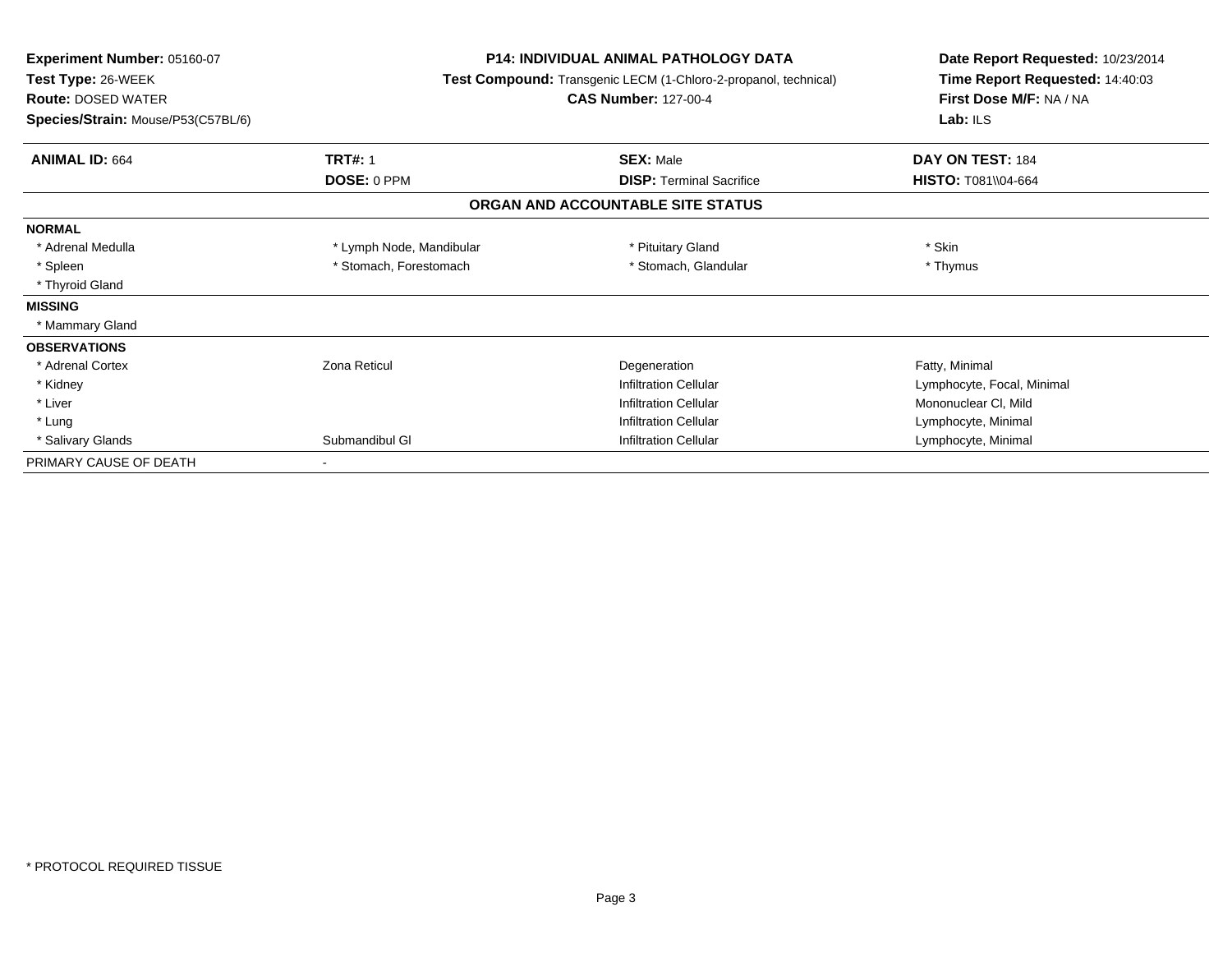**Experiment Number:** 05160-07**Test Type:** 26-WEEK **Route:** DOSED WATER **Species/Strain:** Mouse/P53(C57BL/6)**P14: INDIVIDUAL ANIMAL PATHOLOGY DATA Test Compound:** Transgenic LECM (1-Chloro-2-propanol, technical)**CAS Number:** 127-00-4**Date Report Requested:** 10/23/2014**Time Report Requested:** 14:40:03**First Dose M/F:** NA / NA**Lab:** ILS**ANIMAL ID:** 667**TRT#:** 1 **SEX:** Male **DAY ON TEST:** 184 **DOSE:** 0 PPM**DISP:** Terminal Sacrifice **HISTO:**  $T081\|04-667$ **ORGAN AND ACCOUNTABLE SITE STATUSNORMAL**\* Adrenal Medulla \* Lymph Node, Mandibular \* Manusia \* Mammary Gland \* Pituitary Gland \* Pituitary Gland \* Stomach, Glandular \* Skin \* Spleen \* Spleen \* Spleen \* Stomach, Forestomach \* Stomach, Forestomach \* Thymus \* Thyroid Gland**OBSERVATIONS** \* Adrenal Cortexx **Executive State 2** Zona Reticul **Constants Constants Constants Constants Constants Degeneration** Degeneration **Example 2** Contract Party, Minimal Zona Fascult Hypertrophy Focal, Minimal Note: Both Adrenal Glands present. \* Kidneyy the contract of the contract of the contract of the contract of the contract of the contract of the contract of  $\mathsf{Lymphocyte}$ , Mild Renal Tubule Mineralization Minimal Renal Tubule Regeneration Focal, Minimal \* LiverCentrilobular **Hypertrophy** y Mild r **Mononuclear CI, Focal, Minimal** Infiltration Cellular \* Lung Infiltration Cellular Lymphocyte, Focal, Mild \* Salivary GlandsSubmandibul Gl **Infiltration Cellular** Cellular Cellular Cellular Cellular Cellular Cellular Cellular Cellular Cellular Cellular Cellular Cellular Cellular Cellular Cellular Cellular Cellular Cellular Cellular Cellular Cel PRIMARY CAUSE OF DEATH-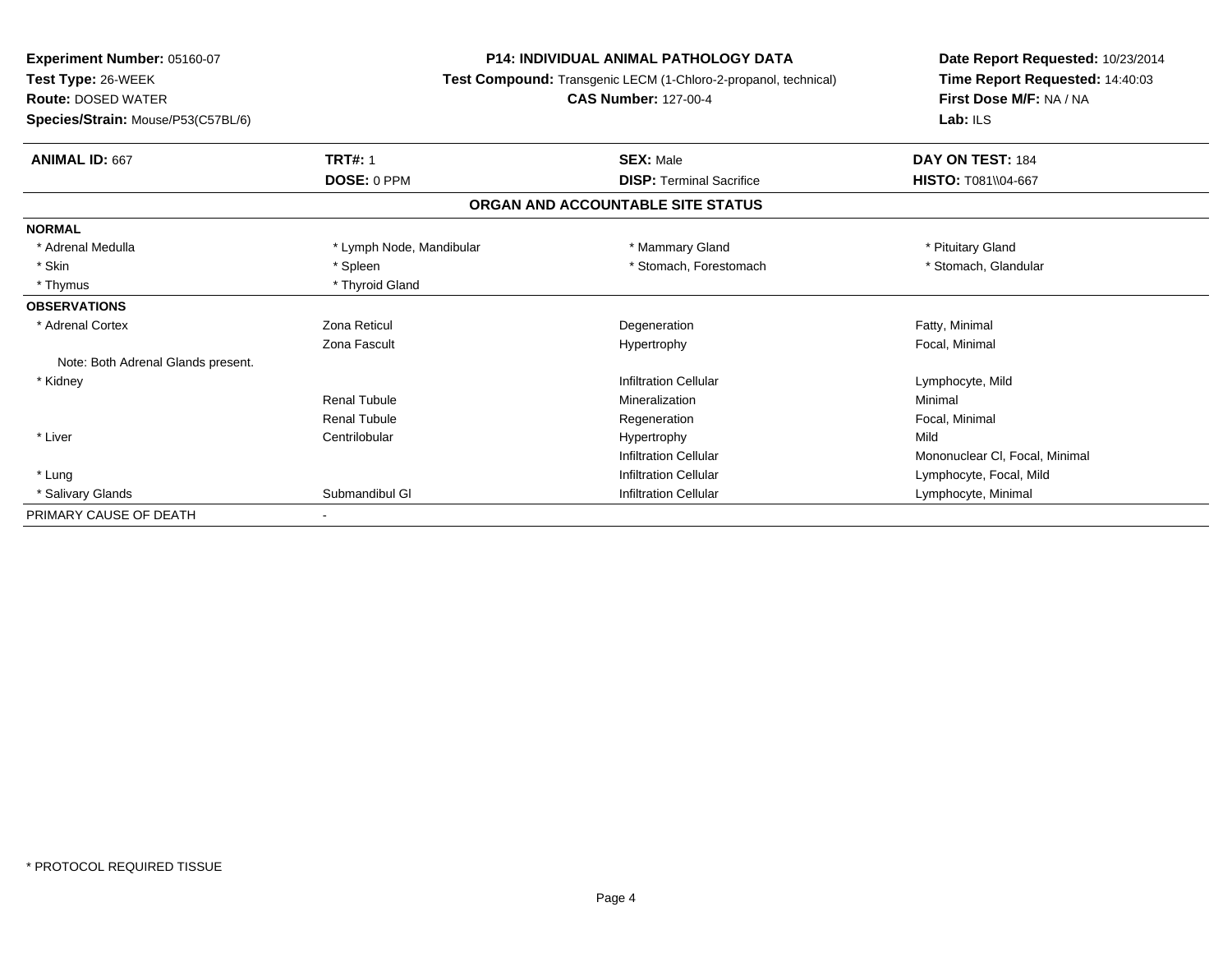| <b>Experiment Number: 05160-07</b><br><b>Test Type: 26-WEEK</b><br><b>Route: DOSED WATER</b><br>Species/Strain: Mouse/P53(C57BL/6) |                    | <b>P14: INDIVIDUAL ANIMAL PATHOLOGY DATA</b><br><b>Test Compound:</b> Transgenic LECM (1-Chloro-2-propanol, technical)<br><b>CAS Number: 127-00-4</b> | Date Report Requested: 10/23/2014<br>Time Report Requested: 14:40:04<br>First Dose M/F: NA / NA<br>Lab: $ILS$ |  |
|------------------------------------------------------------------------------------------------------------------------------------|--------------------|-------------------------------------------------------------------------------------------------------------------------------------------------------|---------------------------------------------------------------------------------------------------------------|--|
| <b>ANIMAL ID: 668</b>                                                                                                              | <b>TRT#: 1</b>     | <b>SEX: Male</b>                                                                                                                                      | DAY ON TEST: 184                                                                                              |  |
|                                                                                                                                    | <b>DOSE: 0 PPM</b> | <b>DISP:</b> Terminal Sacrifice                                                                                                                       | <b>HISTO: T081\\04-668</b>                                                                                    |  |
|                                                                                                                                    |                    | ORGAN AND ACCOUNTABLE SITE STATUS                                                                                                                     |                                                                                                               |  |
| <b>NORMAL</b>                                                                                                                      |                    |                                                                                                                                                       |                                                                                                               |  |
| * Adrenal Medulla                                                                                                                  | * Kidney           | * Lymph Node, Mandibular                                                                                                                              | * Pituitary Gland                                                                                             |  |
| * Salivary Glands                                                                                                                  | * Skin             | * Spleen                                                                                                                                              | * Stomach, Forestomach                                                                                        |  |
| * Stomach, Glandular                                                                                                               | * Thymus           | * Thyroid Gland                                                                                                                                       |                                                                                                               |  |
| <b>MISSING</b>                                                                                                                     |                    |                                                                                                                                                       |                                                                                                               |  |
| * Mammary Gland                                                                                                                    |                    |                                                                                                                                                       |                                                                                                               |  |
| <b>OBSERVATIONS</b>                                                                                                                |                    |                                                                                                                                                       |                                                                                                               |  |
| * Adrenal Cortex                                                                                                                   | Zona Reticul       | Degeneration                                                                                                                                          | Fatty, Minimal                                                                                                |  |
| * Liver                                                                                                                            |                    | <b>Infiltration Cellular</b>                                                                                                                          | Mononuclear CI, Minimal                                                                                       |  |
| * Lung                                                                                                                             |                    | <b>Infiltration Cellular</b>                                                                                                                          | Lymphocyte, Focal, Minimal                                                                                    |  |
| PRIMARY CAUSE OF DEATH                                                                                                             |                    |                                                                                                                                                       |                                                                                                               |  |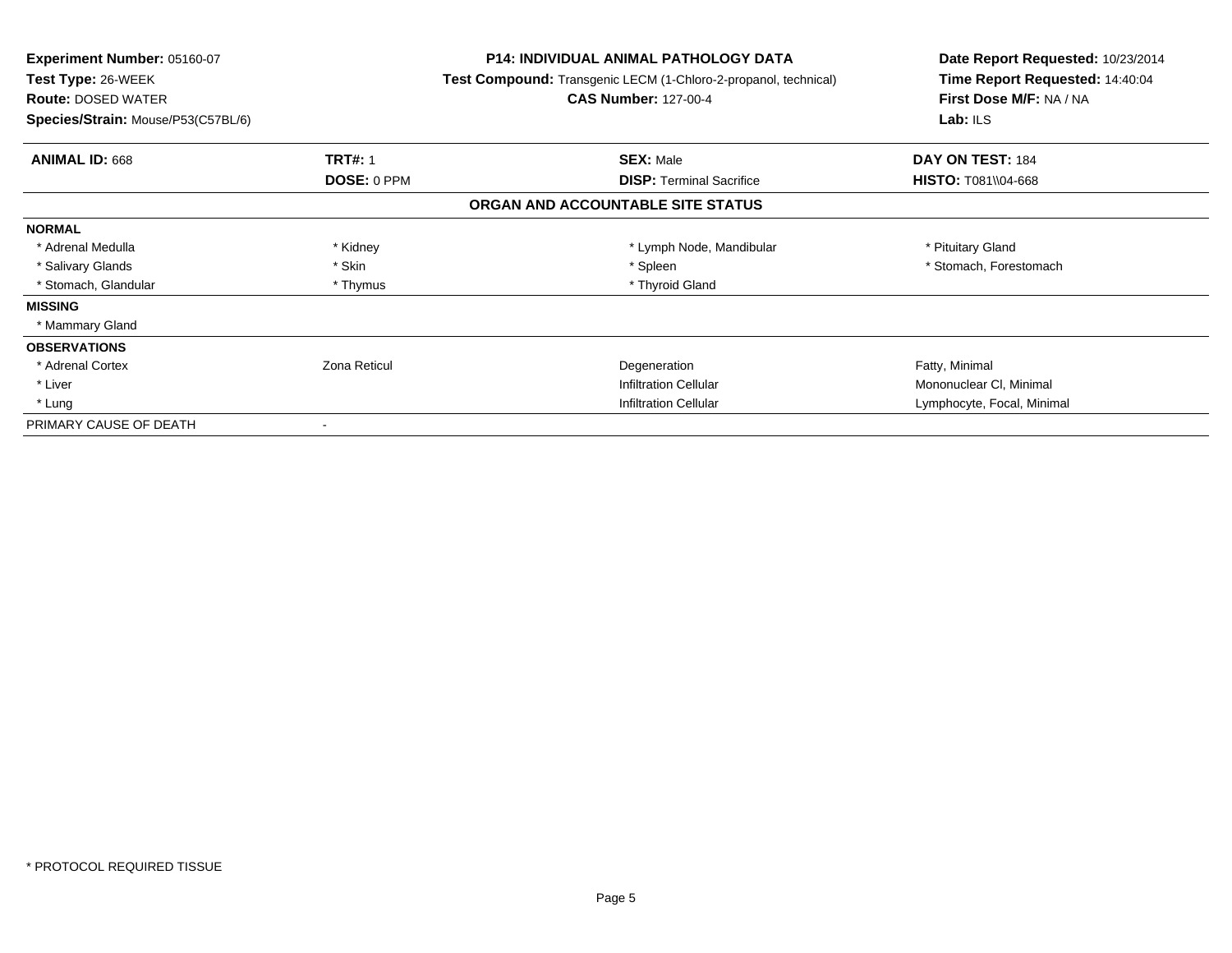| Experiment Number: 05160-07<br>Test Type: 26-WEEK<br><b>Route: DOSED WATER</b><br>Species/Strain: Mouse/P53(C57BL/6) | <b>P14: INDIVIDUAL ANIMAL PATHOLOGY DATA</b><br>Test Compound: Transgenic LECM (1-Chloro-2-propanol, technical)<br><b>CAS Number: 127-00-4</b> |                                   | Date Report Requested: 10/23/2014<br>Time Report Requested: 14:40:04<br>First Dose M/F: NA / NA<br>Lab: $ILS$ |
|----------------------------------------------------------------------------------------------------------------------|------------------------------------------------------------------------------------------------------------------------------------------------|-----------------------------------|---------------------------------------------------------------------------------------------------------------|
| <b>ANIMAL ID: 670</b>                                                                                                | <b>TRT#: 1</b>                                                                                                                                 | <b>SEX: Male</b>                  | DAY ON TEST: 184                                                                                              |
|                                                                                                                      | DOSE: 0 PPM                                                                                                                                    | <b>DISP: Terminal Sacrifice</b>   | <b>HISTO: T081\\04-670</b>                                                                                    |
|                                                                                                                      |                                                                                                                                                | ORGAN AND ACCOUNTABLE SITE STATUS |                                                                                                               |
| <b>NORMAL</b>                                                                                                        |                                                                                                                                                |                                   |                                                                                                               |
| * Adrenal Medulla                                                                                                    | * Lymph Node, Mandibular                                                                                                                       | * Skin                            | * Spleen                                                                                                      |
| * Stomach, Forestomach                                                                                               | * Stomach, Glandular                                                                                                                           | * Thymus                          | * Thyroid Gland                                                                                               |
| <b>MISSING</b>                                                                                                       |                                                                                                                                                |                                   |                                                                                                               |
| * Mammary Gland                                                                                                      | * Pituitary Gland                                                                                                                              |                                   |                                                                                                               |
| <b>OBSERVATIONS</b>                                                                                                  |                                                                                                                                                |                                   |                                                                                                               |
| * Adren Medulla                                                                                                      |                                                                                                                                                |                                   |                                                                                                               |
| Note: One examined, present.                                                                                         |                                                                                                                                                |                                   |                                                                                                               |
| * Adrenal Cortex                                                                                                     | Zona Reticul                                                                                                                                   | Degeneration                      | Fatty, Minimal                                                                                                |
| Note: One examined, present.                                                                                         |                                                                                                                                                |                                   |                                                                                                               |
| * Kidney                                                                                                             |                                                                                                                                                | Casts Protein                     | Focal, Minimal                                                                                                |
|                                                                                                                      |                                                                                                                                                | <b>Infiltration Cellular</b>      | Lymphocyte, Minimal                                                                                           |
| * Liver                                                                                                              | Centrilobular                                                                                                                                  | Hypertrophy                       | Diffuse, Mild                                                                                                 |
| * Lung                                                                                                               |                                                                                                                                                | <b>Infiltration Cellular</b>      | Lymphocyte, Minimal                                                                                           |
| * Salivary Glands                                                                                                    | Submandibul GI                                                                                                                                 | <b>Infiltration Cellular</b>      | Lymphocyte, Minimal                                                                                           |
| PRIMARY CAUSE OF DEATH                                                                                               |                                                                                                                                                |                                   |                                                                                                               |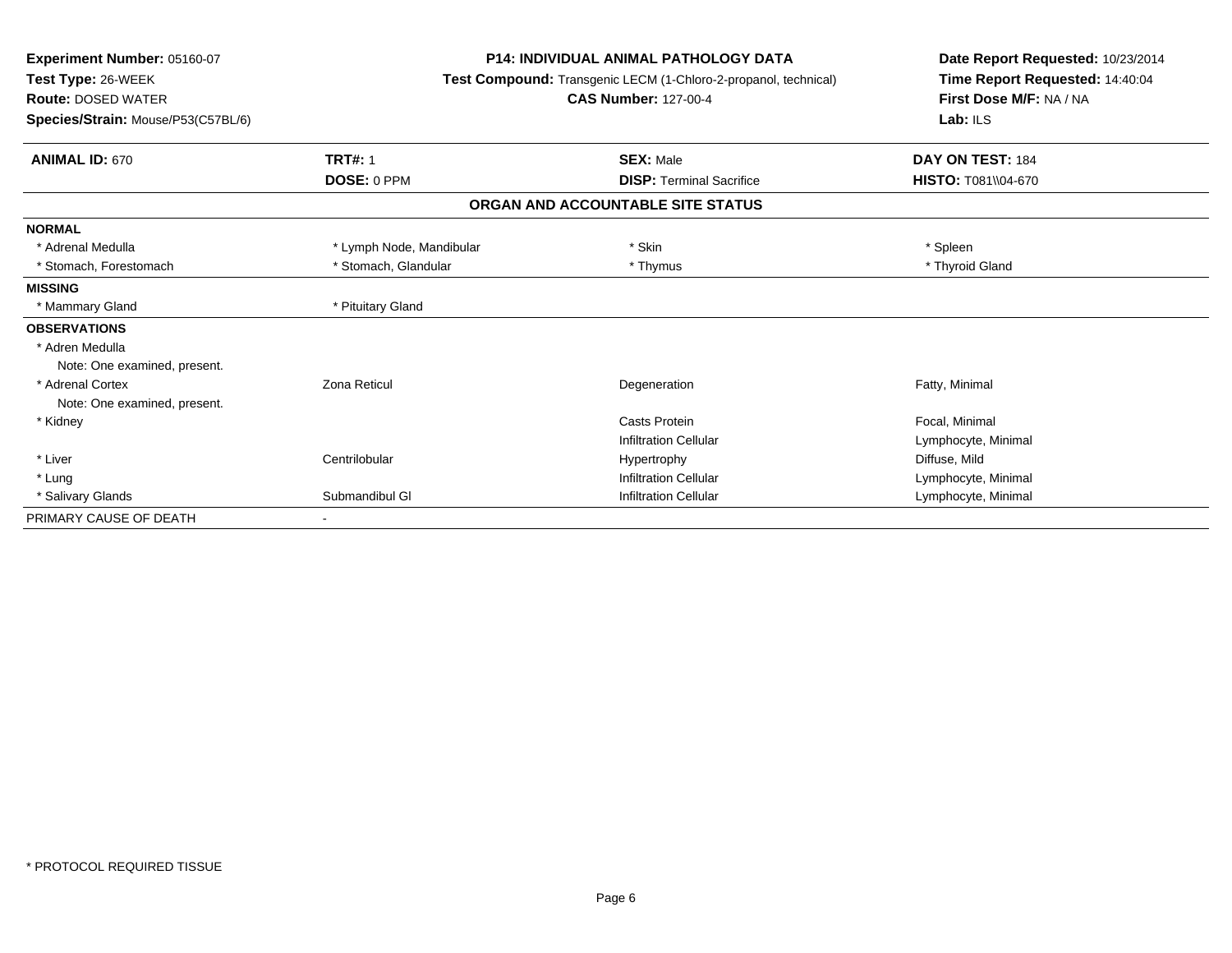| <b>Experiment Number: 05160-07</b> | <b>P14: INDIVIDUAL ANIMAL PATHOLOGY DATA</b><br><b>Test Compound:</b> Transgenic LECM (1-Chloro-2-propanol, technical)<br><b>CAS Number: 127-00-4</b> |                                   | Date Report Requested: 10/23/2014 |
|------------------------------------|-------------------------------------------------------------------------------------------------------------------------------------------------------|-----------------------------------|-----------------------------------|
| <b>Test Type: 26-WEEK</b>          |                                                                                                                                                       |                                   | Time Report Requested: 14:40:04   |
| <b>Route: DOSED WATER</b>          |                                                                                                                                                       |                                   | First Dose M/F: NA / NA           |
| Species/Strain: Mouse/P53(C57BL/6) |                                                                                                                                                       |                                   | Lab: $ILS$                        |
| <b>ANIMAL ID: 671</b>              | <b>TRT#: 7</b>                                                                                                                                        | <b>SEX: Male</b>                  | DAY ON TEST: 185                  |
|                                    | <b>DOSE: 1000 PPM</b>                                                                                                                                 | <b>DISP:</b> Terminal Sacrifice   | HISTO: T081\\04-671               |
|                                    |                                                                                                                                                       | ORGAN AND ACCOUNTABLE SITE STATUS |                                   |
| <b>NORMAL</b>                      |                                                                                                                                                       |                                   |                                   |
| * Adrenal Medulla                  | * Lymph Node, Mandibular                                                                                                                              | * Mammary Gland                   | * Pituitary Gland                 |
| * Skin                             | * Spleen                                                                                                                                              | * Stomach, Forestomach            | * Stomach, Glandular              |
| * Thymus                           | * Thyroid Gland                                                                                                                                       |                                   |                                   |
| <b>OBSERVATIONS</b>                |                                                                                                                                                       |                                   |                                   |
| * Adrenal Cortex                   | <b>Zona Reticul</b>                                                                                                                                   | Degeneration                      | Fatty, Minimal                    |
|                                    | Zona Fascult                                                                                                                                          | Hypertrophy                       | Focal, Minimal                    |
| * Kidney                           |                                                                                                                                                       | <b>Infiltration Cellular</b>      | Lymphocyte, Focal, Minimal        |
|                                    | <b>Renal Tubule</b>                                                                                                                                   | Regeneration                      | Focal, Minimal                    |
| * Liver                            | Centrilobular                                                                                                                                         | Hypertrophy                       | Diffuse, Mild                     |
| * Lung                             |                                                                                                                                                       | <b>Infiltration Cellular</b>      | Lymphocyte, Minimal               |
| * Salivary Glands                  | Submandibul GI                                                                                                                                        | <b>Infiltration Cellular</b>      | Lymphocyte, Minimal               |
| PRIMARY CAUSE OF DEATH             |                                                                                                                                                       |                                   |                                   |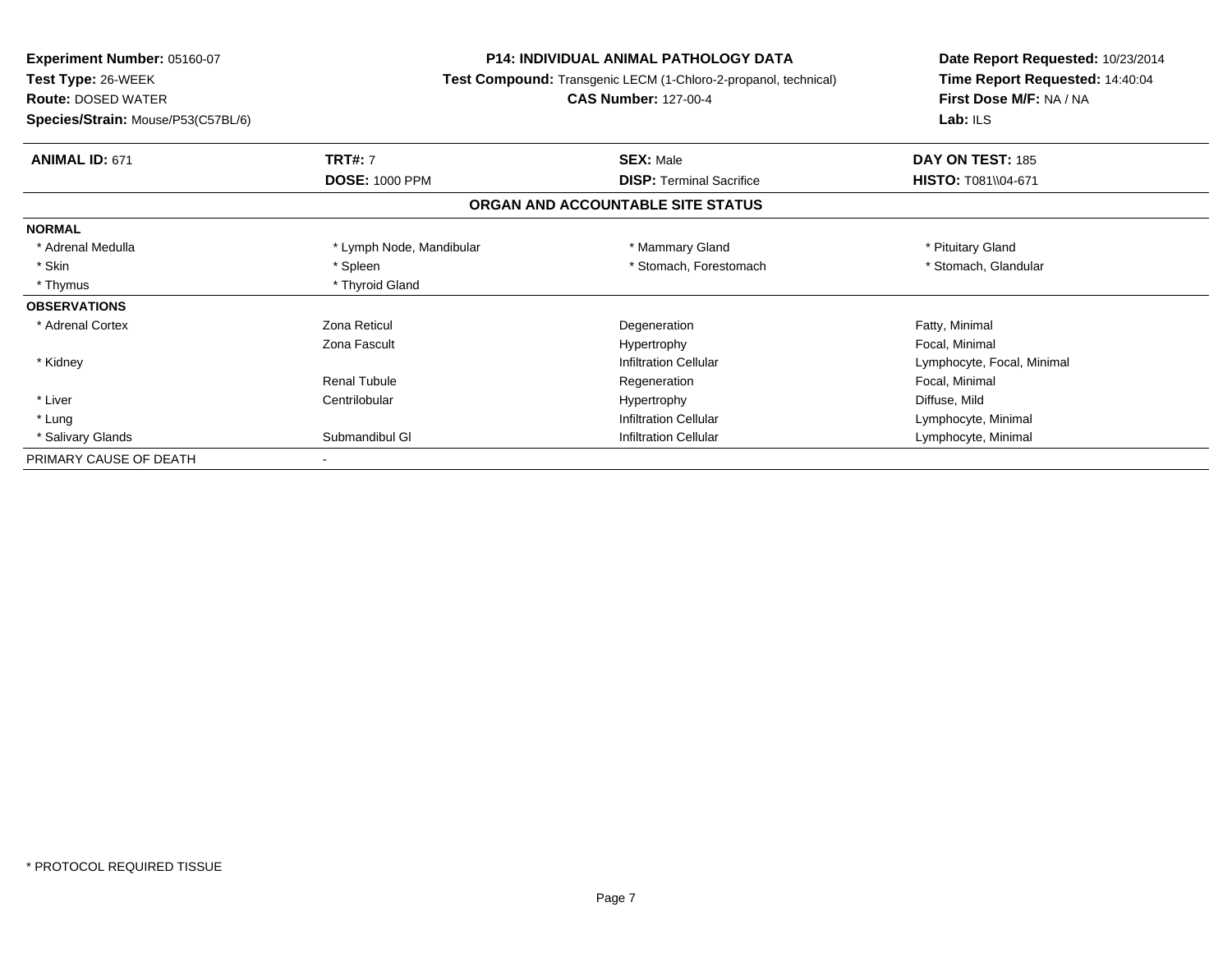| Experiment Number: 05160-07<br>Test Type: 26-WEEK<br><b>Route: DOSED WATER</b><br>Species/Strain: Mouse/P53(C57BL/6) | <b>P14: INDIVIDUAL ANIMAL PATHOLOGY DATA</b><br>Test Compound: Transgenic LECM (1-Chloro-2-propanol, technical)<br><b>CAS Number: 127-00-4</b> |                                   | Date Report Requested: 10/23/2014<br>Time Report Requested: 14:40:04<br>First Dose M/F: NA / NA<br>Lab: ILS |
|----------------------------------------------------------------------------------------------------------------------|------------------------------------------------------------------------------------------------------------------------------------------------|-----------------------------------|-------------------------------------------------------------------------------------------------------------|
| <b>ANIMAL ID: 672</b>                                                                                                | <b>TRT#: 7</b>                                                                                                                                 | <b>SEX: Male</b>                  | DAY ON TEST: 185                                                                                            |
|                                                                                                                      | <b>DOSE: 1000 PPM</b>                                                                                                                          | <b>DISP:</b> Terminal Sacrifice   | <b>HISTO: T081\\04-672</b>                                                                                  |
|                                                                                                                      |                                                                                                                                                | ORGAN AND ACCOUNTABLE SITE STATUS |                                                                                                             |
| <b>NORMAL</b>                                                                                                        |                                                                                                                                                |                                   |                                                                                                             |
| * Adrenal Medulla                                                                                                    | * Lymph Node, Mandibular                                                                                                                       | * Pituitary Gland                 | * Salivary Glands                                                                                           |
| * Skin                                                                                                               | * Spleen                                                                                                                                       | * Stomach, Forestomach            | * Stomach, Glandular                                                                                        |
| * Thyroid Gland                                                                                                      |                                                                                                                                                |                                   |                                                                                                             |
| <b>MISSING</b>                                                                                                       |                                                                                                                                                |                                   |                                                                                                             |
| * Mammary Gland                                                                                                      |                                                                                                                                                |                                   |                                                                                                             |
| <b>OBSERVATIONS</b>                                                                                                  |                                                                                                                                                |                                   |                                                                                                             |
| * Adrenal Cortex                                                                                                     | Zona Reticul                                                                                                                                   | Degeneration                      | Fatty, Mild                                                                                                 |
| * Kidney                                                                                                             |                                                                                                                                                | <b>Infiltration Cellular</b>      | Lymphocyte, Focal, Minimal                                                                                  |
| * Liver                                                                                                              | Centrilobular                                                                                                                                  | Hypertrophy                       | Minimal                                                                                                     |
| * Lung                                                                                                               |                                                                                                                                                | <b>Infiltration Cellular</b>      | Lymphocyte, Minimal                                                                                         |
| * Thymus                                                                                                             |                                                                                                                                                | Hemorrhage                        | Acute, Minimal                                                                                              |
| PRIMARY CAUSE OF DEATH                                                                                               |                                                                                                                                                |                                   |                                                                                                             |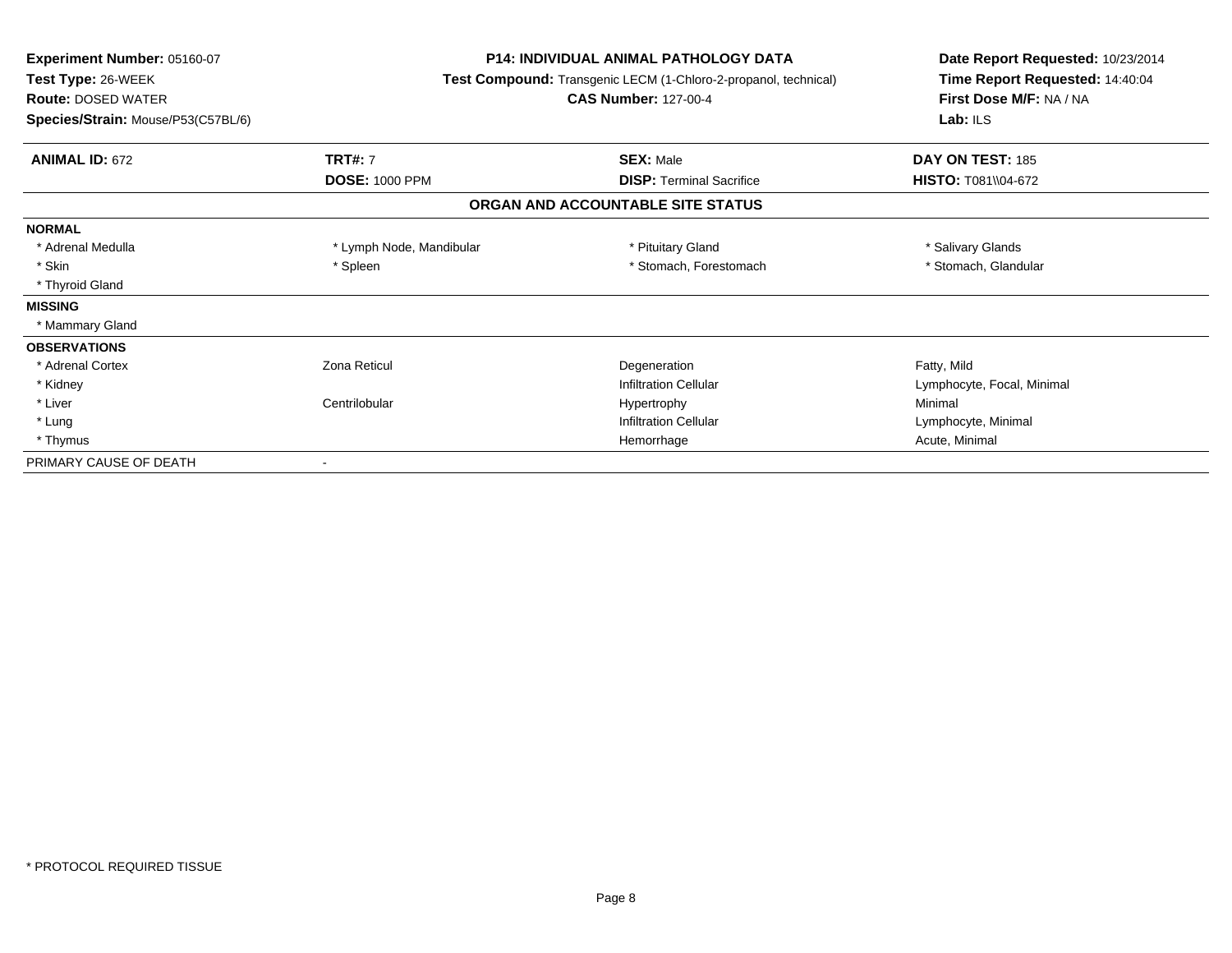| Experiment Number: 05160-07<br>Test Type: 26-WEEK<br><b>Route: DOSED WATER</b><br>Species/Strain: Mouse/P53(C57BL/6) | <b>P14: INDIVIDUAL ANIMAL PATHOLOGY DATA</b><br>Test Compound: Transgenic LECM (1-Chloro-2-propanol, technical)<br><b>CAS Number: 127-00-4</b> |                                   | Date Report Requested: 10/23/2014<br>Time Report Requested: 14:40:04<br>First Dose M/F: NA / NA<br>Lab: ILS |
|----------------------------------------------------------------------------------------------------------------------|------------------------------------------------------------------------------------------------------------------------------------------------|-----------------------------------|-------------------------------------------------------------------------------------------------------------|
| <b>ANIMAL ID: 676</b>                                                                                                | <b>TRT#: 1</b>                                                                                                                                 | <b>SEX: Male</b>                  | DAY ON TEST: 184                                                                                            |
|                                                                                                                      | DOSE: 0 PPM                                                                                                                                    | <b>DISP: Terminal Sacrifice</b>   | <b>HISTO: T081\\04-676</b>                                                                                  |
|                                                                                                                      |                                                                                                                                                | ORGAN AND ACCOUNTABLE SITE STATUS |                                                                                                             |
| <b>NORMAL</b>                                                                                                        |                                                                                                                                                |                                   |                                                                                                             |
| * Adrenal Medulla                                                                                                    | * Lymph Node, Mandibular                                                                                                                       | * Pituitary Gland                 | * Skin                                                                                                      |
| * Spleen                                                                                                             | * Stomach, Forestomach                                                                                                                         | * Stomach, Glandular              | * Thymus                                                                                                    |
| * Thyroid Gland                                                                                                      |                                                                                                                                                |                                   |                                                                                                             |
| <b>MISSING</b>                                                                                                       |                                                                                                                                                |                                   |                                                                                                             |
| * Mammary Gland                                                                                                      |                                                                                                                                                |                                   |                                                                                                             |
| <b>OBSERVATIONS</b>                                                                                                  |                                                                                                                                                |                                   |                                                                                                             |
| * Adrenal Cortex                                                                                                     | Zona Reticul                                                                                                                                   | Degeneration                      | Fatty, Minimal                                                                                              |
| * Kidney                                                                                                             |                                                                                                                                                | <b>Infiltration Cellular</b>      | Lymphocyte, Mild                                                                                            |
| * Liver                                                                                                              | Centrilobular                                                                                                                                  | Hypertrophy                       | Minimal                                                                                                     |
|                                                                                                                      |                                                                                                                                                | <b>Infiltration Cellular</b>      | Mononuclear CI, Focal, Mild                                                                                 |
| * Lung                                                                                                               | Alveolus                                                                                                                                       | <b>Infiltration Cellular</b>      | Histiocyte, Focal, Minimal                                                                                  |
|                                                                                                                      |                                                                                                                                                | <b>Infiltration Cellular</b>      | Lymphocyte, Focal, Minimal                                                                                  |
| * Salivary Glands                                                                                                    | Submandibul GI                                                                                                                                 | <b>Infiltration Cellular</b>      | Lymphocyte, Minimal                                                                                         |
| PRIMARY CAUSE OF DEATH                                                                                               |                                                                                                                                                |                                   |                                                                                                             |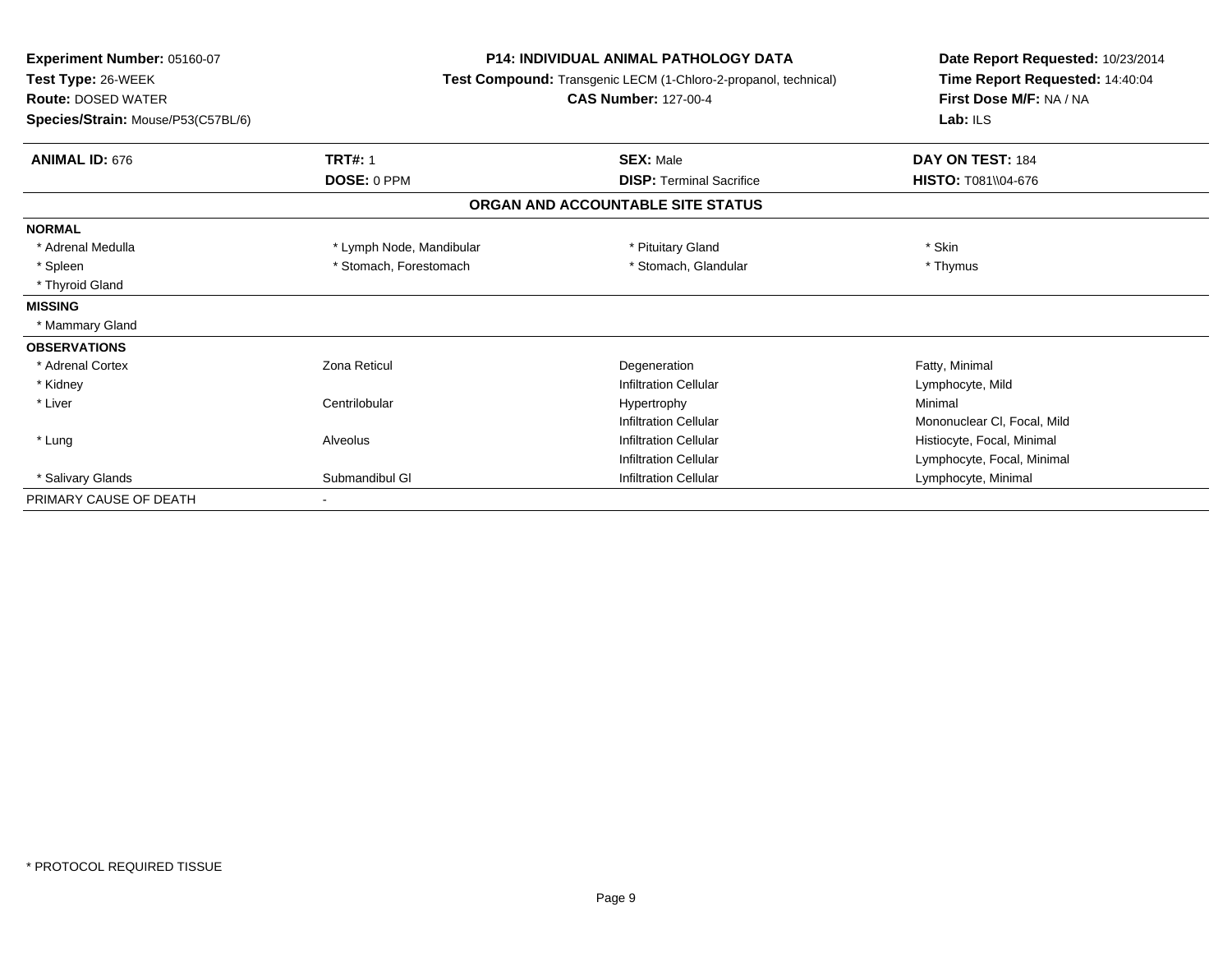| Experiment Number: 05160-07        | <b>P14: INDIVIDUAL ANIMAL PATHOLOGY DATA</b><br>Test Compound: Transgenic LECM (1-Chloro-2-propanol, technical) |                                   | Date Report Requested: 10/23/2014 |
|------------------------------------|-----------------------------------------------------------------------------------------------------------------|-----------------------------------|-----------------------------------|
| Test Type: 26-WEEK                 |                                                                                                                 |                                   | Time Report Requested: 14:40:04   |
| <b>Route: DOSED WATER</b>          |                                                                                                                 | <b>CAS Number: 127-00-4</b>       | First Dose M/F: NA / NA           |
| Species/Strain: Mouse/P53(C57BL/6) |                                                                                                                 |                                   | Lab: $ILS$                        |
| <b>ANIMAL ID: 679</b>              | <b>TRT#: 1</b>                                                                                                  | <b>SEX: Male</b>                  | DAY ON TEST: 184                  |
|                                    | <b>DOSE: 0 PPM</b>                                                                                              | <b>DISP:</b> Terminal Sacrifice   | <b>HISTO: T081\\04-679</b>        |
|                                    |                                                                                                                 | ORGAN AND ACCOUNTABLE SITE STATUS |                                   |
| <b>NORMAL</b>                      |                                                                                                                 |                                   |                                   |
| * Adrenal Medulla                  | * Lymph Node, Mandibular                                                                                        | * Mammary Gland                   | * Pituitary Gland                 |
| * Skin                             | * Spleen                                                                                                        | * Stomach, Forestomach            | * Stomach, Glandular              |
| * Thymus                           | * Thyroid Gland                                                                                                 |                                   |                                   |
| <b>OBSERVATIONS</b>                |                                                                                                                 |                                   |                                   |
| * Adrenal Cortex                   | Zona Reticul                                                                                                    | Degeneration                      | Fatty, Minimal                    |
| * Kidney                           |                                                                                                                 | <b>Infiltration Cellular</b>      | Lymphocyte, Mild                  |
| * Liver                            | Centrilobular                                                                                                   | Vacuolization Cytoplasmic         | Mild                              |
| * Lung                             |                                                                                                                 | <b>Infiltration Cellular</b>      | Lymphocyte, Focal, Minimal        |
| * Salivary Glands                  | Submandibul GI                                                                                                  | <b>Infiltration Cellular</b>      | Lymphocyte, Minimal               |
| PRIMARY CAUSE OF DEATH             |                                                                                                                 |                                   |                                   |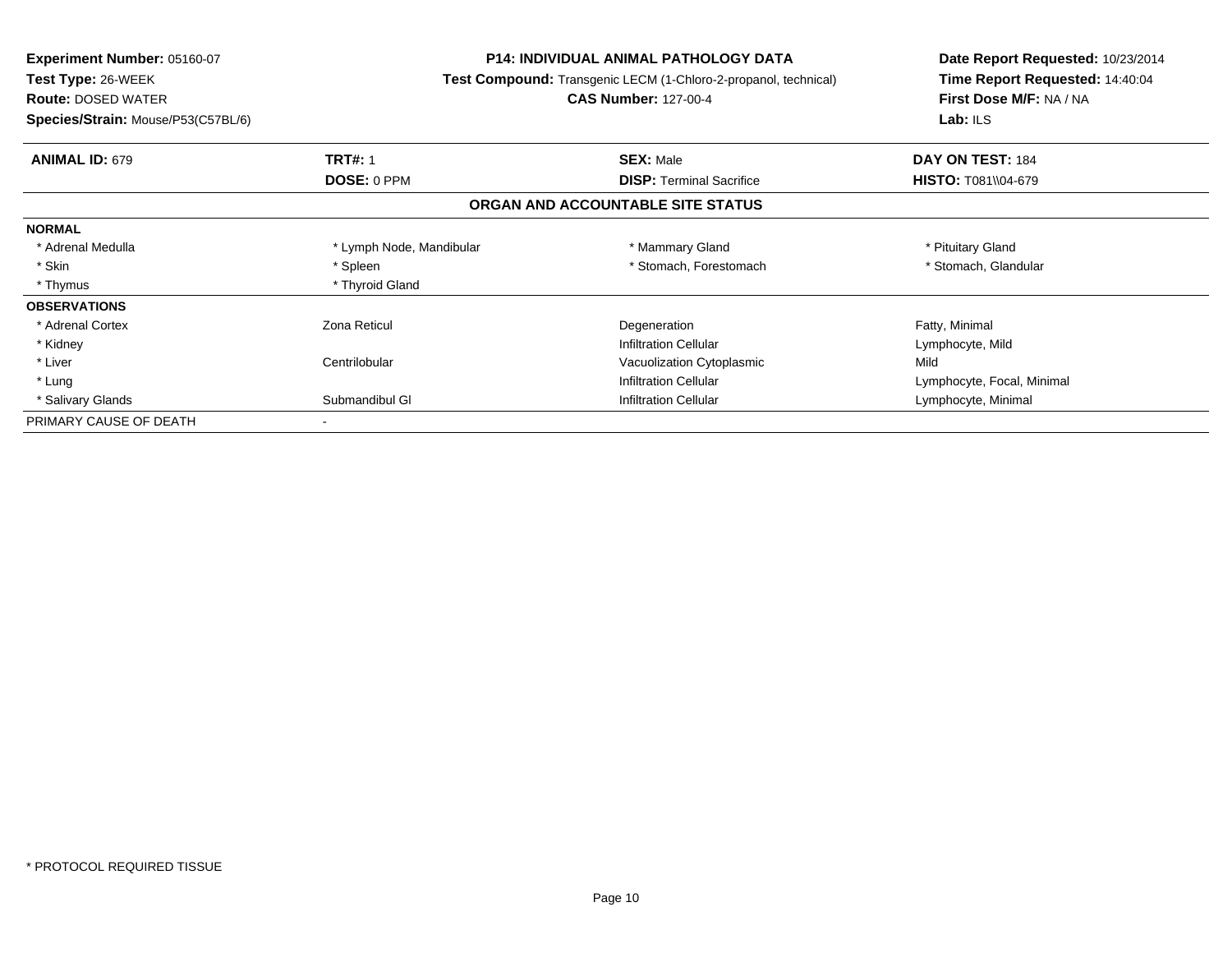| Experiment Number: 05160-07        | <b>P14: INDIVIDUAL ANIMAL PATHOLOGY DATA</b><br><b>Test Compound:</b> Transgenic LECM (1-Chloro-2-propanol, technical) |                                   | Date Report Requested: 10/23/2014 |
|------------------------------------|------------------------------------------------------------------------------------------------------------------------|-----------------------------------|-----------------------------------|
| Test Type: 26-WEEK                 |                                                                                                                        |                                   | Time Report Requested: 14:40:04   |
| <b>Route: DOSED WATER</b>          |                                                                                                                        | <b>CAS Number: 127-00-4</b>       | First Dose M/F: NA / NA           |
| Species/Strain: Mouse/P53(C57BL/6) |                                                                                                                        |                                   | Lab: $ILS$                        |
| <b>ANIMAL ID: 686</b>              | <b>TRT#: 7</b>                                                                                                         | <b>SEX: Male</b>                  | DAY ON TEST: 185                  |
|                                    | <b>DOSE: 1000 PPM</b>                                                                                                  | <b>DISP: Terminal Sacrifice</b>   | <b>HISTO: T081\\04-686</b>        |
|                                    |                                                                                                                        | ORGAN AND ACCOUNTABLE SITE STATUS |                                   |
| <b>NORMAL</b>                      |                                                                                                                        |                                   |                                   |
| * Lymph Node, Mandibular           | * Skin                                                                                                                 | * Spleen                          | * Stomach, Forestomach            |
| * Stomach, Glandular               | * Thymus                                                                                                               | * Thyroid Gland                   |                                   |
| <b>MISSING</b>                     |                                                                                                                        |                                   |                                   |
| * Adrenal Cortex                   | * Adrenal Medulla                                                                                                      | * Mammary Gland                   | * Pituitary Gland                 |
| <b>OBSERVATIONS</b>                |                                                                                                                        |                                   |                                   |
| * Kidney                           |                                                                                                                        | <b>Infiltration Cellular</b>      | Lymphocyte, Focal, Mild           |
| * Liver                            | Centrilobular                                                                                                          | Hypertrophy                       | Minimal                           |
|                                    |                                                                                                                        | <b>Infiltration Cellular</b>      | Mononuclear CI, Minimal           |
| * Lung                             |                                                                                                                        | <b>Infiltration Cellular</b>      | Lymphocyte, Minimal               |
| * Salivary Glands                  | Submandibul GI                                                                                                         | <b>Infiltration Cellular</b>      | Lymphocyte, Focal, Minimal        |
| PRIMARY CAUSE OF DEATH             |                                                                                                                        |                                   |                                   |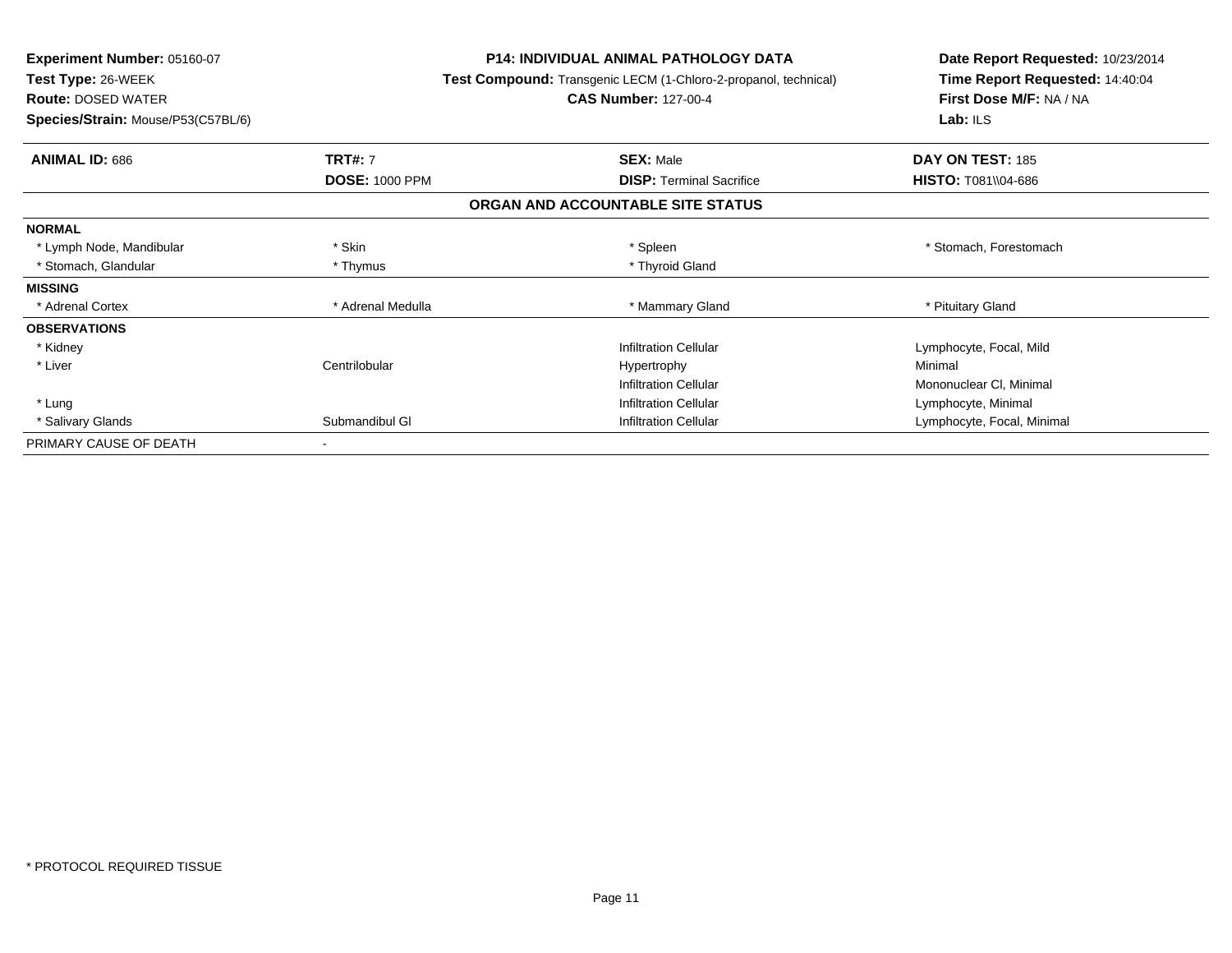| Experiment Number: 05160-07             | <b>P14: INDIVIDUAL ANIMAL PATHOLOGY DATA</b><br>Test Compound: Transgenic LECM (1-Chloro-2-propanol, technical) |                                   | Date Report Requested: 10/23/2014 |
|-----------------------------------------|-----------------------------------------------------------------------------------------------------------------|-----------------------------------|-----------------------------------|
| Test Type: 26-WEEK                      |                                                                                                                 |                                   | Time Report Requested: 14:40:04   |
| <b>Route: DOSED WATER</b>               |                                                                                                                 | <b>CAS Number: 127-00-4</b>       | First Dose M/F: NA / NA           |
| Species/Strain: Mouse/P53(C57BL/6)      |                                                                                                                 |                                   | Lab: ILS                          |
| <b>ANIMAL ID: 687</b>                   | <b>TRT#: 7</b>                                                                                                  | <b>SEX: Male</b>                  | DAY ON TEST: 185                  |
|                                         | <b>DOSE: 1000 PPM</b>                                                                                           | <b>DISP:</b> Terminal Sacrifice   | HISTO: T081\\04-687               |
|                                         |                                                                                                                 | ORGAN AND ACCOUNTABLE SITE STATUS |                                   |
| <b>NORMAL</b>                           |                                                                                                                 |                                   |                                   |
| * Adrenal Medulla                       | * Lymph Node, Mandibular                                                                                        | * Mammary Gland                   | * Pituitary Gland                 |
| * Skin                                  | * Spleen                                                                                                        | * Stomach, Forestomach            | * Stomach, Glandular              |
| * Thymus                                | * Thyroid Gland                                                                                                 |                                   |                                   |
| <b>OBSERVATIONS</b>                     |                                                                                                                 |                                   |                                   |
| * Adrenal Cortex                        | Zona Reticul                                                                                                    | Degeneration                      | Fatty, Minimal                    |
| * Kidney                                |                                                                                                                 | <b>Infiltration Cellular</b>      | Lymphocyte, Focal, Mild           |
| * Liver                                 | Centrilobular                                                                                                   | Vacuolization Cytoplasmic         | Diffuse, Mild                     |
| [Vacuolization Cytoplasmic TGLS = 1-1 ] |                                                                                                                 |                                   |                                   |
| * Lung                                  |                                                                                                                 | <b>Infiltration Cellular</b>      | Lymphocyte, Focal, Minimal        |
| * Salivary Glands                       | Submandibul GI                                                                                                  | <b>Infiltration Cellular</b>      | Lymphocyte, Minimal               |
| PRIMARY CAUSE OF DEATH                  |                                                                                                                 |                                   |                                   |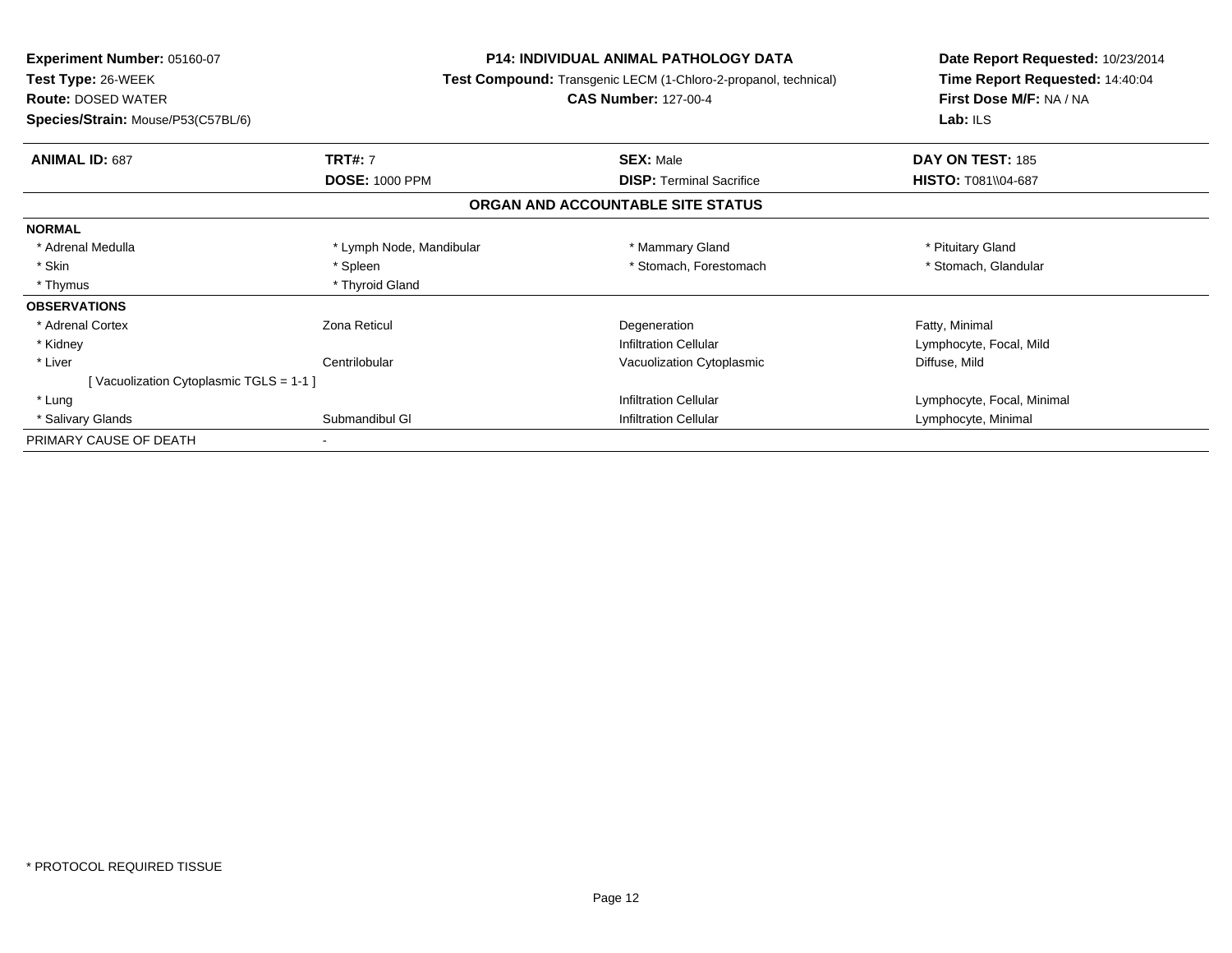| Experiment Number: 05160-07<br>Test Type: 26-WEEK<br><b>Route: DOSED WATER</b><br>Species/Strain: Mouse/P53(C57BL/6) | <b>P14: INDIVIDUAL ANIMAL PATHOLOGY DATA</b><br>Test Compound: Transgenic LECM (1-Chloro-2-propanol, technical)<br><b>CAS Number: 127-00-4</b> |                                   | Date Report Requested: 10/23/2014<br>Time Report Requested: 14:40:04<br>First Dose M/F: NA / NA<br>Lab: ILS |  |
|----------------------------------------------------------------------------------------------------------------------|------------------------------------------------------------------------------------------------------------------------------------------------|-----------------------------------|-------------------------------------------------------------------------------------------------------------|--|
| <b>ANIMAL ID: 689</b>                                                                                                | <b>TRT#: 1</b>                                                                                                                                 | <b>SEX: Male</b>                  | DAY ON TEST: 184                                                                                            |  |
|                                                                                                                      | DOSE: 0 PPM                                                                                                                                    | <b>DISP: Terminal Sacrifice</b>   | HISTO: T081\\04-689                                                                                         |  |
|                                                                                                                      |                                                                                                                                                | ORGAN AND ACCOUNTABLE SITE STATUS |                                                                                                             |  |
| <b>NORMAL</b>                                                                                                        |                                                                                                                                                |                                   |                                                                                                             |  |
| * Adrenal Medulla                                                                                                    | * Lymph Node, Mandibular                                                                                                                       | * Pituitary Gland                 | * Skin                                                                                                      |  |
| * Spleen                                                                                                             | * Stomach, Forestomach                                                                                                                         | * Stomach, Glandular              | * Thymus                                                                                                    |  |
| * Thyroid Gland                                                                                                      |                                                                                                                                                |                                   |                                                                                                             |  |
| <b>MISSING</b>                                                                                                       |                                                                                                                                                |                                   |                                                                                                             |  |
| * Mammary Gland                                                                                                      |                                                                                                                                                |                                   |                                                                                                             |  |
| <b>OBSERVATIONS</b>                                                                                                  |                                                                                                                                                |                                   |                                                                                                             |  |
| * Adren Medulla                                                                                                      |                                                                                                                                                |                                   |                                                                                                             |  |
| Note: One examined, present.                                                                                         |                                                                                                                                                |                                   |                                                                                                             |  |
| * Adrenal Cortex                                                                                                     | Zona Reticul                                                                                                                                   | Degeneration                      | Fatty, Minimal                                                                                              |  |
| Note: One examined, present.                                                                                         |                                                                                                                                                |                                   |                                                                                                             |  |
| * Kidney                                                                                                             |                                                                                                                                                | <b>Infiltration Cellular</b>      | Lymphocyte, Minimal                                                                                         |  |
| * Liver                                                                                                              |                                                                                                                                                | Hematopoietic Cell Proliferation  | Focal, Minimal                                                                                              |  |
|                                                                                                                      |                                                                                                                                                | <b>Infiltration Cellular</b>      | Mononuclear CI, Minimal                                                                                     |  |
|                                                                                                                      | Centrilobular                                                                                                                                  | Vacuolization Cytoplasmic         | Diffuse, Mild                                                                                               |  |
| [Vacuolization Cytoplasmic TGLS = 1-1 ]                                                                              |                                                                                                                                                |                                   |                                                                                                             |  |
| * Lung                                                                                                               |                                                                                                                                                | <b>Infiltration Cellular</b>      | Lymphocyte, Focal, Minimal                                                                                  |  |
| * Salivary Glands                                                                                                    | Submandibul GI                                                                                                                                 | <b>Infiltration Cellular</b>      | Lymphocyte, Mild                                                                                            |  |
| PRIMARY CAUSE OF DEATH                                                                                               | $\overline{\phantom{a}}$                                                                                                                       |                                   |                                                                                                             |  |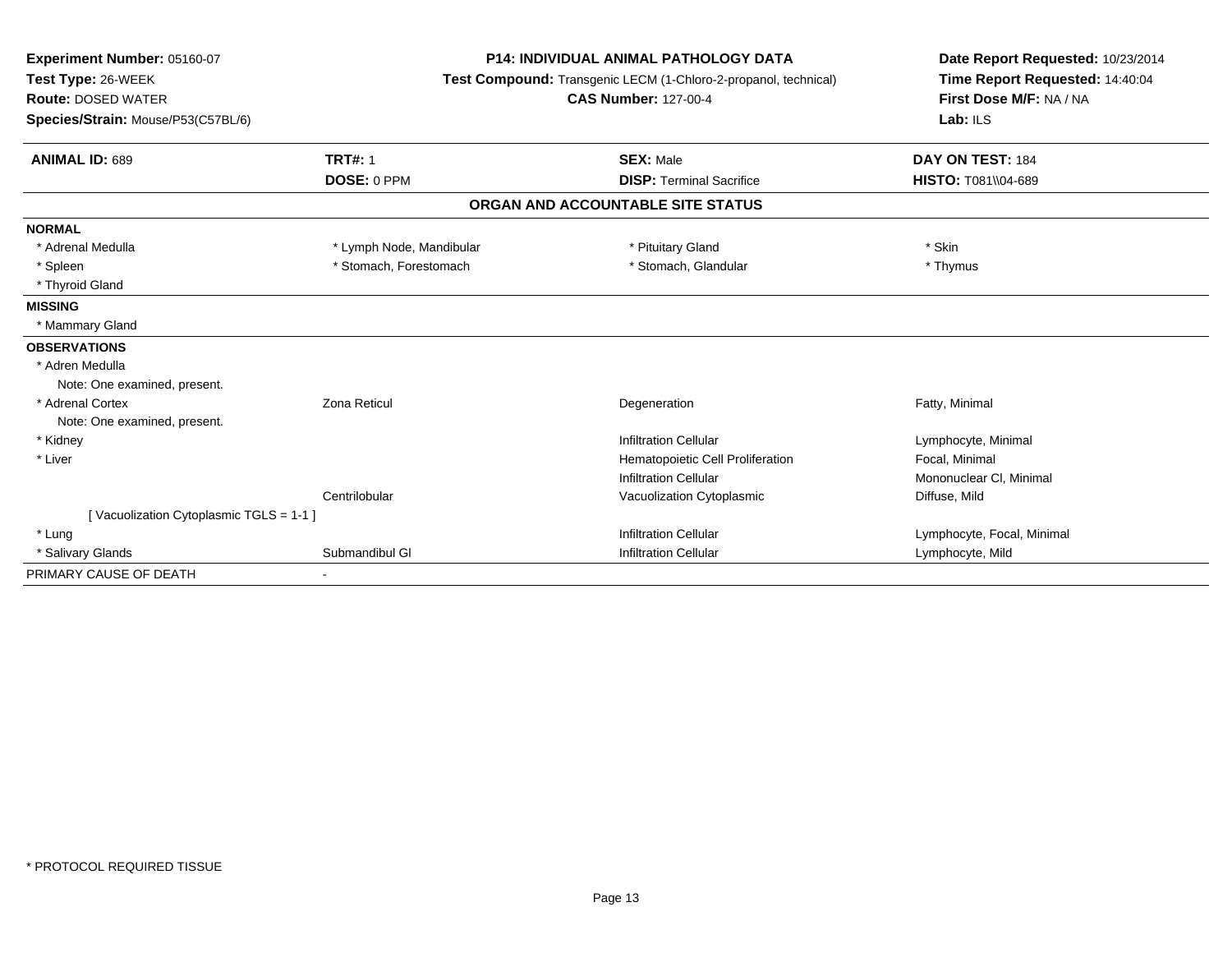| <b>Experiment Number: 05160-07</b><br>Test Type: 26-WEEK<br><b>Route: DOSED WATER</b><br>Species/Strain: Mouse/P53(C57BL/6) | <b>P14: INDIVIDUAL ANIMAL PATHOLOGY DATA</b><br>Test Compound: Transgenic LECM (1-Chloro-2-propanol, technical)<br><b>CAS Number: 127-00-4</b> |                                   | Date Report Requested: 10/23/2014<br>Time Report Requested: 14:40:04<br>First Dose M/F: NA / NA<br>Lab: $ILS$ |
|-----------------------------------------------------------------------------------------------------------------------------|------------------------------------------------------------------------------------------------------------------------------------------------|-----------------------------------|---------------------------------------------------------------------------------------------------------------|
| <b>ANIMAL ID: 691</b>                                                                                                       | <b>TRT#: 7</b>                                                                                                                                 | <b>SEX: Male</b>                  | DAY ON TEST: 185                                                                                              |
|                                                                                                                             | <b>DOSE: 1000 PPM</b>                                                                                                                          | <b>DISP:</b> Terminal Sacrifice   | <b>HISTO: T081\\04-691</b>                                                                                    |
|                                                                                                                             |                                                                                                                                                | ORGAN AND ACCOUNTABLE SITE STATUS |                                                                                                               |
| <b>NORMAL</b>                                                                                                               |                                                                                                                                                |                                   |                                                                                                               |
| * Adrenal Medulla                                                                                                           | * Liver                                                                                                                                        | * Lymph Node, Mandibular          | * Pituitary Gland                                                                                             |
| * Skin                                                                                                                      | * Spleen                                                                                                                                       | * Stomach, Forestomach            | * Stomach, Glandular                                                                                          |
| * Thymus                                                                                                                    | * Thyroid Gland                                                                                                                                |                                   |                                                                                                               |
| <b>MISSING</b>                                                                                                              |                                                                                                                                                |                                   |                                                                                                               |
| * Mammary Gland                                                                                                             |                                                                                                                                                |                                   |                                                                                                               |
| <b>OBSERVATIONS</b>                                                                                                         |                                                                                                                                                |                                   |                                                                                                               |
| * Adrenal Cortex                                                                                                            | Zona Reticul                                                                                                                                   | Degeneration                      | Fatty, Minimal                                                                                                |
| * Kidney                                                                                                                    |                                                                                                                                                | <b>Infiltration Cellular</b>      | Lymphocyte, Minimal                                                                                           |
|                                                                                                                             | <b>Renal Tubule</b>                                                                                                                            | Regeneration                      | Minimal                                                                                                       |
| * Lung                                                                                                                      |                                                                                                                                                | <b>Infiltration Cellular</b>      | Lymphocyte, Focal, Minimal                                                                                    |
| * Salivary Glands                                                                                                           | Submandibul GI                                                                                                                                 | <b>Infiltration Cellular</b>      | Lymphocyte, Minimal                                                                                           |
| PRIMARY CAUSE OF DEATH                                                                                                      |                                                                                                                                                |                                   |                                                                                                               |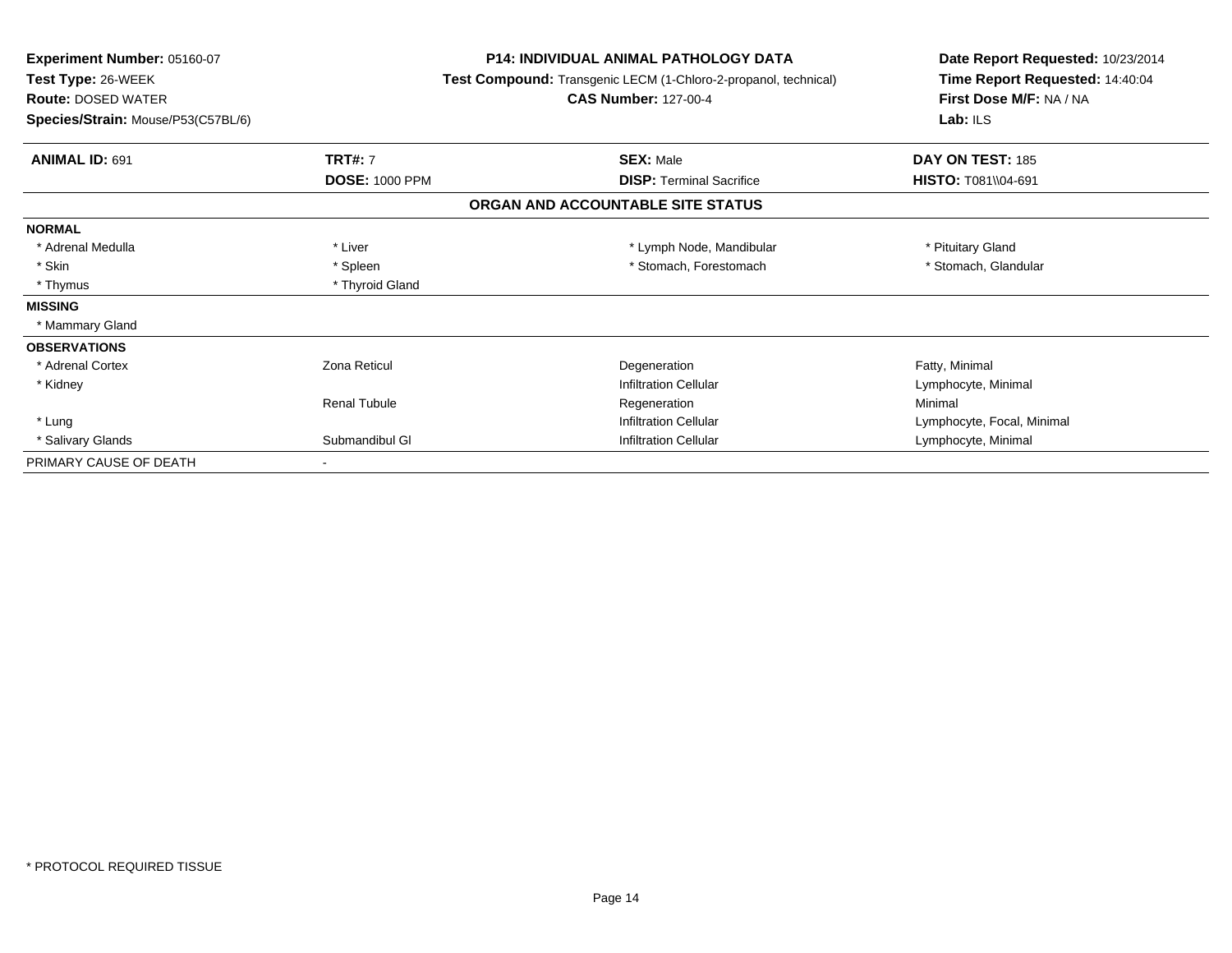| Experiment Number: 05160-07<br>Test Type: 26-WEEK | <b>P14: INDIVIDUAL ANIMAL PATHOLOGY DATA</b><br>Test Compound: Transgenic LECM (1-Chloro-2-propanol, technical)<br><b>Route: DOSED WATER</b><br><b>CAS Number: 127-00-4</b> |                                   | Date Report Requested: 10/23/2014<br>Time Report Requested: 14:40:04 |  |
|---------------------------------------------------|-----------------------------------------------------------------------------------------------------------------------------------------------------------------------------|-----------------------------------|----------------------------------------------------------------------|--|
| Species/Strain: Mouse/P53(C57BL/6)                |                                                                                                                                                                             |                                   | First Dose M/F: NA / NA<br>Lab: $ILS$                                |  |
| <b>ANIMAL ID: 706</b>                             | <b>TRT#: 7</b>                                                                                                                                                              | <b>SEX: Male</b>                  | DAY ON TEST: 185                                                     |  |
|                                                   | <b>DOSE: 1000 PPM</b>                                                                                                                                                       | <b>DISP: Terminal Sacrifice</b>   | <b>HISTO: T081\\04-706</b>                                           |  |
|                                                   |                                                                                                                                                                             | ORGAN AND ACCOUNTABLE SITE STATUS |                                                                      |  |
| <b>NORMAL</b>                                     |                                                                                                                                                                             |                                   |                                                                      |  |
| * Adrenal Medulla                                 | * Kidney                                                                                                                                                                    | * Lung                            | * Lymph Node, Mandibular                                             |  |
| * Pituitary Gland                                 | * Skin                                                                                                                                                                      | * Spleen                          | * Stomach, Forestomach                                               |  |
| * Stomach, Glandular                              | * Thymus                                                                                                                                                                    | * Thyroid Gland                   |                                                                      |  |
| <b>MISSING</b>                                    |                                                                                                                                                                             |                                   |                                                                      |  |
| * Mammary Gland                                   |                                                                                                                                                                             |                                   |                                                                      |  |
| <b>OBSERVATIONS</b>                               |                                                                                                                                                                             |                                   |                                                                      |  |
| * Adrenal Cortex                                  | Zona Reticul                                                                                                                                                                | Degeneration                      | Fatty, Minimal                                                       |  |
|                                                   | Capsule                                                                                                                                                                     | Hyperplasia                       | Focal, Minimal                                                       |  |
| * Liver                                           | Centrilobular                                                                                                                                                               | Hypertrophy                       | Minimal                                                              |  |
|                                                   |                                                                                                                                                                             | <b>Infiltration Cellular</b>      | Mononuclear CI, Focal, Minimal                                       |  |
| * Salivary Glands                                 | Submandibul GI                                                                                                                                                              | <b>Infiltration Cellular</b>      | Lymphocyte, Minimal                                                  |  |
| PRIMARY CAUSE OF DEATH                            | $\overline{\phantom{a}}$                                                                                                                                                    |                                   |                                                                      |  |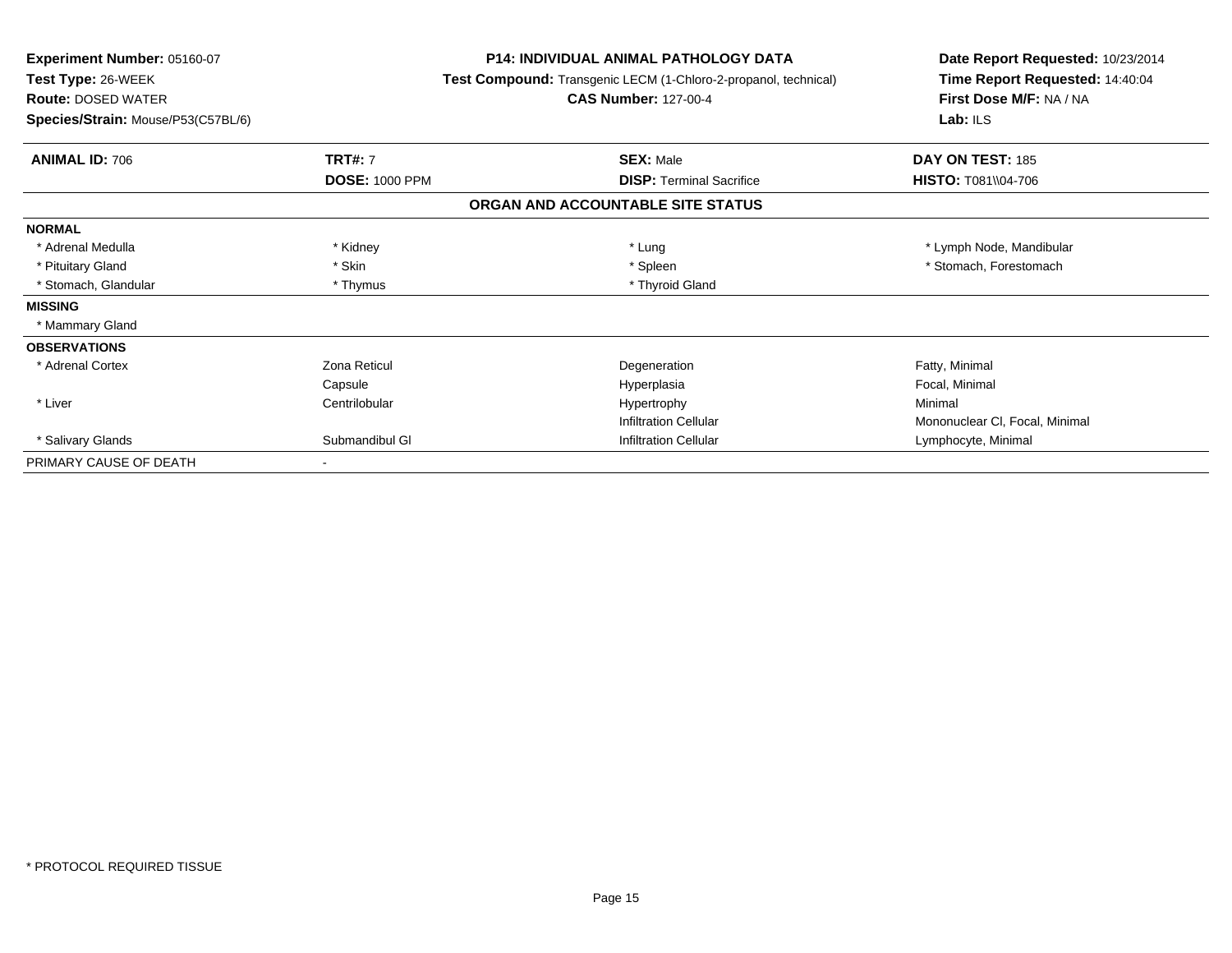| <b>Experiment Number: 05160-07</b> | <b>P14: INDIVIDUAL ANIMAL PATHOLOGY DATA</b><br>Test Compound: Transgenic LECM (1-Chloro-2-propanol, technical) |                                   | Date Report Requested: 10/23/2014<br>Time Report Requested: 14:40:04 |  |
|------------------------------------|-----------------------------------------------------------------------------------------------------------------|-----------------------------------|----------------------------------------------------------------------|--|
| Test Type: 26-WEEK                 |                                                                                                                 |                                   |                                                                      |  |
| <b>Route: DOSED WATER</b>          |                                                                                                                 | <b>CAS Number: 127-00-4</b>       | First Dose M/F: NA / NA                                              |  |
| Species/Strain: Mouse/P53(C57BL/6) |                                                                                                                 |                                   | Lab: ILS                                                             |  |
| <b>ANIMAL ID: 709</b>              | <b>TRT#: 7</b>                                                                                                  | <b>SEX: Male</b>                  | DAY ON TEST: 185                                                     |  |
|                                    | <b>DOSE: 1000 PPM</b>                                                                                           | <b>DISP: Terminal Sacrifice</b>   | <b>HISTO: T081\\04-709</b>                                           |  |
|                                    |                                                                                                                 | ORGAN AND ACCOUNTABLE SITE STATUS |                                                                      |  |
| <b>NORMAL</b>                      |                                                                                                                 |                                   |                                                                      |  |
| * Adrenal Medulla                  | * Liver                                                                                                         | * Lung                            | * Lymph Node, Mandibular                                             |  |
| * Skin                             | * Spleen                                                                                                        | * Stomach, Forestomach            | * Stomach, Glandular                                                 |  |
| * Thymus                           | * Thyroid Gland                                                                                                 |                                   |                                                                      |  |
| <b>MISSING</b>                     |                                                                                                                 |                                   |                                                                      |  |
| * Mammary Gland                    | * Pituitary Gland                                                                                               |                                   |                                                                      |  |
| <b>OBSERVATIONS</b>                |                                                                                                                 |                                   |                                                                      |  |
| * Adrenal Cortex                   | Zona Reticul                                                                                                    | Degeneration                      | Fatty, Minimal                                                       |  |
| * Kidney                           | <b>Renal Tubule</b>                                                                                             | Degeneration                      | Focal, Minimal                                                       |  |
|                                    | <b>Renal Tubule</b>                                                                                             | Regeneration                      | Focal, Minimal                                                       |  |
| * Salivary Glands                  | Submandibul GI                                                                                                  | <b>Infiltration Cellular</b>      | Lymphocyte, Mild                                                     |  |
| PRIMARY CAUSE OF DEATH             |                                                                                                                 |                                   |                                                                      |  |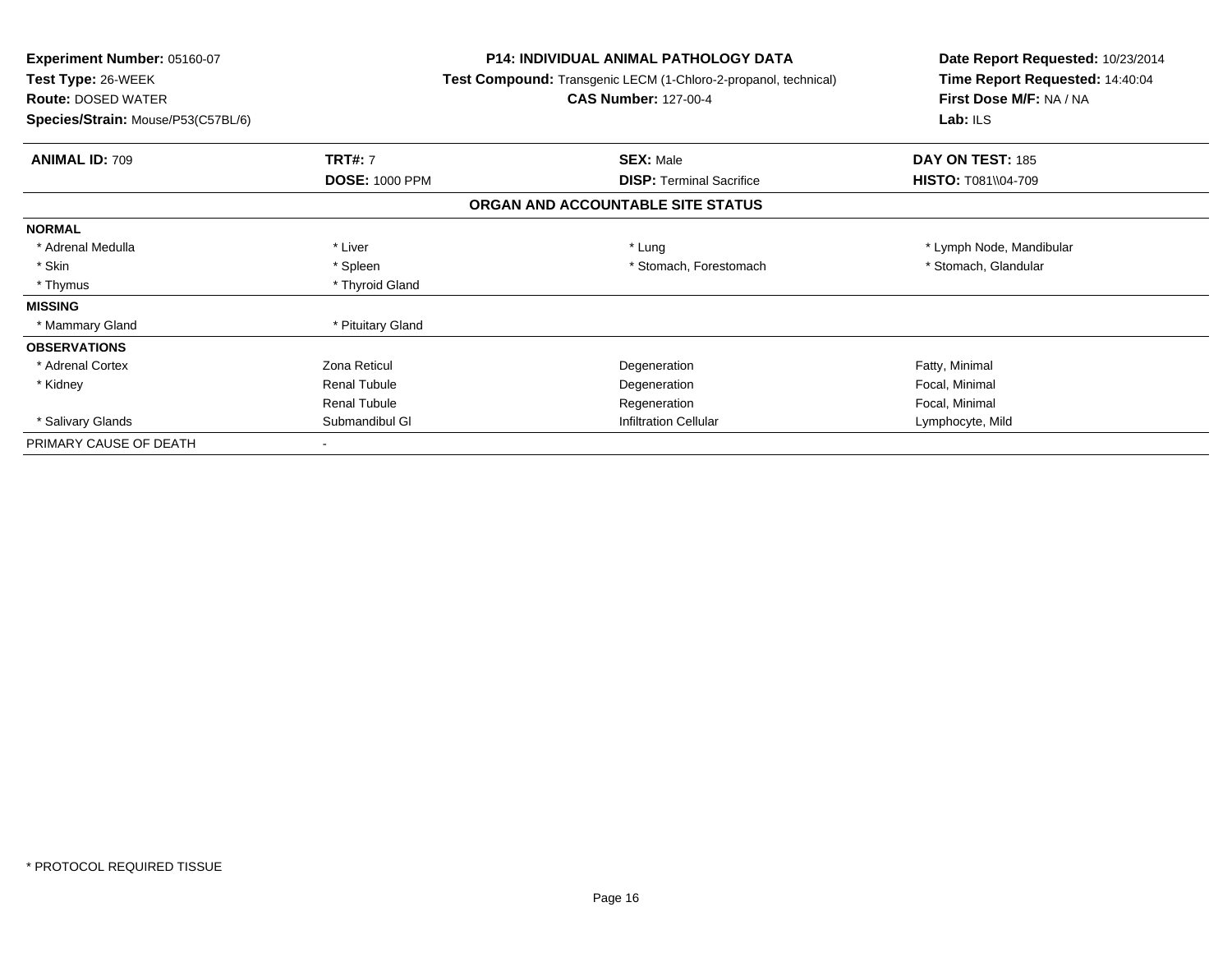| Experiment Number: 05160-07<br>Test Type: 26-WEEK<br><b>Route: DOSED WATER</b><br>Species/Strain: Mouse/P53(C57BL/6) | <b>P14: INDIVIDUAL ANIMAL PATHOLOGY DATA</b><br>Test Compound: Transgenic LECM (1-Chloro-2-propanol, technical)<br><b>CAS Number: 127-00-4</b> |                                   | Date Report Requested: 10/23/2014<br>Time Report Requested: 14:40:04<br>First Dose M/F: NA / NA<br>Lab: $ILS$ |
|----------------------------------------------------------------------------------------------------------------------|------------------------------------------------------------------------------------------------------------------------------------------------|-----------------------------------|---------------------------------------------------------------------------------------------------------------|
| <b>ANIMAL ID: 710</b>                                                                                                | <b>TRT#: 7</b>                                                                                                                                 | <b>SEX: Male</b>                  | DAY ON TEST: 185                                                                                              |
|                                                                                                                      | <b>DOSE: 1000 PPM</b>                                                                                                                          | <b>DISP: Terminal Sacrifice</b>   | HISTO: T081\\04-710                                                                                           |
|                                                                                                                      |                                                                                                                                                | ORGAN AND ACCOUNTABLE SITE STATUS |                                                                                                               |
| <b>NORMAL</b>                                                                                                        |                                                                                                                                                |                                   |                                                                                                               |
| * Adrenal Medulla                                                                                                    | * Lymph Node, Mandibular                                                                                                                       | * Pituitary Gland                 | * Skin                                                                                                        |
| * Spleen                                                                                                             | * Stomach, Forestomach                                                                                                                         | * Stomach, Glandular              | * Thyroid Gland                                                                                               |
| <b>MISSING</b>                                                                                                       |                                                                                                                                                |                                   |                                                                                                               |
| * Mammary Gland                                                                                                      |                                                                                                                                                |                                   |                                                                                                               |
| <b>OBSERVATIONS</b>                                                                                                  |                                                                                                                                                |                                   |                                                                                                               |
| * Adrenal Cortex                                                                                                     | Zona Reticul                                                                                                                                   | Degeneration                      | Fatty, Minimal                                                                                                |
| * Kidney                                                                                                             |                                                                                                                                                | <b>Infiltration Cellular</b>      | Lymphocyte, Focal, Minimal                                                                                    |
| * Liver                                                                                                              |                                                                                                                                                | <b>Infiltration Cellular</b>      | Mononuclear CI, Minimal                                                                                       |
|                                                                                                                      | Centrilobular                                                                                                                                  | Vacuolization Cytoplasmic         | Diffuse, Moderate                                                                                             |
| * Lung                                                                                                               |                                                                                                                                                | <b>Infiltration Cellular</b>      | Lymphocyte, Minimal                                                                                           |
| * Salivary Glands                                                                                                    | Submandibul GI                                                                                                                                 | <b>Infiltration Cellular</b>      | Lymphocyte, Mild                                                                                              |
| * Thymus                                                                                                             |                                                                                                                                                | Hemorrhage                        | Acute, Focal, Minimal                                                                                         |
| PRIMARY CAUSE OF DEATH                                                                                               |                                                                                                                                                |                                   |                                                                                                               |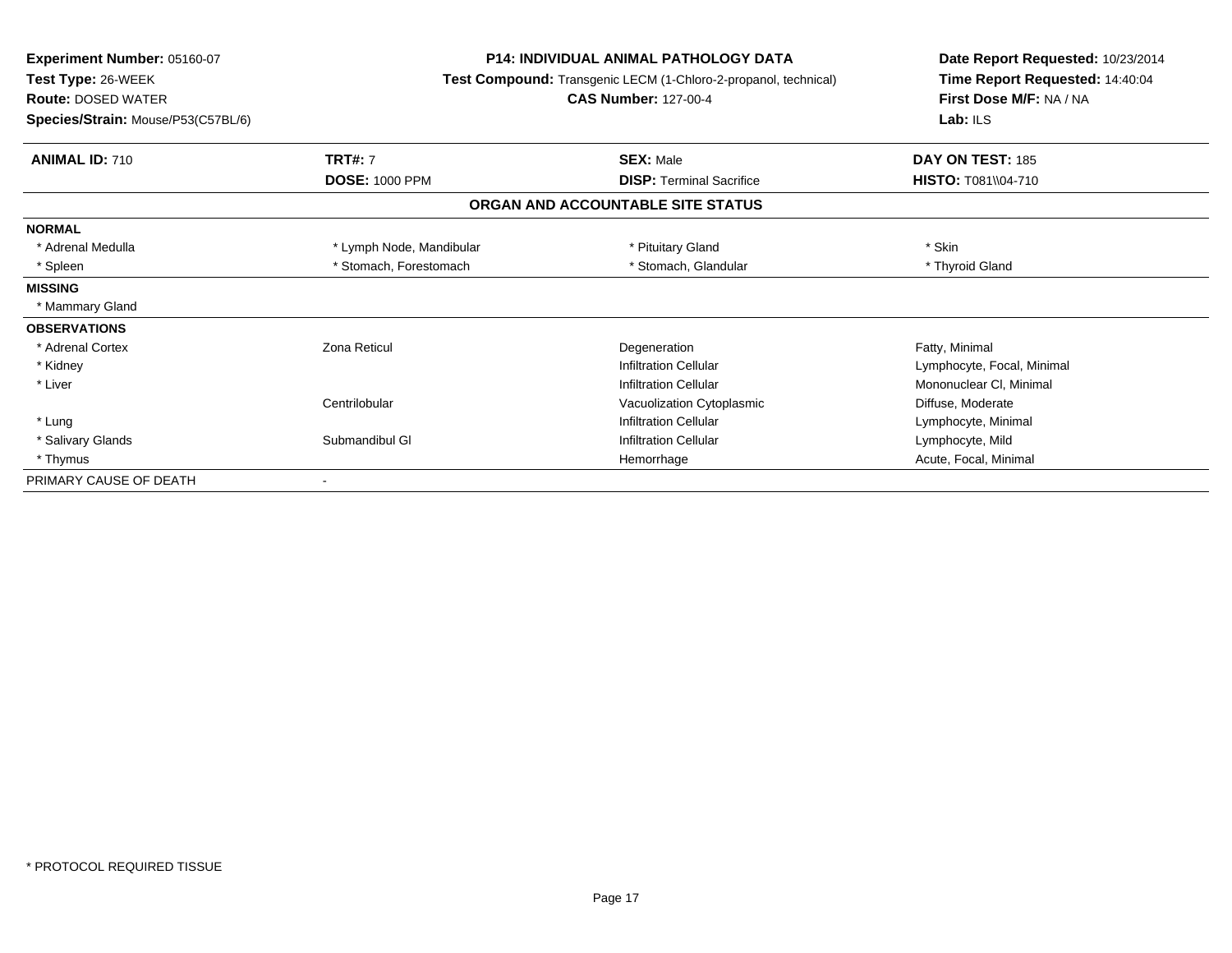| Experiment Number: 05160-07<br>Test Type: 26-WEEK<br><b>Route: DOSED WATER</b><br>Species/Strain: Mouse/P53(C57BL/6) | <b>P14: INDIVIDUAL ANIMAL PATHOLOGY DATA</b><br>Test Compound: Transgenic LECM (1-Chloro-2-propanol, technical)<br><b>CAS Number: 127-00-4</b> |                                   | Date Report Requested: 10/23/2014<br>Time Report Requested: 14:40:04<br>First Dose M/F: NA / NA<br>Lab: ILS |
|----------------------------------------------------------------------------------------------------------------------|------------------------------------------------------------------------------------------------------------------------------------------------|-----------------------------------|-------------------------------------------------------------------------------------------------------------|
| <b>ANIMAL ID: 721</b>                                                                                                | <b>TRT#: 7</b>                                                                                                                                 | <b>SEX: Male</b>                  | DAY ON TEST: 185                                                                                            |
|                                                                                                                      | <b>DOSE: 1000 PPM</b>                                                                                                                          | <b>DISP:</b> Terminal Sacrifice   | HISTO: T081\\04-721                                                                                         |
|                                                                                                                      |                                                                                                                                                | ORGAN AND ACCOUNTABLE SITE STATUS |                                                                                                             |
| <b>NORMAL</b>                                                                                                        |                                                                                                                                                |                                   |                                                                                                             |
| * Adrenal Medulla                                                                                                    | * Lymph Node, Mandibular                                                                                                                       | * Pituitary Gland                 | * Skin                                                                                                      |
| * Spleen                                                                                                             | * Stomach, Forestomach                                                                                                                         | * Stomach, Glandular              | * Thymus                                                                                                    |
| * Thyroid Gland                                                                                                      |                                                                                                                                                |                                   |                                                                                                             |
| <b>MISSING</b>                                                                                                       |                                                                                                                                                |                                   |                                                                                                             |
| * Mammary Gland                                                                                                      |                                                                                                                                                |                                   |                                                                                                             |
| <b>OBSERVATIONS</b>                                                                                                  |                                                                                                                                                |                                   |                                                                                                             |
| * Adrenal Cortex                                                                                                     | Zona Reticul                                                                                                                                   | Degeneration                      | Fatty, Minimal                                                                                              |
| * Kidney                                                                                                             |                                                                                                                                                | <b>Casts Protein</b>              | Focal, Minimal                                                                                              |
| * Liver                                                                                                              |                                                                                                                                                | <b>Infiltration Cellular</b>      | Mononuclear CI, Minimal                                                                                     |
| * Lung                                                                                                               |                                                                                                                                                | <b>Infiltration Cellular</b>      | Lymphocyte, Focal, Minimal                                                                                  |
|                                                                                                                      |                                                                                                                                                | Inflammation                      | Suppurative, Acute, Focal, Minimal                                                                          |
| * Salivary Glands                                                                                                    | Submandibul GI                                                                                                                                 | <b>Infiltration Cellular</b>      | Lymphocyte, Minimal                                                                                         |
| PRIMARY CAUSE OF DEATH                                                                                               |                                                                                                                                                |                                   |                                                                                                             |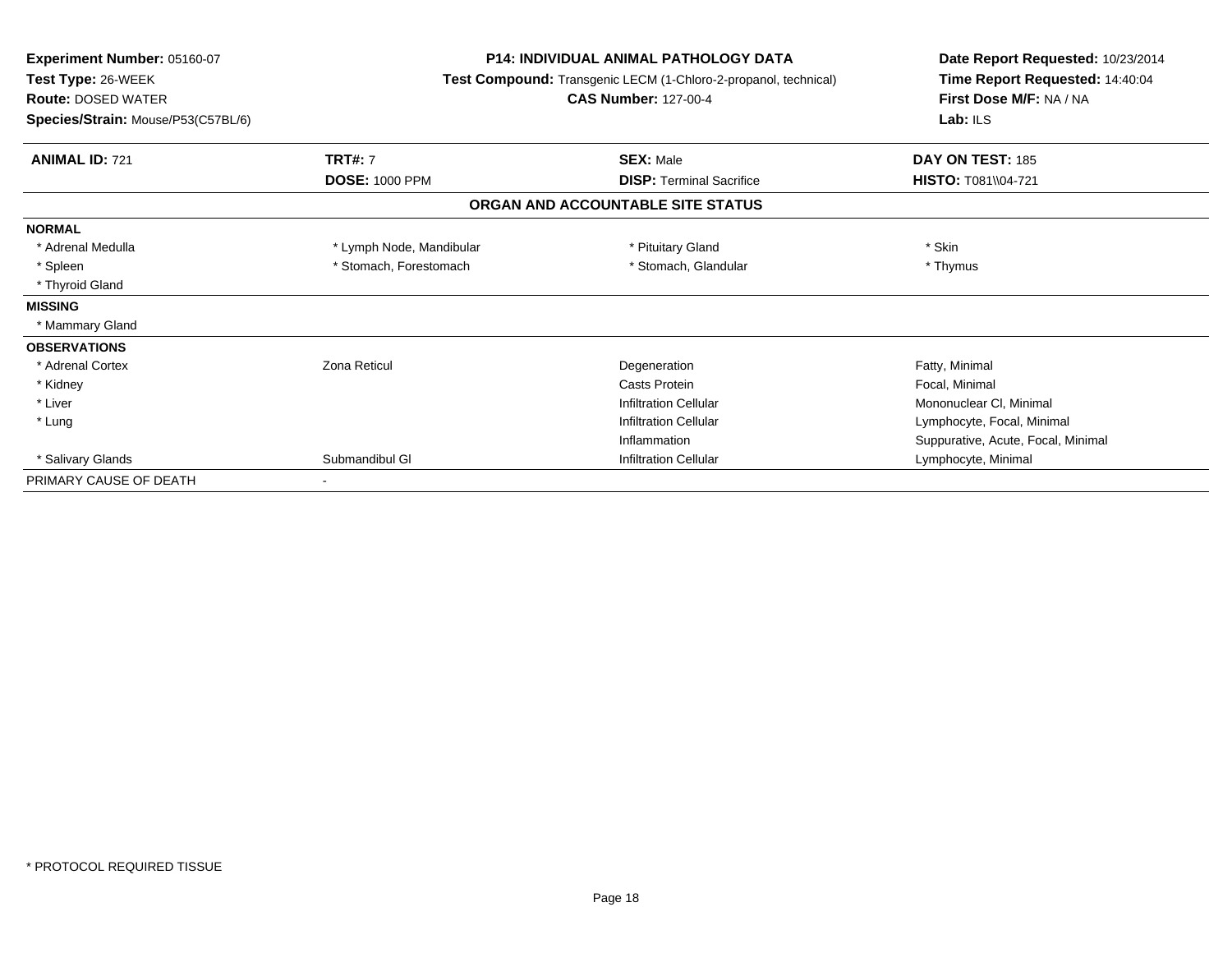| <b>Experiment Number: 05160-07</b><br>Test Type: 26-WEEK<br><b>Route: DOSED WATER</b><br><b>Species/Strain: Mouse/P53(C57BL/6)</b> | <b>P14: INDIVIDUAL ANIMAL PATHOLOGY DATA</b><br><b>Test Compound:</b> Transgenic LECM (1-Chloro-2-propanol, technical)<br><b>CAS Number: 127-00-4</b> |                                   | Date Report Requested: 10/23/2014<br>Time Report Requested: 14:40:04<br>First Dose M/F: NA / NA<br>Lab: $ILS$ |
|------------------------------------------------------------------------------------------------------------------------------------|-------------------------------------------------------------------------------------------------------------------------------------------------------|-----------------------------------|---------------------------------------------------------------------------------------------------------------|
| <b>ANIMAL ID: 722</b>                                                                                                              | <b>TRT#: 1</b>                                                                                                                                        | <b>SEX: Male</b>                  | DAY ON TEST: 184                                                                                              |
|                                                                                                                                    | DOSE: 0 PPM                                                                                                                                           | <b>DISP:</b> Terminal Sacrifice   | <b>HISTO: T081\\04-722</b>                                                                                    |
|                                                                                                                                    |                                                                                                                                                       | ORGAN AND ACCOUNTABLE SITE STATUS |                                                                                                               |
| <b>NORMAL</b>                                                                                                                      |                                                                                                                                                       |                                   |                                                                                                               |
| * Adrenal Medulla                                                                                                                  | * Lung                                                                                                                                                | * Lymph Node, Mandibular          | * Pituitary Gland                                                                                             |
| * Skin                                                                                                                             | * Spleen                                                                                                                                              | * Stomach, Forestomach            | * Stomach, Glandular                                                                                          |
| * Thymus                                                                                                                           | * Thyroid Gland                                                                                                                                       |                                   |                                                                                                               |
| <b>MISSING</b>                                                                                                                     |                                                                                                                                                       |                                   |                                                                                                               |
| * Mammary Gland                                                                                                                    |                                                                                                                                                       |                                   |                                                                                                               |
| <b>OBSERVATIONS</b>                                                                                                                |                                                                                                                                                       |                                   |                                                                                                               |
| * Adrenal Cortex                                                                                                                   | <b>Zona Reticul</b>                                                                                                                                   | Degeneration                      | Fatty, Minimal                                                                                                |
| * Kidney                                                                                                                           |                                                                                                                                                       | <b>Infiltration Cellular</b>      | Lymphocyte, Minimal                                                                                           |
| * Liver                                                                                                                            |                                                                                                                                                       | <b>Infiltration Cellular</b>      | Mononuclear CI, Focal, Minimal                                                                                |
|                                                                                                                                    | Centrilobular                                                                                                                                         | Vacuolization Cytoplasmic         | Diffuse, Mild                                                                                                 |
| * Salivary Glands                                                                                                                  | Submandibul GI                                                                                                                                        | <b>Infiltration Cellular</b>      | Lymphocyte, Minimal                                                                                           |
| PRIMARY CAUSE OF DEATH                                                                                                             |                                                                                                                                                       |                                   |                                                                                                               |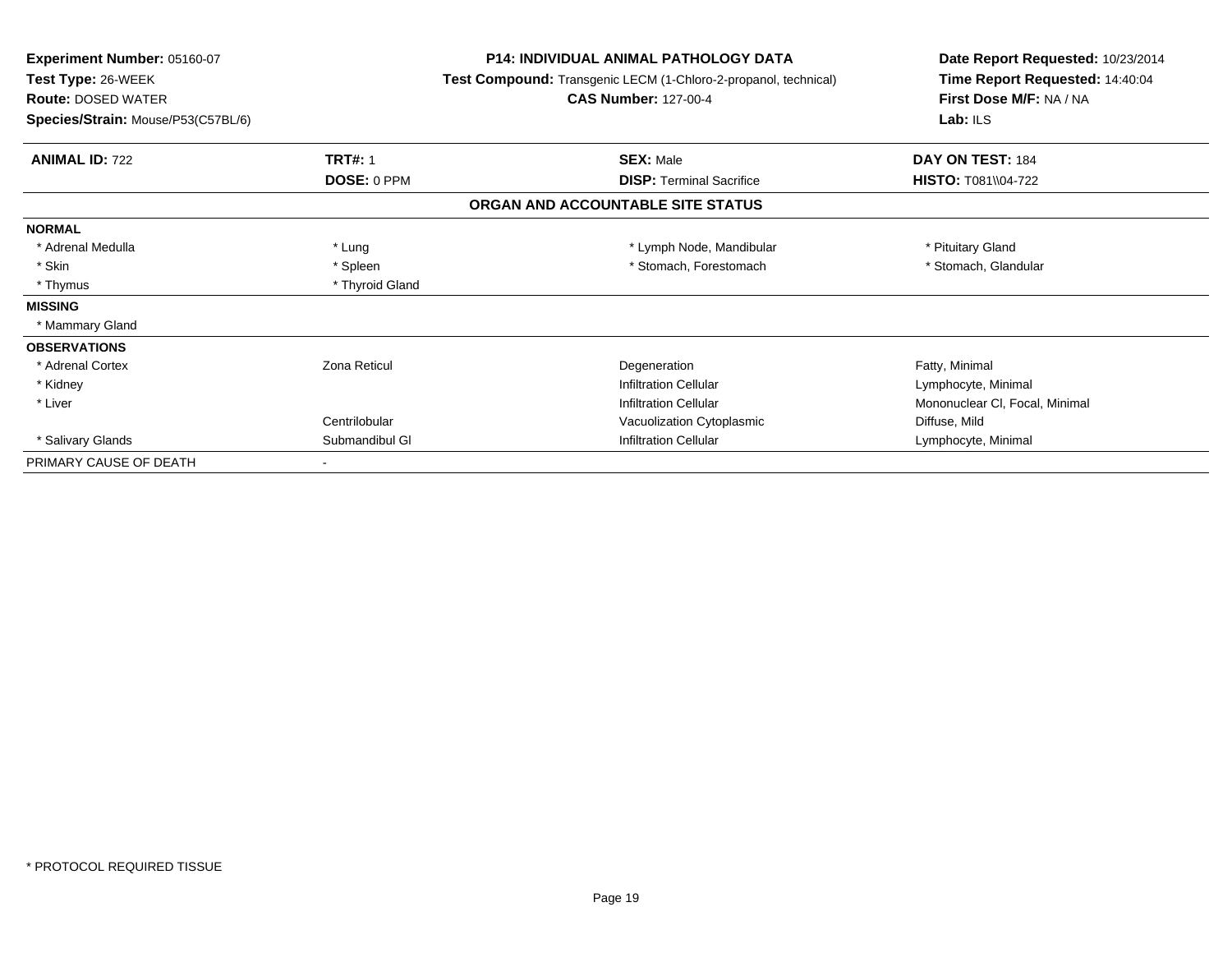| <b>Experiment Number: 05160-07</b> | P14: INDIVIDUAL ANIMAL PATHOLOGY DATA<br><b>Test Compound:</b> Transgenic LECM (1-Chloro-2-propanol, technical) |                                   | Date Report Requested: 10/23/2014 |
|------------------------------------|-----------------------------------------------------------------------------------------------------------------|-----------------------------------|-----------------------------------|
| Test Type: 26-WEEK                 |                                                                                                                 |                                   | Time Report Requested: 14:40:04   |
| <b>Route: DOSED WATER</b>          |                                                                                                                 | <b>CAS Number: 127-00-4</b>       | First Dose M/F: NA / NA           |
| Species/Strain: Mouse/P53(C57BL/6) |                                                                                                                 |                                   | Lab: ILS                          |
| <b>ANIMAL ID: 724</b>              | <b>TRT#: 1</b>                                                                                                  | <b>SEX: Male</b>                  | DAY ON TEST: 184                  |
|                                    | DOSE: 0 PPM                                                                                                     | <b>DISP:</b> Terminal Sacrifice   | <b>HISTO: T081\\04-724</b>        |
|                                    |                                                                                                                 | ORGAN AND ACCOUNTABLE SITE STATUS |                                   |
| <b>NORMAL</b>                      |                                                                                                                 |                                   |                                   |
| * Adrenal Cortex                   | * Adrenal Medulla                                                                                               | * Lymph Node, Mandibular          | * Mammary Gland                   |
| * Pituitary Gland                  | * Salivary Glands                                                                                               | * Skin                            | * Spleen                          |
| * Stomach, Forestomach             | * Thymus                                                                                                        | * Thyroid Gland                   |                                   |
| <b>OBSERVATIONS</b>                |                                                                                                                 |                                   |                                   |
| * Kidney                           | <b>Renal Tubule</b>                                                                                             | Regeneration                      | Focal, Minimal                    |
| * Liver                            | Centrilobular                                                                                                   | Hypertrophy                       | Minimal                           |
| * Lung                             | Alveolus                                                                                                        | <b>Infiltration Cellular</b>      | Histiocyte, Minimal               |
|                                    |                                                                                                                 | <b>Infiltration Cellular</b>      | Lymphocyte, Minimal               |
| * Stomach, Glandular               | Glands                                                                                                          | Ectasia                           | Focal, Minimal                    |
| PRIMARY CAUSE OF DEATH             |                                                                                                                 |                                   |                                   |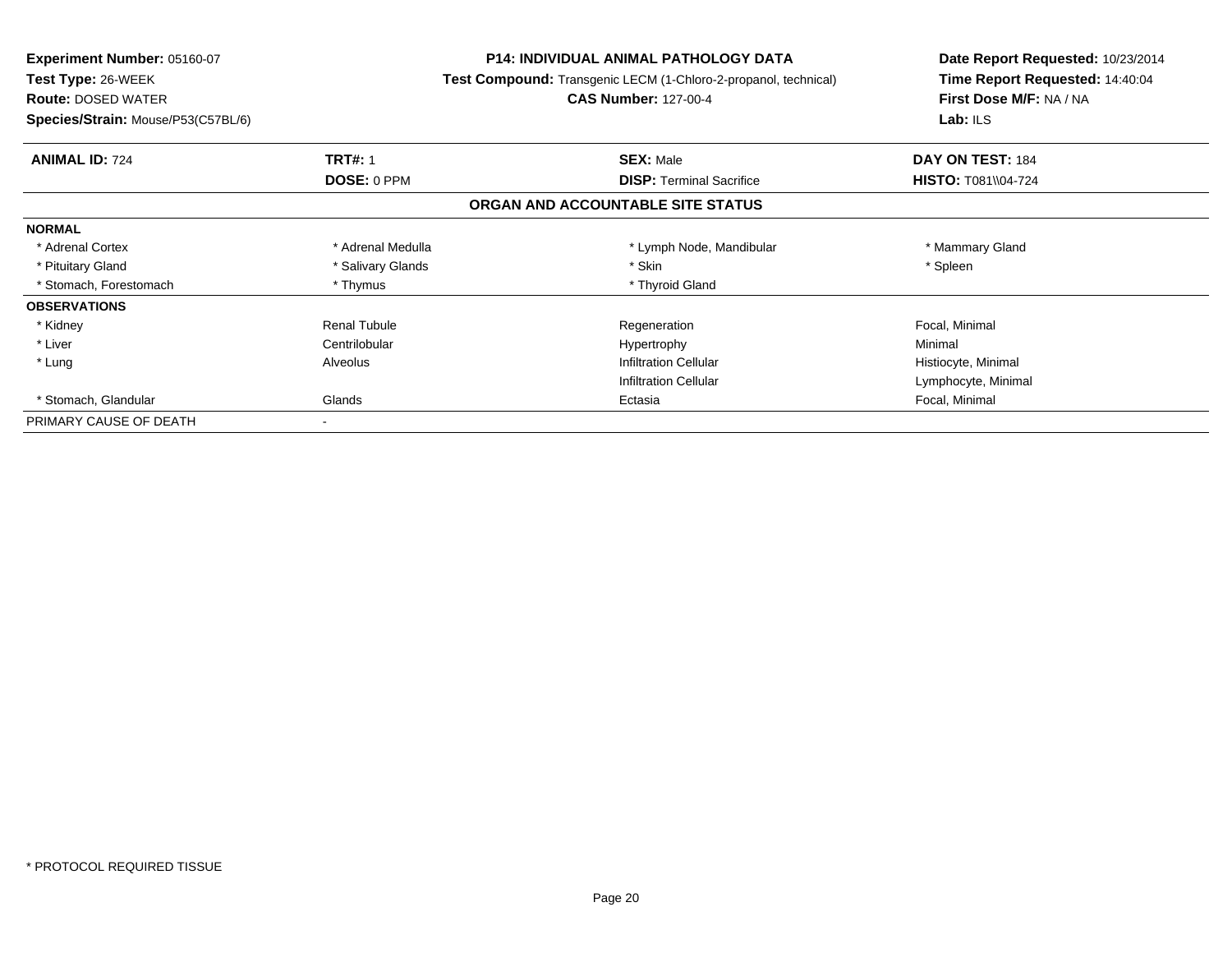| Experiment Number: 05160-07<br>Test Type: 26-WEEK<br><b>Route: DOSED WATER</b><br>Species/Strain: Mouse/P53(C57BL/6) | <b>P14: INDIVIDUAL ANIMAL PATHOLOGY DATA</b><br>Test Compound: Transgenic LECM (1-Chloro-2-propanol, technical)<br><b>CAS Number: 127-00-4</b> |                                   | Date Report Requested: 10/23/2014<br>Time Report Requested: 14:40:04<br>First Dose M/F: NA / NA<br>Lab: $ILS$ |
|----------------------------------------------------------------------------------------------------------------------|------------------------------------------------------------------------------------------------------------------------------------------------|-----------------------------------|---------------------------------------------------------------------------------------------------------------|
| <b>ANIMAL ID: 732</b>                                                                                                | <b>TRT#: 7</b>                                                                                                                                 | <b>SEX: Male</b>                  | DAY ON TEST: 185                                                                                              |
|                                                                                                                      | <b>DOSE: 1000 PPM</b>                                                                                                                          | <b>DISP: Terminal Sacrifice</b>   | <b>HISTO: T081\\04-732</b>                                                                                    |
|                                                                                                                      |                                                                                                                                                | ORGAN AND ACCOUNTABLE SITE STATUS |                                                                                                               |
| <b>NORMAL</b>                                                                                                        |                                                                                                                                                |                                   |                                                                                                               |
| * Adrenal Medulla                                                                                                    | * Lymph Node, Mandibular                                                                                                                       | * Pituitary Gland                 | * Skin                                                                                                        |
| * Spleen                                                                                                             | * Stomach. Forestomach                                                                                                                         | * Stomach, Glandular              | * Thymus                                                                                                      |
| * Thyroid Gland                                                                                                      |                                                                                                                                                |                                   |                                                                                                               |
| <b>MISSING</b>                                                                                                       |                                                                                                                                                |                                   |                                                                                                               |
| * Mammary Gland                                                                                                      |                                                                                                                                                |                                   |                                                                                                               |
| <b>OBSERVATIONS</b>                                                                                                  |                                                                                                                                                |                                   |                                                                                                               |
| * Adrenal Cortex                                                                                                     | <b>Zona Reticul</b>                                                                                                                            | Degeneration                      | Fatty, Minimal                                                                                                |
| * Kidney                                                                                                             |                                                                                                                                                | <b>Infiltration Cellular</b>      | Lymphocyte, Focal, Mild                                                                                       |
| * Liver                                                                                                              | Centrilobular                                                                                                                                  | Vacuolization Cytoplasmic         | Diffuse, Moderate                                                                                             |
| [Vacuolization Cytoplasmic TGLS = 1-1 ]                                                                              |                                                                                                                                                |                                   |                                                                                                               |
| * Lung                                                                                                               |                                                                                                                                                | <b>Infiltration Cellular</b>      | Lymphocyte, Minimal                                                                                           |
| * Salivary Glands                                                                                                    | Submandibul GI                                                                                                                                 | <b>Infiltration Cellular</b>      | Lymphocyte, Minimal                                                                                           |
| PRIMARY CAUSE OF DEATH                                                                                               |                                                                                                                                                |                                   |                                                                                                               |
| Animal Note: TGL-2=NST                                                                                               |                                                                                                                                                |                                   |                                                                                                               |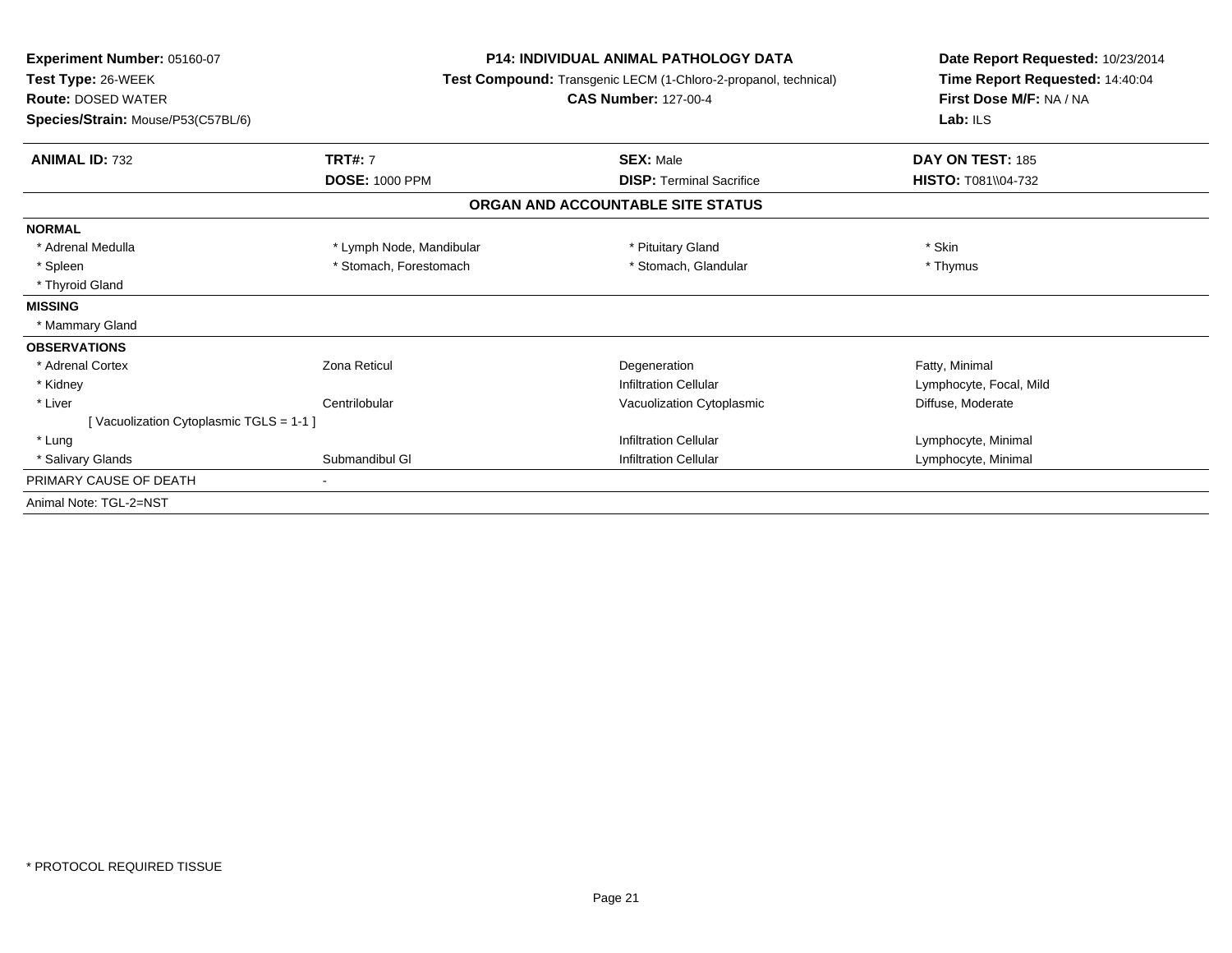| Experiment Number: 05160-07        |                          | <b>P14: INDIVIDUAL ANIMAL PATHOLOGY DATA</b>                           | Date Report Requested: 10/23/2014<br>Time Report Requested: 14:40:04 |
|------------------------------------|--------------------------|------------------------------------------------------------------------|----------------------------------------------------------------------|
| Test Type: 26-WEEK                 |                          | <b>Test Compound:</b> Transgenic LECM (1-Chloro-2-propanol, technical) |                                                                      |
| <b>Route: DOSED WATER</b>          |                          | <b>CAS Number: 127-00-4</b>                                            | First Dose M/F: NA / NA                                              |
| Species/Strain: Mouse/P53(C57BL/6) |                          |                                                                        | Lab: $ILS$                                                           |
| <b>ANIMAL ID: 580</b>              | TRT#: 2                  | <b>SEX: Female</b>                                                     | DAY ON TEST: 183                                                     |
|                                    | DOSE: 0 PPM              | <b>DISP:</b> Terminal Sacrifice                                        | <b>HISTO: T081\\04-580</b>                                           |
|                                    |                          | ORGAN AND ACCOUNTABLE SITE STATUS                                      |                                                                      |
| <b>NORMAL</b>                      |                          |                                                                        |                                                                      |
| * Adrenal Medulla                  | * Lymph Node, Mandibular | * Mammary Gland                                                        | * Pituitary Gland                                                    |
| * Skin                             | * Spleen                 | * Stomach, Forestomach                                                 | * Stomach, Glandular                                                 |
| * Thymus                           | * Thyroid Gland          |                                                                        |                                                                      |
| <b>OBSERVATIONS</b>                |                          |                                                                        |                                                                      |
| * Adrenal Cortex                   | Zona Reticul             | Degeneration                                                           | Fatty, Focal, Minimal                                                |
| * Kidney                           |                          | <b>Infiltration Cellular</b>                                           | Lymphocyte, Focal, Minimal                                           |
| * Liver                            |                          | <b>Infiltration Cellular</b>                                           | Mononuclear CI, Minimal                                              |
| * Lung                             |                          | <b>Infiltration Cellular</b>                                           | Lymphocyte, Minimal                                                  |
|                                    |                          | Inflammation                                                           | Suppurative, Acute, Focal, Minimal                                   |
| * Salivary Glands                  | Submandibul GI           | <b>Infiltration Cellular</b>                                           | Lymphocyte, Focal, Minimal                                           |
| Uterus                             | Endometrium              | Hyperplasia                                                            | Cystic, Diffuse, Moderate                                            |
| [ Hyperplasia TGLS = 1-8 ]         |                          |                                                                        |                                                                      |
| PRIMARY CAUSE OF DEATH             |                          |                                                                        |                                                                      |
|                                    |                          |                                                                        |                                                                      |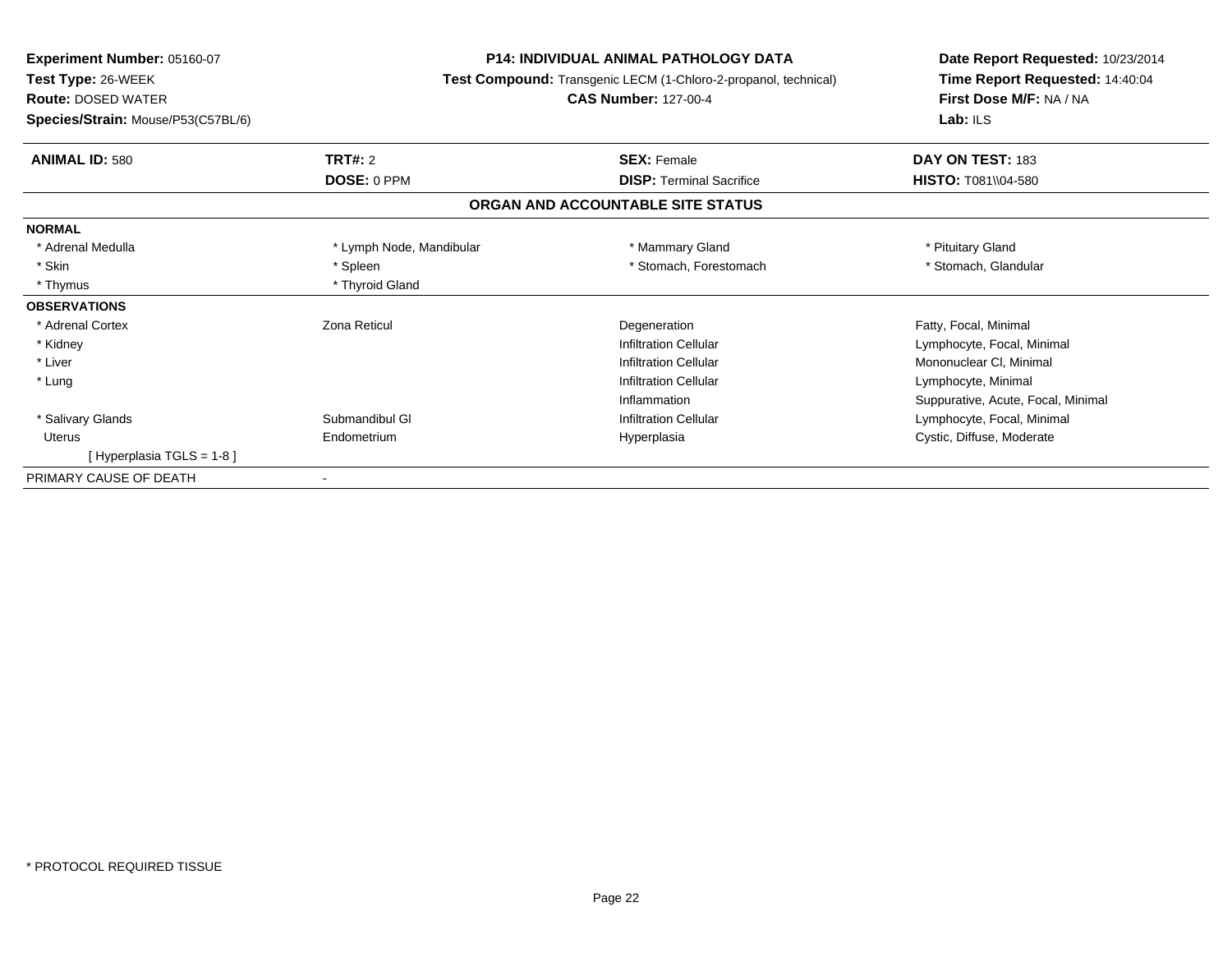| Experiment Number: 05160-07<br>Test Type: 26-WEEK<br><b>Route: DOSED WATER</b><br>Species/Strain: Mouse/P53(C57BL/6) | <b>P14: INDIVIDUAL ANIMAL PATHOLOGY DATA</b><br>Test Compound: Transgenic LECM (1-Chloro-2-propanol, technical)<br><b>CAS Number: 127-00-4</b> |                                   | Date Report Requested: 10/23/2014<br>Time Report Requested: 14:40:04<br>First Dose M/F: NA / NA<br>Lab: ILS |
|----------------------------------------------------------------------------------------------------------------------|------------------------------------------------------------------------------------------------------------------------------------------------|-----------------------------------|-------------------------------------------------------------------------------------------------------------|
| <b>ANIMAL ID: 586</b>                                                                                                | <b>TRT#: 2</b>                                                                                                                                 | <b>SEX: Female</b>                | DAY ON TEST: 183                                                                                            |
|                                                                                                                      | DOSE: 0 PPM                                                                                                                                    | <b>DISP:</b> Terminal Sacrifice   | <b>HISTO: T081\\04-586</b>                                                                                  |
|                                                                                                                      |                                                                                                                                                | ORGAN AND ACCOUNTABLE SITE STATUS |                                                                                                             |
| <b>NORMAL</b>                                                                                                        |                                                                                                                                                |                                   |                                                                                                             |
| * Adrenal Medulla                                                                                                    | * Kidney                                                                                                                                       | * Lymph Node, Mandibular          | * Mammary Gland                                                                                             |
| * Skin                                                                                                               | * Spleen                                                                                                                                       | * Stomach, Forestomach            | * Stomach, Glandular                                                                                        |
| * Thymus                                                                                                             | * Thyroid Gland                                                                                                                                |                                   |                                                                                                             |
| <b>MISSING</b>                                                                                                       |                                                                                                                                                |                                   |                                                                                                             |
| * Pituitary Gland                                                                                                    |                                                                                                                                                |                                   |                                                                                                             |
| <b>OBSERVATIONS</b>                                                                                                  |                                                                                                                                                |                                   |                                                                                                             |
| * Adrenal Cortex                                                                                                     | Zona Reticul                                                                                                                                   | Degeneration                      | Fatty, Minimal                                                                                              |
|                                                                                                                      | Capsule                                                                                                                                        | Hyperplasia                       | Focal, Minimal                                                                                              |
| * Liver                                                                                                              |                                                                                                                                                | <b>Infiltration Cellular</b>      | Mononuclear CI, Minimal                                                                                     |
| * Lung                                                                                                               |                                                                                                                                                | <b>Infiltration Cellular</b>      | Lymphocyte, Minimal                                                                                         |
| * Salivary Glands                                                                                                    | Submandibul GI                                                                                                                                 | <b>Infiltration Cellular</b>      | Lymphocyte, Minimal                                                                                         |
| PRIMARY CAUSE OF DEATH                                                                                               |                                                                                                                                                |                                   |                                                                                                             |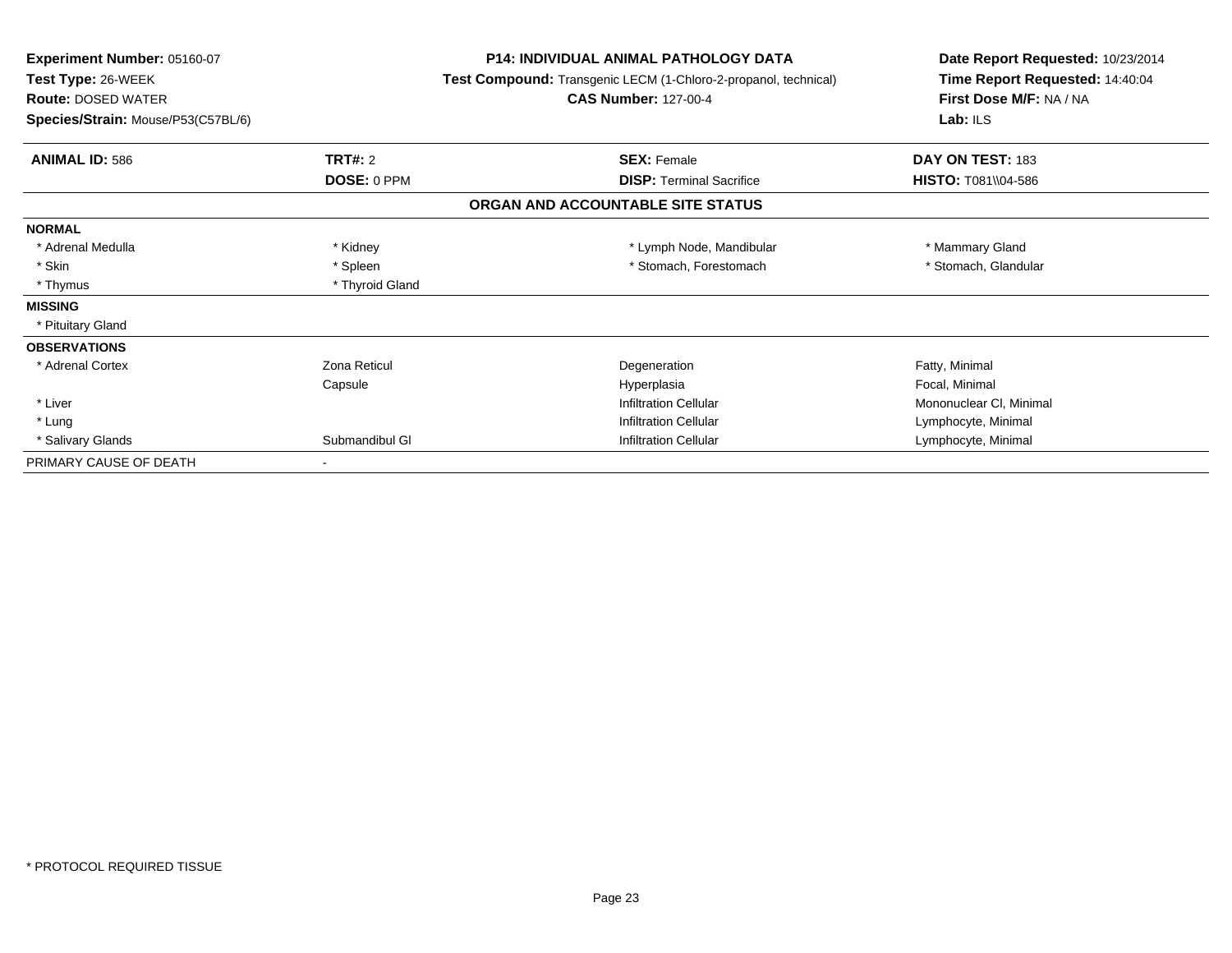| Experiment Number: 05160-07        | <b>P14: INDIVIDUAL ANIMAL PATHOLOGY DATA</b>                    |                                   | Date Report Requested: 10/23/2014<br>Time Report Requested: 14:40:04 |
|------------------------------------|-----------------------------------------------------------------|-----------------------------------|----------------------------------------------------------------------|
| Test Type: 26-WEEK                 | Test Compound: Transgenic LECM (1-Chloro-2-propanol, technical) |                                   |                                                                      |
| <b>Route: DOSED WATER</b>          |                                                                 | <b>CAS Number: 127-00-4</b>       | First Dose M/F: NA / NA                                              |
| Species/Strain: Mouse/P53(C57BL/6) |                                                                 |                                   | Lab: $ILS$                                                           |
| <b>ANIMAL ID: 590</b>              | <b>TRT#: 8</b>                                                  | <b>SEX: Female</b>                | DAY ON TEST: 183                                                     |
|                                    | <b>DOSE: 1000 PPM</b>                                           | <b>DISP: Terminal Sacrifice</b>   | <b>HISTO: T081\\04-590</b>                                           |
|                                    |                                                                 | ORGAN AND ACCOUNTABLE SITE STATUS |                                                                      |
| <b>NORMAL</b>                      |                                                                 |                                   |                                                                      |
| * Adrenal Medulla                  | * Lymph Node, Mandibular                                        | * Mammary Gland                   | * Pituitary Gland                                                    |
| * Skin                             | * Spleen                                                        | * Stomach, Forestomach            | * Stomach, Glandular                                                 |
| * Thymus                           | * Thyroid Gland                                                 |                                   |                                                                      |
| <b>OBSERVATIONS</b>                |                                                                 |                                   |                                                                      |
| * Adrenal Cortex                   | Zona Reticul                                                    | Degeneration                      | Fatty, Minimal                                                       |
|                                    | Capsule                                                         | Hyperplasia                       | Minimal                                                              |
| * Kidney                           |                                                                 | <b>Casts Protein</b>              | Focal, Minimal                                                       |
| * Liver                            | Centrilobular                                                   | Hypertrophy                       | Minimal                                                              |
|                                    |                                                                 | <b>Infiltration Cellular</b>      | Mononuclear CI, Mild                                                 |
|                                    |                                                                 | Necrosis                          | Focal, Minimal                                                       |
| * Lung                             | Alveolus                                                        | <b>Infiltration Cellular</b>      | Histiocyte, Focal, Mild                                              |
|                                    |                                                                 | <b>Infiltration Cellular</b>      | Lymphocyte, Mild                                                     |
| * Salivary Glands                  | Submandibul GI                                                  | <b>Infiltration Cellular</b>      | Lymphocyte, Mild                                                     |
| PRIMARY CAUSE OF DEATH             |                                                                 |                                   |                                                                      |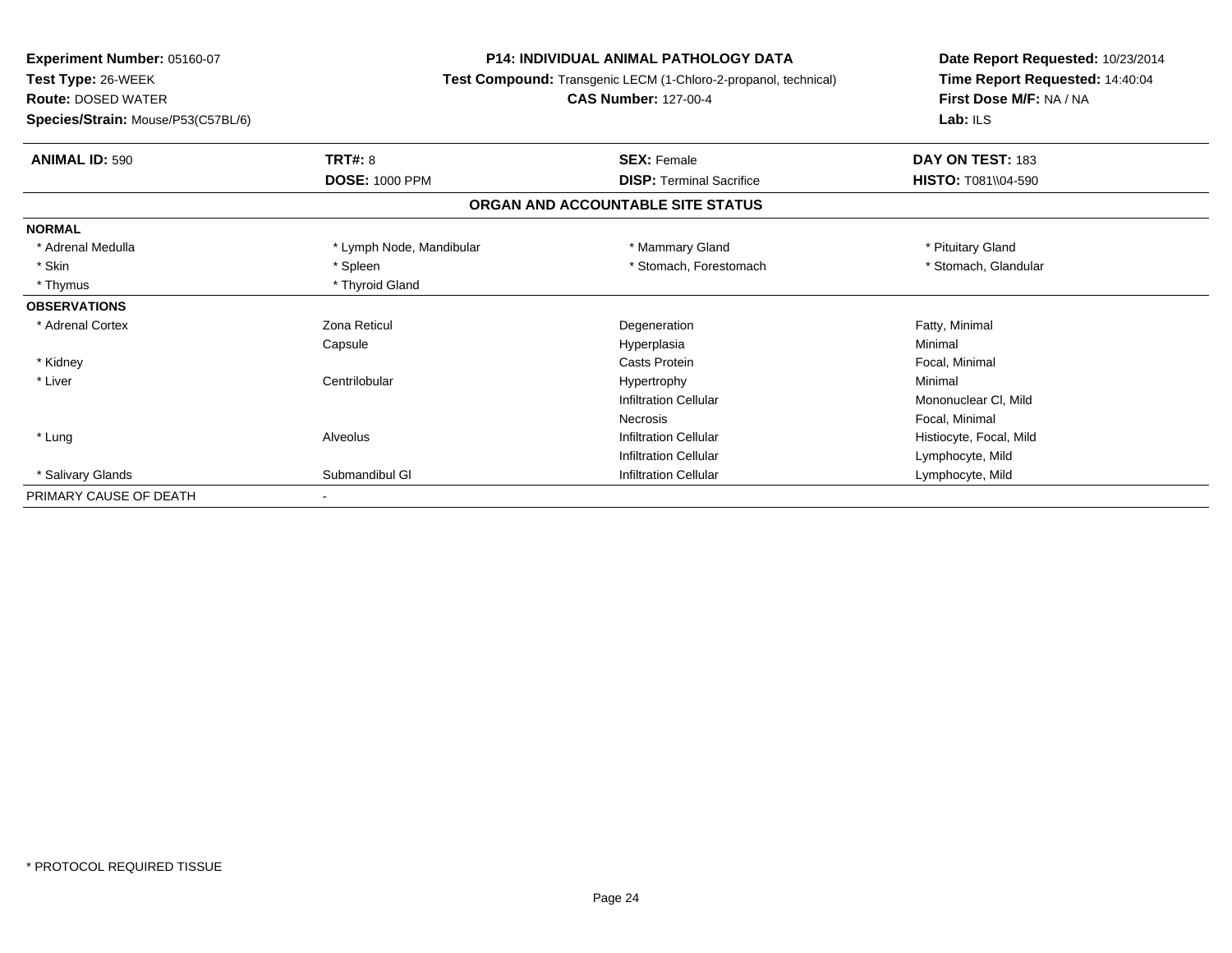| <b>Experiment Number: 05160-07</b>      | <b>P14: INDIVIDUAL ANIMAL PATHOLOGY DATA</b><br><b>Test Compound:</b> Transgenic LECM (1-Chloro-2-propanol, technical)<br><b>CAS Number: 127-00-4</b> |                                   | Date Report Requested: 10/23/2014<br>Time Report Requested: 14:40:04<br>First Dose M/F: NA / NA<br>Lab: $ILS$ |
|-----------------------------------------|-------------------------------------------------------------------------------------------------------------------------------------------------------|-----------------------------------|---------------------------------------------------------------------------------------------------------------|
| <b>Test Type: 26-WEEK</b>               |                                                                                                                                                       |                                   |                                                                                                               |
| <b>Route: DOSED WATER</b>               |                                                                                                                                                       |                                   |                                                                                                               |
| Species/Strain: Mouse/P53(C57BL/6)      |                                                                                                                                                       |                                   |                                                                                                               |
| <b>ANIMAL ID: 596</b><br><b>TRT#: 8</b> |                                                                                                                                                       | <b>SEX: Female</b>                | DAY ON TEST: 183                                                                                              |
|                                         | <b>DOSE: 1000 PPM</b>                                                                                                                                 | <b>DISP:</b> Terminal Sacrifice   | <b>HISTO: T081\\04-596</b>                                                                                    |
|                                         |                                                                                                                                                       | ORGAN AND ACCOUNTABLE SITE STATUS |                                                                                                               |
| <b>NORMAL</b>                           |                                                                                                                                                       |                                   |                                                                                                               |
| * Adrenal Medulla                       | * Lymph Node, Mandibular                                                                                                                              | * Mammary Gland                   | * Pituitary Gland                                                                                             |
| * Skin<br>* Salivary Glands             |                                                                                                                                                       | * Spleen                          | * Stomach, Forestomach                                                                                        |
| * Stomach, Glandular                    | * Thymus                                                                                                                                              | * Thyroid Gland                   |                                                                                                               |
| <b>OBSERVATIONS</b>                     |                                                                                                                                                       |                                   |                                                                                                               |
| * Adrenal Cortex<br><b>Zona Reticul</b> |                                                                                                                                                       | Degeneration                      | Fatty, Minimal                                                                                                |
| Capsule                                 |                                                                                                                                                       | Hyperplasia                       | Focal, Minimal                                                                                                |
| * Kidney                                | Renal Tubule                                                                                                                                          | Regeneration                      | Focal, Minimal                                                                                                |
| * Liver<br>Centrilobular                |                                                                                                                                                       | Vacuolization Cytoplasmic         | Focal, Minimal                                                                                                |
| Alveolus<br>* Lung                      |                                                                                                                                                       | <b>Infiltration Cellular</b>      | Histiocyte, Focal, Mild                                                                                       |
|                                         |                                                                                                                                                       | <b>Infiltration Cellular</b>      | Lymphocyte, Minimal                                                                                           |
|                                         |                                                                                                                                                       | Inflammation                      | Suppurative, Acute, Focal, Minimal                                                                            |
| PRIMARY CAUSE OF DEATH                  |                                                                                                                                                       |                                   |                                                                                                               |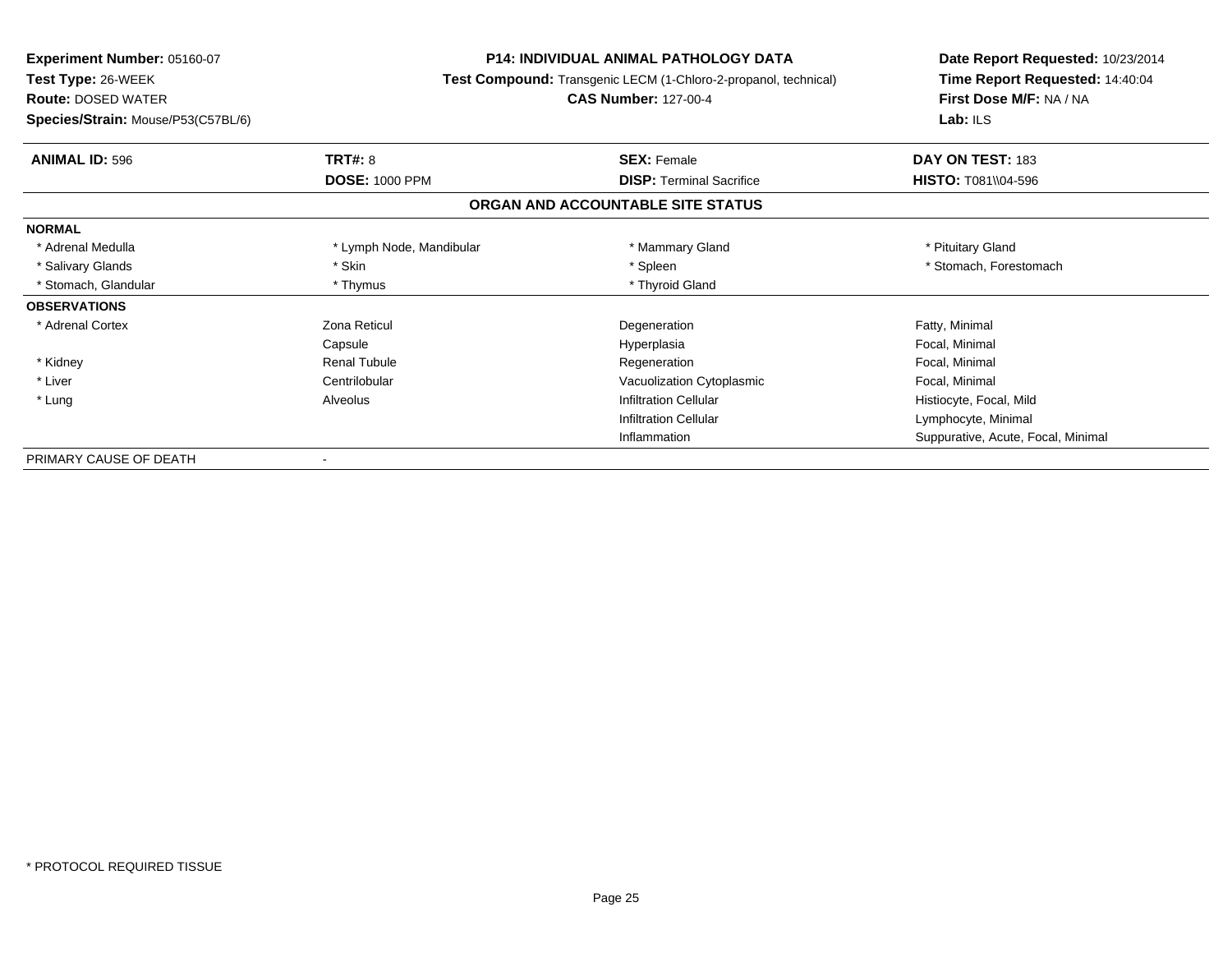| <b>Experiment Number: 05160-07</b>                                     | <b>P14: INDIVIDUAL ANIMAL PATHOLOGY DATA</b><br>Test Compound: Transgenic LECM (1-Chloro-2-propanol, technical) |                                   | Date Report Requested: 10/23/2014 |  |
|------------------------------------------------------------------------|-----------------------------------------------------------------------------------------------------------------|-----------------------------------|-----------------------------------|--|
| Test Type: 26-WEEK                                                     |                                                                                                                 |                                   | Time Report Requested: 14:40:04   |  |
| <b>Route: DOSED WATER</b>                                              |                                                                                                                 | <b>CAS Number: 127-00-4</b>       | First Dose M/F: NA / NA           |  |
| Species/Strain: Mouse/P53(C57BL/6)                                     |                                                                                                                 |                                   | Lab: $ILS$                        |  |
| <b>ANIMAL ID: 604</b>                                                  | <b>TRT#: 2</b>                                                                                                  | <b>SEX: Female</b>                | DAY ON TEST: 183                  |  |
|                                                                        | DOSE: 0 PPM                                                                                                     | <b>DISP:</b> Terminal Sacrifice   | <b>HISTO: T081\\04-604</b>        |  |
|                                                                        |                                                                                                                 | ORGAN AND ACCOUNTABLE SITE STATUS |                                   |  |
| <b>NORMAL</b>                                                          |                                                                                                                 |                                   |                                   |  |
| * Adrenal Cortex                                                       | * Adrenal Medulla                                                                                               | * Lymph Node, Mandibular          | * Mammary Gland                   |  |
| * Pituitary Gland                                                      | * Skin                                                                                                          | * Spleen                          | * Stomach, Forestomach            |  |
| * Stomach, Glandular                                                   | * Thymus                                                                                                        | * Thyroid Gland                   |                                   |  |
| <b>OBSERVATIONS</b>                                                    |                                                                                                                 |                                   |                                   |  |
| * Kidney                                                               |                                                                                                                 | <b>Infiltration Cellular</b>      | Lymphocyte, Minimal               |  |
| * Liver                                                                |                                                                                                                 | <b>Infiltration Cellular</b>      | Mononuclear CI, Minimal           |  |
|                                                                        |                                                                                                                 | Necrosis                          | Focal, Minimal                    |  |
| * Lung                                                                 |                                                                                                                 | <b>Infiltration Cellular</b>      | Lymphocyte, Minimal               |  |
| * Salivary Glands                                                      | Submandibul GI                                                                                                  | <b>Infiltration Cellular</b>      | Lymphocyte, Mild                  |  |
| PRIMARY CAUSE OF DEATH                                                 |                                                                                                                 |                                   |                                   |  |
| Animal Note: Adrenal Gland, Cortex and Medulla: One examined, present. |                                                                                                                 |                                   |                                   |  |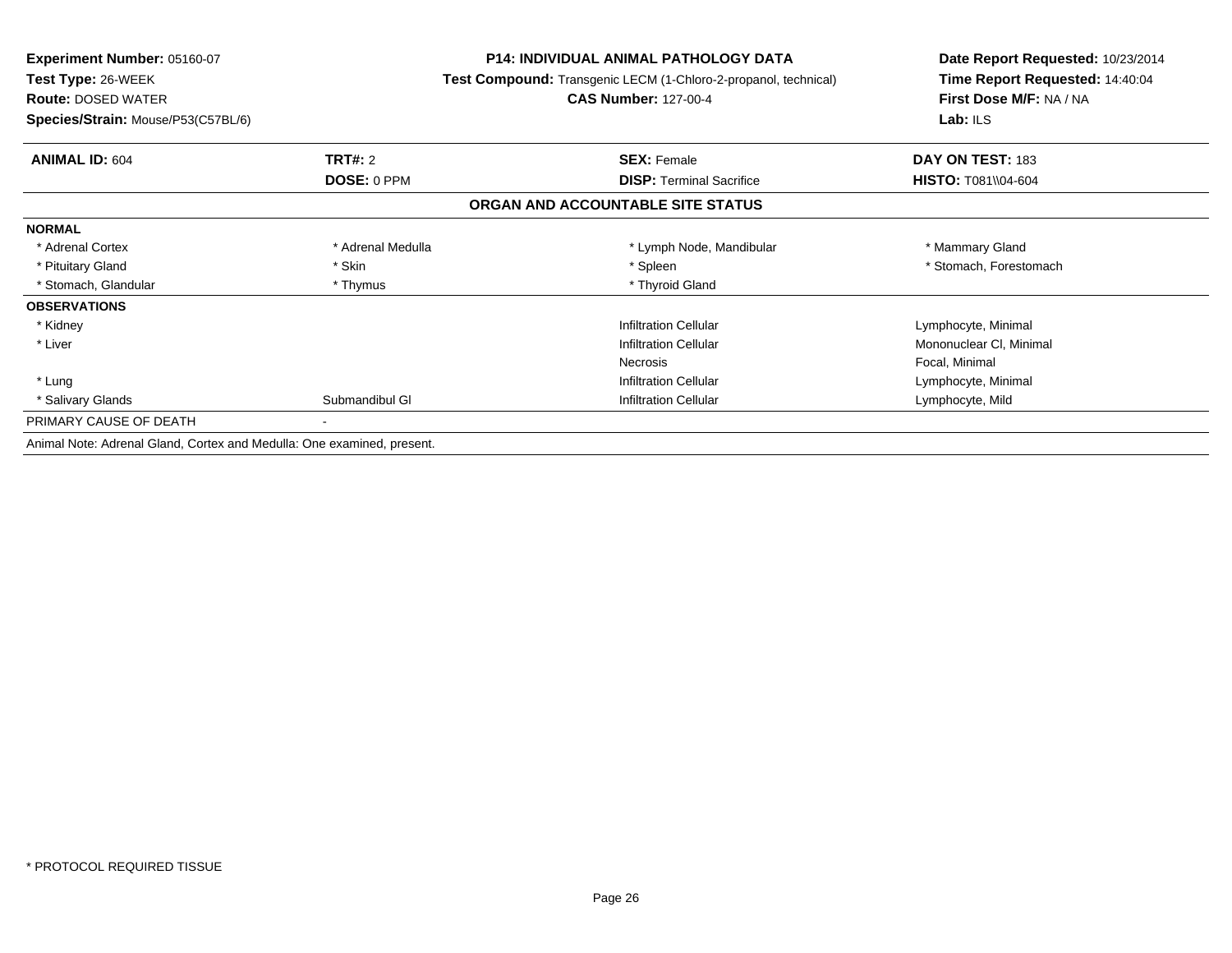| <b>Experiment Number: 05160-07</b><br><b>Test Type: 26-WEEK</b><br><b>Route: DOSED WATER</b><br>Species/Strain: Mouse/P53(C57BL/6) |                       | <b>P14: INDIVIDUAL ANIMAL PATHOLOGY DATA</b><br><b>Test Compound:</b> Transgenic LECM (1-Chloro-2-propanol, technical)<br><b>CAS Number: 127-00-4</b> | Date Report Requested: 10/23/2014<br>Time Report Requested: 14:40:04<br>First Dose M/F: NA / NA<br>Lab: $ILS$ |
|------------------------------------------------------------------------------------------------------------------------------------|-----------------------|-------------------------------------------------------------------------------------------------------------------------------------------------------|---------------------------------------------------------------------------------------------------------------|
| <b>ANIMAL ID: 613</b>                                                                                                              | <b>TRT#: 8</b>        | <b>SEX: Female</b>                                                                                                                                    | DAY ON TEST: 184                                                                                              |
|                                                                                                                                    | <b>DOSE: 1000 PPM</b> | <b>DISP: Terminal Sacrifice</b>                                                                                                                       | <b>HISTO: T081\\04-613</b>                                                                                    |
|                                                                                                                                    |                       | ORGAN AND ACCOUNTABLE SITE STATUS                                                                                                                     |                                                                                                               |
| <b>NORMAL</b>                                                                                                                      |                       |                                                                                                                                                       |                                                                                                               |
| * Adrenal Cortex                                                                                                                   | * Adrenal Medulla     | * Kidney                                                                                                                                              | * Liver                                                                                                       |
| * Lymph Node, Mandibular                                                                                                           | * Mammary Gland       | * Pituitary Gland                                                                                                                                     | * Salivary Glands                                                                                             |
| * Skin                                                                                                                             | * Spleen              | * Stomach, Forestomach                                                                                                                                | * Stomach, Glandular                                                                                          |
| * Thymus                                                                                                                           | * Thyroid Gland       |                                                                                                                                                       |                                                                                                               |
| <b>OBSERVATIONS</b>                                                                                                                |                       |                                                                                                                                                       |                                                                                                               |
| * Lung                                                                                                                             | Alveolus              | <b>Infiltration Cellular</b>                                                                                                                          | Histiocyte, Focal, Minimal                                                                                    |
|                                                                                                                                    |                       | <b>Infiltration Cellular</b>                                                                                                                          | Lymphocyte, Minimal                                                                                           |
| PRIMARY CAUSE OF DEATH                                                                                                             |                       |                                                                                                                                                       |                                                                                                               |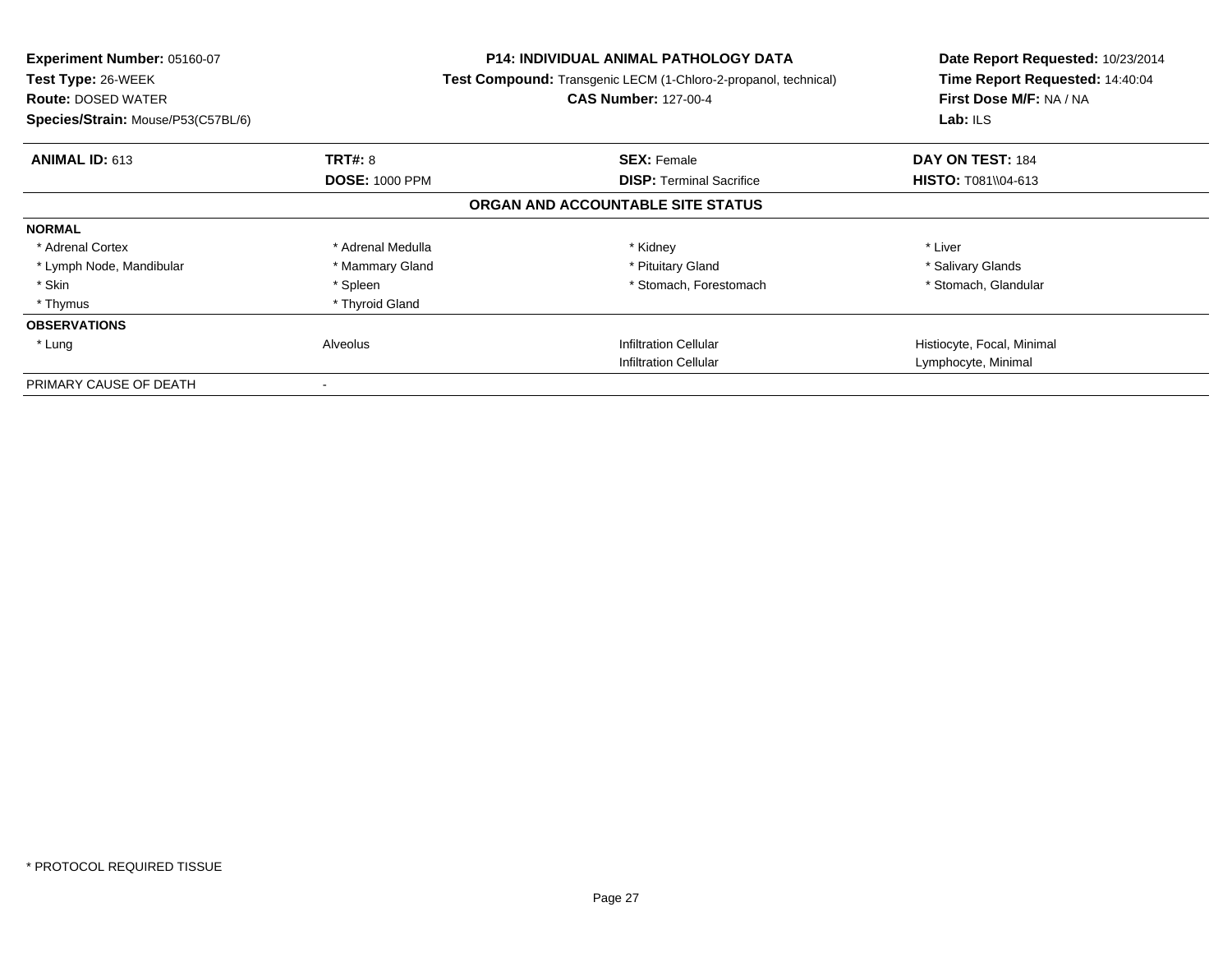| Experiment Number: 05160-07        | <b>P14: INDIVIDUAL ANIMAL PATHOLOGY DATA</b><br>Test Compound: Transgenic LECM (1-Chloro-2-propanol, technical) |                                   | Date Report Requested: 10/23/2014<br>Time Report Requested: 14:40:04 |
|------------------------------------|-----------------------------------------------------------------------------------------------------------------|-----------------------------------|----------------------------------------------------------------------|
| Test Type: 26-WEEK                 |                                                                                                                 |                                   |                                                                      |
| <b>Route: DOSED WATER</b>          |                                                                                                                 | <b>CAS Number: 127-00-4</b>       | First Dose M/F: NA / NA                                              |
| Species/Strain: Mouse/P53(C57BL/6) |                                                                                                                 |                                   | Lab: $ILS$                                                           |
| <b>ANIMAL ID: 618</b>              | <b>TRT#: 8</b>                                                                                                  | <b>SEX: Female</b>                | DAY ON TEST: 184                                                     |
|                                    | <b>DOSE: 1000 PPM</b>                                                                                           | <b>DISP:</b> Terminal Sacrifice   | <b>HISTO: T081\\04-618</b>                                           |
|                                    |                                                                                                                 | ORGAN AND ACCOUNTABLE SITE STATUS |                                                                      |
| <b>NORMAL</b>                      |                                                                                                                 |                                   |                                                                      |
| * Adrenal Medulla                  | * Lymph Node, Mandibular                                                                                        | * Pituitary Gland                 | * Salivary Glands                                                    |
| * Skin                             | * Spleen                                                                                                        | * Stomach, Forestomach            | * Stomach, Glandular                                                 |
| * Thyroid Gland                    |                                                                                                                 |                                   |                                                                      |
| <b>OBSERVATIONS</b>                |                                                                                                                 |                                   |                                                                      |
| * Adrenal Cortex                   | Zona Reticul                                                                                                    | Degeneration                      | Fatty, Minimal                                                       |
|                                    | Capsule                                                                                                         | Hyperplasia                       | Minimal                                                              |
| * Kidney                           |                                                                                                                 | <b>Infiltration Cellular</b>      | Lymphocyte, Minimal                                                  |
| * Liver                            |                                                                                                                 | Hematopoietic Cell Proliferation  | Minimal                                                              |
| * Lung                             |                                                                                                                 | <b>Infiltration Cellular</b>      | Lymphocyte, Focal, Minimal                                           |
| * Mammary Gland                    | Duct                                                                                                            | <b>Dilatation</b>                 | Mild                                                                 |
| * Thymus                           |                                                                                                                 | Hyperplasia                       | Atypical, Focal, Moderate                                            |
| PRIMARY CAUSE OF DEATH             |                                                                                                                 |                                   |                                                                      |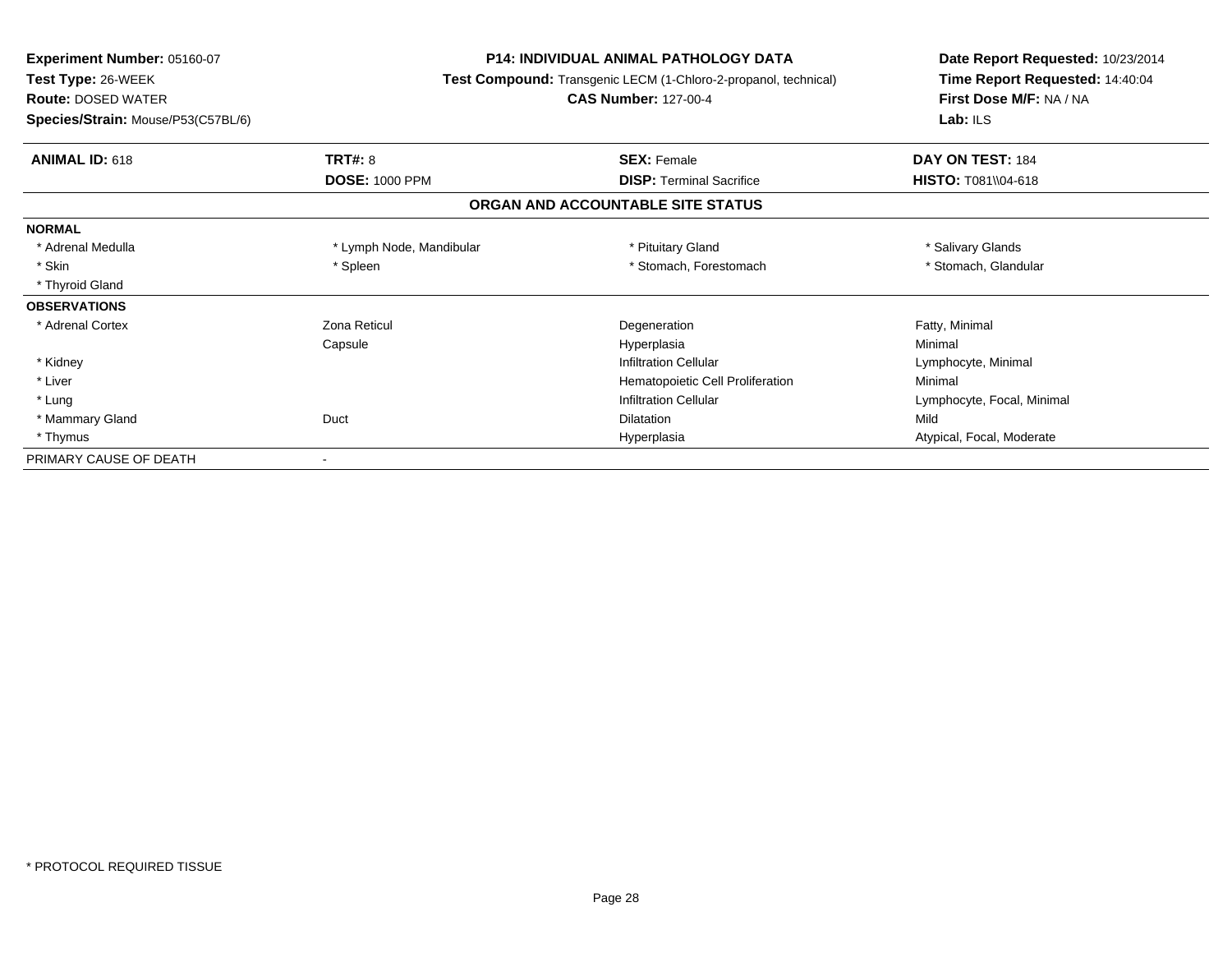| Experiment Number: 05160-07        |                          | <b>P14: INDIVIDUAL ANIMAL PATHOLOGY DATA</b><br>Test Compound: Transgenic LECM (1-Chloro-2-propanol, technical) |                                 |
|------------------------------------|--------------------------|-----------------------------------------------------------------------------------------------------------------|---------------------------------|
| Test Type: 26-WEEK                 |                          |                                                                                                                 |                                 |
| <b>Route: DOSED WATER</b>          |                          | <b>CAS Number: 127-00-4</b>                                                                                     | First Dose M/F: NA / NA         |
| Species/Strain: Mouse/P53(C57BL/6) |                          |                                                                                                                 | Lab: ILS                        |
| <b>ANIMAL ID: 631</b>              | <b>TRT#: 2</b>           | <b>SEX: Female</b>                                                                                              | DAY ON TEST: 183                |
|                                    | DOSE: 0 PPM              | <b>DISP:</b> Terminal Sacrifice                                                                                 | HISTO: T081\\04-631             |
|                                    |                          | ORGAN AND ACCOUNTABLE SITE STATUS                                                                               |                                 |
| <b>NORMAL</b>                      |                          |                                                                                                                 |                                 |
| * Adrenal Medulla                  | * Lymph Node, Mandibular | * Mammary Gland                                                                                                 | * Pituitary Gland               |
| * Skin                             | * Spleen                 | * Stomach, Forestomach                                                                                          | * Stomach, Glandular            |
| * Thymus                           | * Thyroid Gland          |                                                                                                                 |                                 |
| <b>OBSERVATIONS</b>                |                          |                                                                                                                 |                                 |
| * Adrenal Cortex                   | Zona Reticul             | Degeneration                                                                                                    | Fatty, Minimal                  |
|                                    | Capsule                  | Hyperplasia                                                                                                     | Minimal                         |
| * Kidney                           |                          | <b>Infiltration Cellular</b>                                                                                    | Lymphocyte, Focal, Minimal      |
| * Liver                            |                          | <b>Infiltration Cellular</b>                                                                                    | Mononuclear CI, Minimal         |
| * Lung                             | Alveolus                 | <b>Infiltration Cellular</b>                                                                                    | Histiocyte, Focal, Mild         |
|                                    |                          | <b>Infiltration Cellular</b>                                                                                    | Lymphocyte, Minimal             |
|                                    |                          | Inflammation                                                                                                    | Suppurative, Acute, Focal, Mild |
| * Salivary Glands                  | Submandibul GI           | <b>Infiltration Cellular</b>                                                                                    | Lymphocyte, Mild                |
| PRIMARY CAUSE OF DEATH             |                          |                                                                                                                 |                                 |
| Animal Note: TGL-1=NST             |                          |                                                                                                                 |                                 |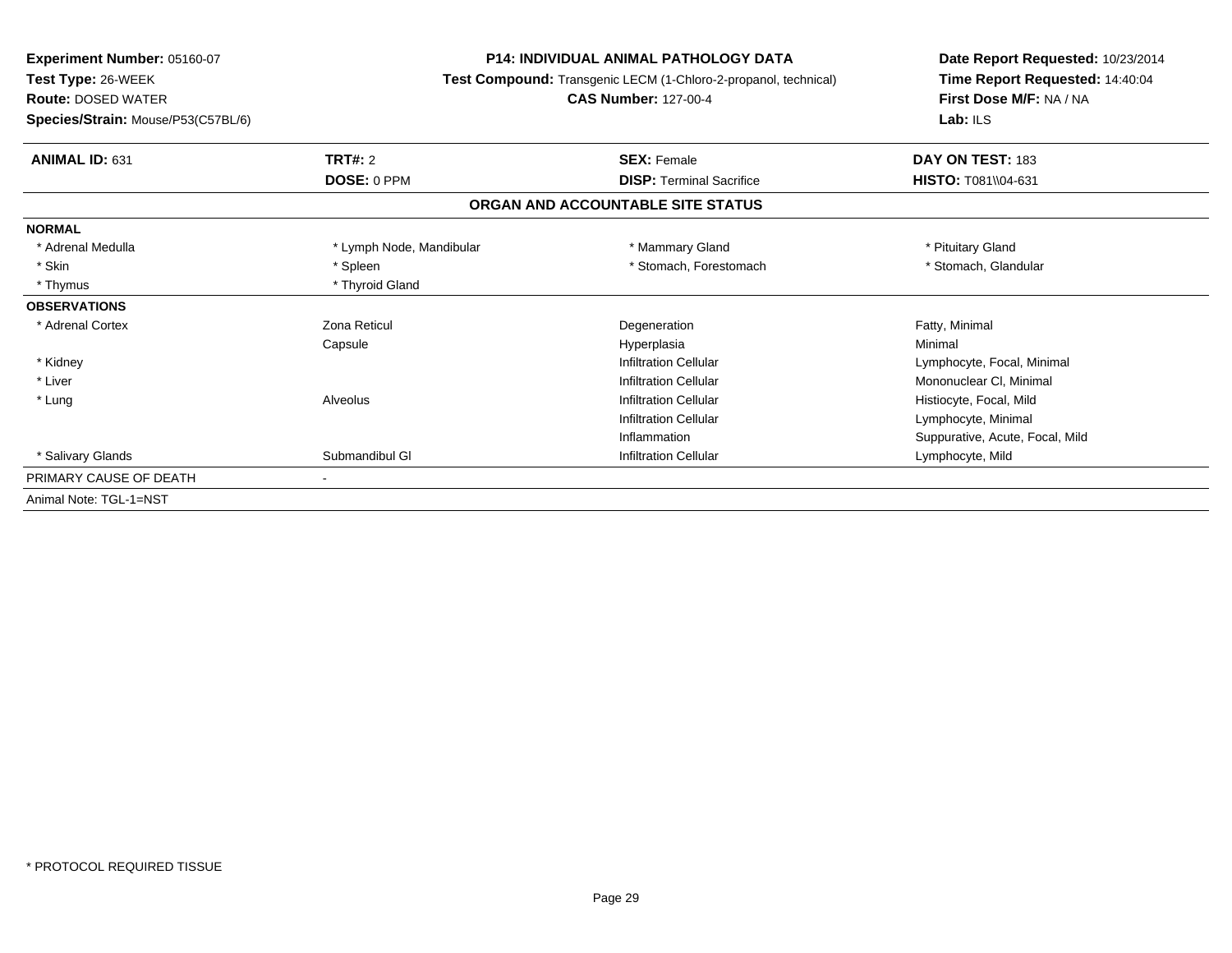| <b>Experiment Number: 05160-07</b>      | <b>P14: INDIVIDUAL ANIMAL PATHOLOGY DATA</b><br><b>Test Compound:</b> Transgenic LECM (1-Chloro-2-propanol, technical) |                                   | Date Report Requested: 10/23/2014<br>Time Report Requested: 14:40:04 |
|-----------------------------------------|------------------------------------------------------------------------------------------------------------------------|-----------------------------------|----------------------------------------------------------------------|
| Test Type: 26-WEEK                      |                                                                                                                        |                                   |                                                                      |
| <b>Route: DOSED WATER</b>               |                                                                                                                        | <b>CAS Number: 127-00-4</b>       | First Dose M/F: NA / NA                                              |
| Species/Strain: Mouse/P53(C57BL/6)      |                                                                                                                        |                                   | Lab: $ILS$                                                           |
| <b>TRT#: 8</b><br><b>ANIMAL ID: 637</b> |                                                                                                                        | <b>SEX: Female</b>                | DAY ON TEST: 184                                                     |
|                                         | <b>DOSE: 1000 PPM</b>                                                                                                  | <b>DISP:</b> Terminal Sacrifice   | <b>HISTO: T081\\04-637</b>                                           |
|                                         |                                                                                                                        | ORGAN AND ACCOUNTABLE SITE STATUS |                                                                      |
| <b>NORMAL</b>                           |                                                                                                                        |                                   |                                                                      |
| * Adrenal Medulla                       | * Lymph Node, Mandibular                                                                                               | * Mammary Gland                   | * Pituitary Gland                                                    |
| * Skin<br>* Salivary Glands             |                                                                                                                        | * Spleen                          | * Stomach, Forestomach                                               |
| * Stomach, Glandular<br>* Thymus        |                                                                                                                        | * Thyroid Gland                   |                                                                      |
| <b>OBSERVATIONS</b>                     |                                                                                                                        |                                   |                                                                      |
| * Adrenal Cortex<br>Zona Reticul        |                                                                                                                        | Degeneration                      | Fatty, Minimal                                                       |
| Capsule                                 |                                                                                                                        | Hyperplasia                       | Focal, Minimal                                                       |
| * Kidney                                |                                                                                                                        | <b>Infiltration Cellular</b>      | Lymphocyte, Minimal                                                  |
| <b>Renal Tubule</b>                     |                                                                                                                        | Regeneration                      | Focal, Minimal                                                       |
| * Liver                                 |                                                                                                                        | <b>Infiltration Cellular</b>      | Mononuclear CI, Minimal                                              |
| * Lung<br>Alveolus                      |                                                                                                                        | <b>Infiltration Cellular</b>      | Histiocyte, Focal, Minimal                                           |
|                                         |                                                                                                                        | <b>Infiltration Cellular</b>      | Lymphocyte, Minimal                                                  |
| PRIMARY CAUSE OF DEATH                  |                                                                                                                        |                                   |                                                                      |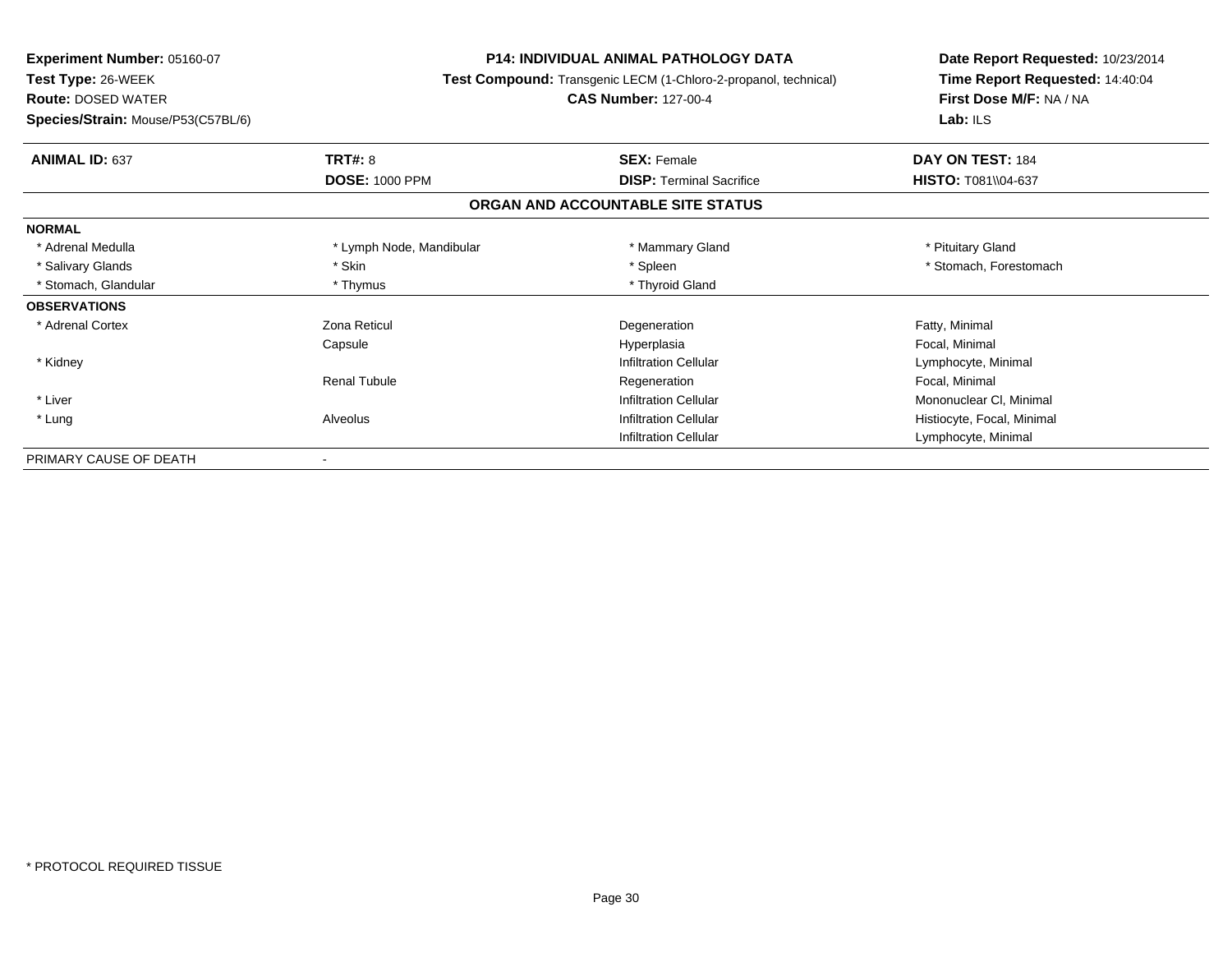| Experiment Number: 05160-07        | <b>P14: INDIVIDUAL ANIMAL PATHOLOGY DATA</b><br><b>Test Compound:</b> Transgenic LECM (1-Chloro-2-propanol, technical) |                                   | Date Report Requested: 10/23/2014 |
|------------------------------------|------------------------------------------------------------------------------------------------------------------------|-----------------------------------|-----------------------------------|
| Test Type: 26-WEEK                 |                                                                                                                        |                                   | Time Report Requested: 14:40:04   |
| <b>Route: DOSED WATER</b>          |                                                                                                                        | <b>CAS Number: 127-00-4</b>       | First Dose M/F: NA / NA           |
| Species/Strain: Mouse/P53(C57BL/6) |                                                                                                                        |                                   | Lab: $ILS$                        |
| <b>ANIMAL ID: 643</b>              | <b>TRT#: 8</b>                                                                                                         | <b>SEX: Female</b>                | DAY ON TEST: 184                  |
|                                    | <b>DOSE: 1000 PPM</b>                                                                                                  | <b>DISP: Terminal Sacrifice</b>   | HISTO: T081\\04-643               |
|                                    |                                                                                                                        | ORGAN AND ACCOUNTABLE SITE STATUS |                                   |
| <b>NORMAL</b>                      |                                                                                                                        |                                   |                                   |
| * Adrenal Medulla                  | * Lymph Node, Mandibular                                                                                               | * Mammary Gland                   | * Pituitary Gland                 |
| * Skin                             | * Spleen                                                                                                               | * Stomach, Forestomach            | * Stomach, Glandular              |
| * Thymus                           | * Thyroid Gland                                                                                                        |                                   |                                   |
| <b>OBSERVATIONS</b>                |                                                                                                                        |                                   |                                   |
| * Adrenal Cortex                   | Zona Reticul                                                                                                           | Degeneration                      | Fatty, Minimal                    |
| * Kidney                           |                                                                                                                        | <b>Infiltration Cellular</b>      | Lymphocyte, Focal, Minimal        |
| * Liver                            | Centrilobular                                                                                                          | Vacuolization Cytoplasmic         | Minimal                           |
| * Lung                             | Alveolus                                                                                                               | <b>Infiltration Cellular</b>      | Histiocyte, Minimal               |
|                                    |                                                                                                                        | <b>Infiltration Cellular</b>      | Lymphocyte, Minimal               |
| * Salivary Glands                  | Submandibul GI                                                                                                         | <b>Infiltration Cellular</b>      | Lymphocyte, Minimal               |
| PRIMARY CAUSE OF DEATH             |                                                                                                                        |                                   |                                   |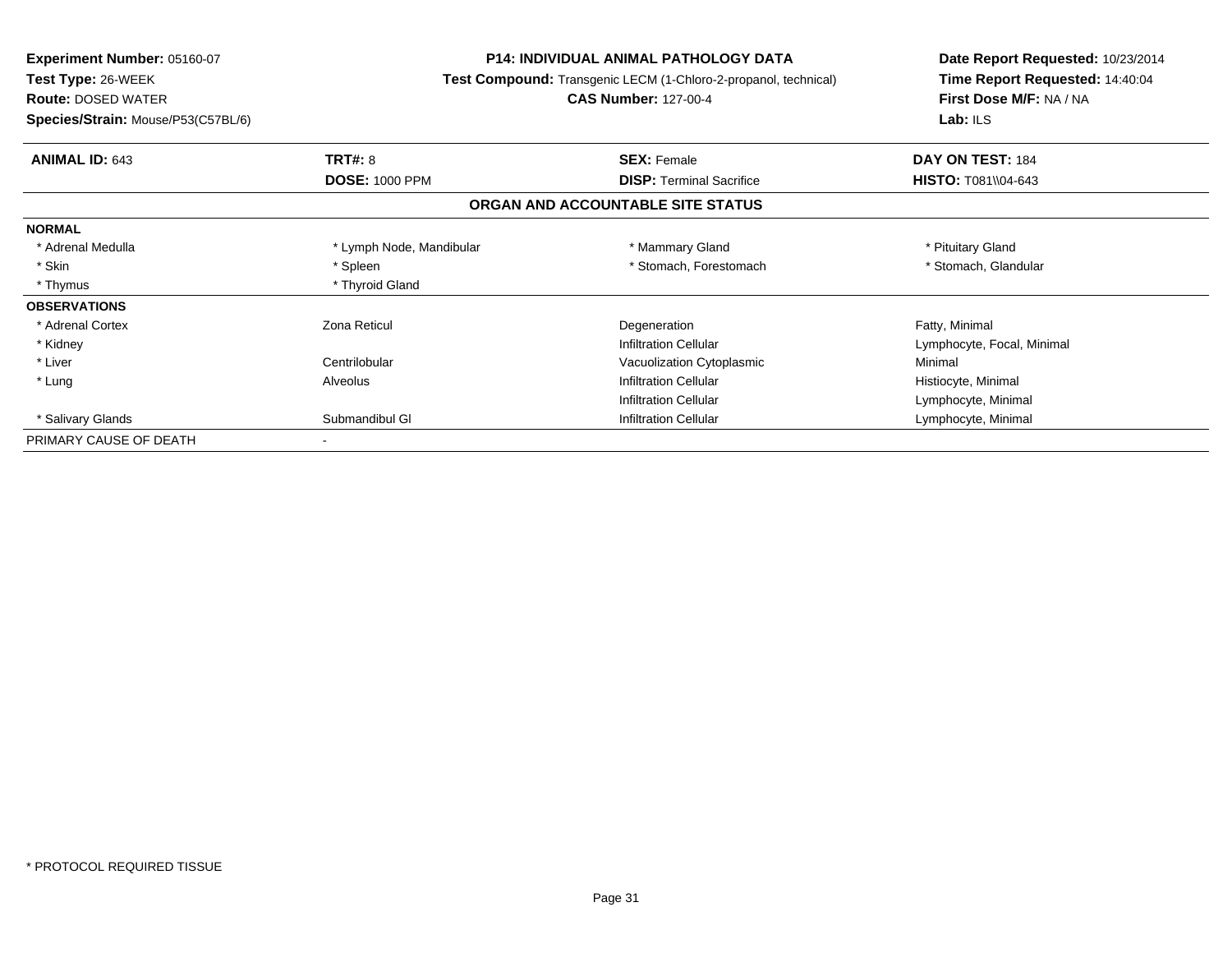| Experiment Number: 05160-07<br>Test Type: 26-WEEK<br><b>Route: DOSED WATER</b><br>Species/Strain: Mouse/P53(C57BL/6) |                       | <b>P14: INDIVIDUAL ANIMAL PATHOLOGY DATA</b><br>Test Compound: Transgenic LECM (1-Chloro-2-propanol, technical)<br><b>CAS Number: 127-00-4</b> | Date Report Requested: 10/23/2014<br>Time Report Requested: 14:40:04<br>First Dose M/F: NA / NA<br>Lab: $ILS$ |  |
|----------------------------------------------------------------------------------------------------------------------|-----------------------|------------------------------------------------------------------------------------------------------------------------------------------------|---------------------------------------------------------------------------------------------------------------|--|
| <b>ANIMAL ID: 650</b>                                                                                                | <b>TRT#: 8</b>        | <b>SEX: Female</b>                                                                                                                             | DAY ON TEST: 184                                                                                              |  |
|                                                                                                                      | <b>DOSE: 1000 PPM</b> | <b>DISP: Terminal Sacrifice</b>                                                                                                                | <b>HISTO: T081\\04-650</b>                                                                                    |  |
|                                                                                                                      |                       | ORGAN AND ACCOUNTABLE SITE STATUS                                                                                                              |                                                                                                               |  |
| <b>NORMAL</b>                                                                                                        |                       |                                                                                                                                                |                                                                                                               |  |
| * Adrenal Medulla                                                                                                    | * Kidney              | * Mammary Gland                                                                                                                                | * Pituitary Gland                                                                                             |  |
| * Salivary Glands                                                                                                    | * Skin                | * Spleen                                                                                                                                       | * Stomach, Forestomach                                                                                        |  |
| * Stomach, Glandular                                                                                                 | * Thymus              | * Thyroid Gland                                                                                                                                |                                                                                                               |  |
| <b>MISSING</b>                                                                                                       |                       |                                                                                                                                                |                                                                                                               |  |
| * Lymph Node, Mandibular                                                                                             |                       |                                                                                                                                                |                                                                                                               |  |
| <b>OBSERVATIONS</b>                                                                                                  |                       |                                                                                                                                                |                                                                                                               |  |
| * Adrenal Cortex                                                                                                     | Zona Reticul          | Degeneration                                                                                                                                   | Fatty, Minimal                                                                                                |  |
| * Liver                                                                                                              |                       | <b>Infiltration Cellular</b>                                                                                                                   | Mononuclear CI, Focal, Minimal                                                                                |  |
| * Lung                                                                                                               |                       | <b>Infiltration Cellular</b>                                                                                                                   | Lymphocyte, Minimal                                                                                           |  |
| <b>Uterus</b>                                                                                                        | Endometrium           | Hyperplasia                                                                                                                                    | Cystic, Diffuse, Moderate                                                                                     |  |
| [Hyperplasia TGLS = 2-8]                                                                                             |                       |                                                                                                                                                |                                                                                                               |  |
| PRIMARY CAUSE OF DEATH                                                                                               |                       |                                                                                                                                                |                                                                                                               |  |
| Animal Note: TGL-1=NCL                                                                                               |                       |                                                                                                                                                |                                                                                                               |  |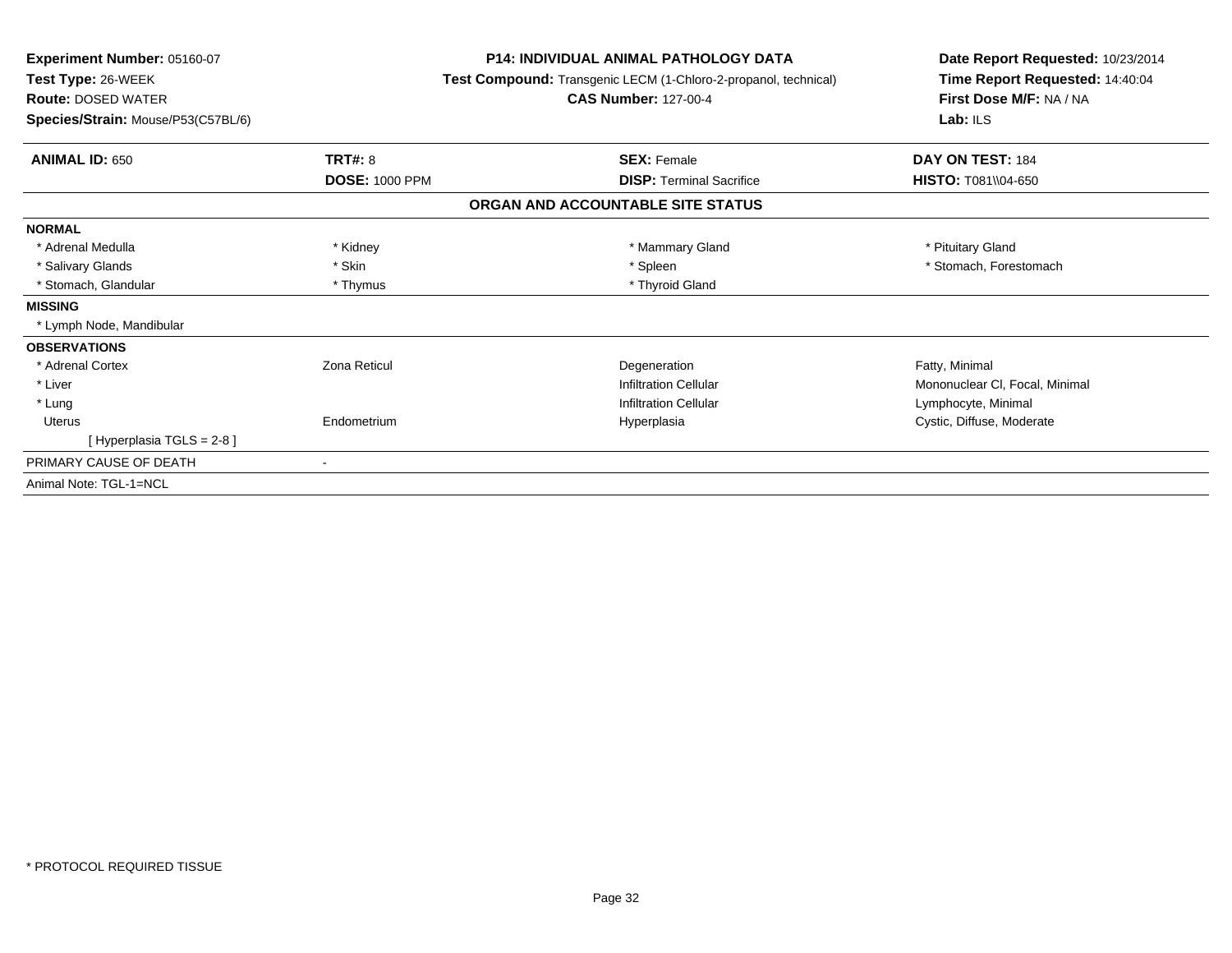| Experiment Number: 05160-07<br>Test Type: 26-WEEK<br><b>Route: DOSED WATER</b><br>Species/Strain: Mouse/P53(C57BL/6) | <b>P14: INDIVIDUAL ANIMAL PATHOLOGY DATA</b><br>Test Compound: Transgenic LECM (1-Chloro-2-propanol, technical)<br><b>CAS Number: 127-00-4</b> |                                   | Date Report Requested: 10/23/2014<br>Time Report Requested: 14:40:04<br>First Dose M/F: NA / NA<br>Lab: ILS |
|----------------------------------------------------------------------------------------------------------------------|------------------------------------------------------------------------------------------------------------------------------------------------|-----------------------------------|-------------------------------------------------------------------------------------------------------------|
| <b>ANIMAL ID: 651</b>                                                                                                | <b>TRT#: 8</b>                                                                                                                                 | <b>SEX: Female</b>                | DAY ON TEST: 184                                                                                            |
|                                                                                                                      | <b>DOSE: 1000 PPM</b>                                                                                                                          | <b>DISP: Terminal Sacrifice</b>   | <b>HISTO: T081\\04-651</b>                                                                                  |
|                                                                                                                      |                                                                                                                                                | ORGAN AND ACCOUNTABLE SITE STATUS |                                                                                                             |
| <b>NORMAL</b>                                                                                                        |                                                                                                                                                |                                   |                                                                                                             |
| * Adrenal Medulla                                                                                                    | * Mammary Gland                                                                                                                                | * Pituitary Gland                 | * Salivary Glands                                                                                           |
| * Skin                                                                                                               | * Spleen                                                                                                                                       | * Stomach, Forestomach            | * Stomach, Glandular                                                                                        |
| * Thymus                                                                                                             | * Thyroid Gland                                                                                                                                |                                   |                                                                                                             |
| <b>MISSING</b>                                                                                                       |                                                                                                                                                |                                   |                                                                                                             |
| * Lymph Node, Mandibular                                                                                             |                                                                                                                                                |                                   |                                                                                                             |
| <b>OBSERVATIONS</b>                                                                                                  |                                                                                                                                                |                                   |                                                                                                             |
| * Adrenal Cortex                                                                                                     | Zona Reticul                                                                                                                                   | Degeneration                      | Fatty, Minimal                                                                                              |
|                                                                                                                      | Capsule                                                                                                                                        | Hyperplasia                       | Minimal                                                                                                     |
| * Kidney                                                                                                             |                                                                                                                                                | <b>Infiltration Cellular</b>      | Lymphocyte, Focal, Minimal                                                                                  |
| * Liver                                                                                                              |                                                                                                                                                | <b>Infiltration Cellular</b>      | Mononuclear CI, Mild                                                                                        |
| * Lung                                                                                                               |                                                                                                                                                | <b>Infiltration Cellular</b>      | Lymphocyte, Minimal                                                                                         |
| PRIMARY CAUSE OF DEATH                                                                                               |                                                                                                                                                |                                   |                                                                                                             |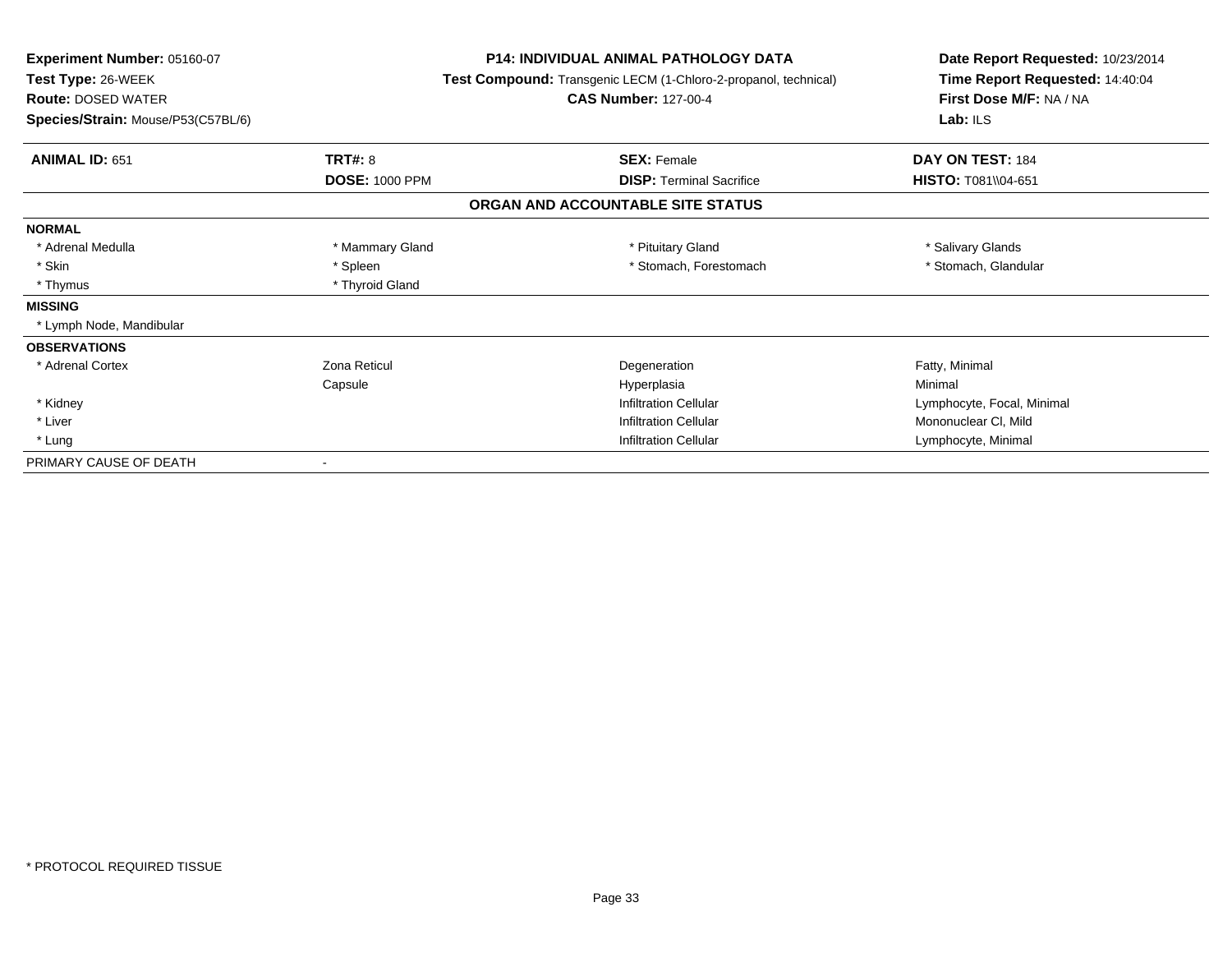| <b>Experiment Number: 05160-07</b><br>Test Type: 26-WEEK<br><b>Route: DOSED WATER</b><br><b>Species/Strain: Mouse/P53(C57BL/6)</b> | <b>P14: INDIVIDUAL ANIMAL PATHOLOGY DATA</b><br><b>Test Compound:</b> Transgenic LECM (1-Chloro-2-propanol, technical)<br><b>CAS Number: 127-00-4</b> |                                   | Date Report Requested: 10/23/2014<br>Time Report Requested: 14:40:04<br>First Dose M/F: NA / NA<br>Lab: ILS |
|------------------------------------------------------------------------------------------------------------------------------------|-------------------------------------------------------------------------------------------------------------------------------------------------------|-----------------------------------|-------------------------------------------------------------------------------------------------------------|
| <b>ANIMAL ID: 652</b>                                                                                                              | <b>TRT#: 8</b>                                                                                                                                        | <b>SEX: Female</b>                | DAY ON TEST: 184                                                                                            |
|                                                                                                                                    | <b>DOSE: 1000 PPM</b>                                                                                                                                 | <b>DISP:</b> Terminal Sacrifice   | <b>HISTO: T081\\04-652</b>                                                                                  |
|                                                                                                                                    |                                                                                                                                                       | ORGAN AND ACCOUNTABLE SITE STATUS |                                                                                                             |
| <b>NORMAL</b>                                                                                                                      |                                                                                                                                                       |                                   |                                                                                                             |
| * Adrenal Medulla                                                                                                                  | * Lymph Node, Mandibular                                                                                                                              | * Mammary Gland                   | * Pituitary Gland                                                                                           |
| * Salivary Glands                                                                                                                  | * Skin                                                                                                                                                | * Spleen                          | * Stomach, Forestomach                                                                                      |
| * Stomach, Glandular                                                                                                               | * Thymus                                                                                                                                              | * Thyroid Gland                   |                                                                                                             |
| <b>OBSERVATIONS</b>                                                                                                                |                                                                                                                                                       |                                   |                                                                                                             |
| * Adrenal Cortex                                                                                                                   | Zona Reticul                                                                                                                                          | Degeneration                      | Fatty, Minimal                                                                                              |
| * Kidney                                                                                                                           |                                                                                                                                                       | <b>Infiltration Cellular</b>      | Lymphocyte, Focal, Minimal                                                                                  |
| * Liver                                                                                                                            |                                                                                                                                                       | <b>Infiltration Cellular</b>      | Mononuclear CI, Mild                                                                                        |
| * Lung                                                                                                                             |                                                                                                                                                       | <b>Infiltration Cellular</b>      | Lymphocyte, Minimal                                                                                         |
| PRIMARY CAUSE OF DEATH                                                                                                             |                                                                                                                                                       |                                   |                                                                                                             |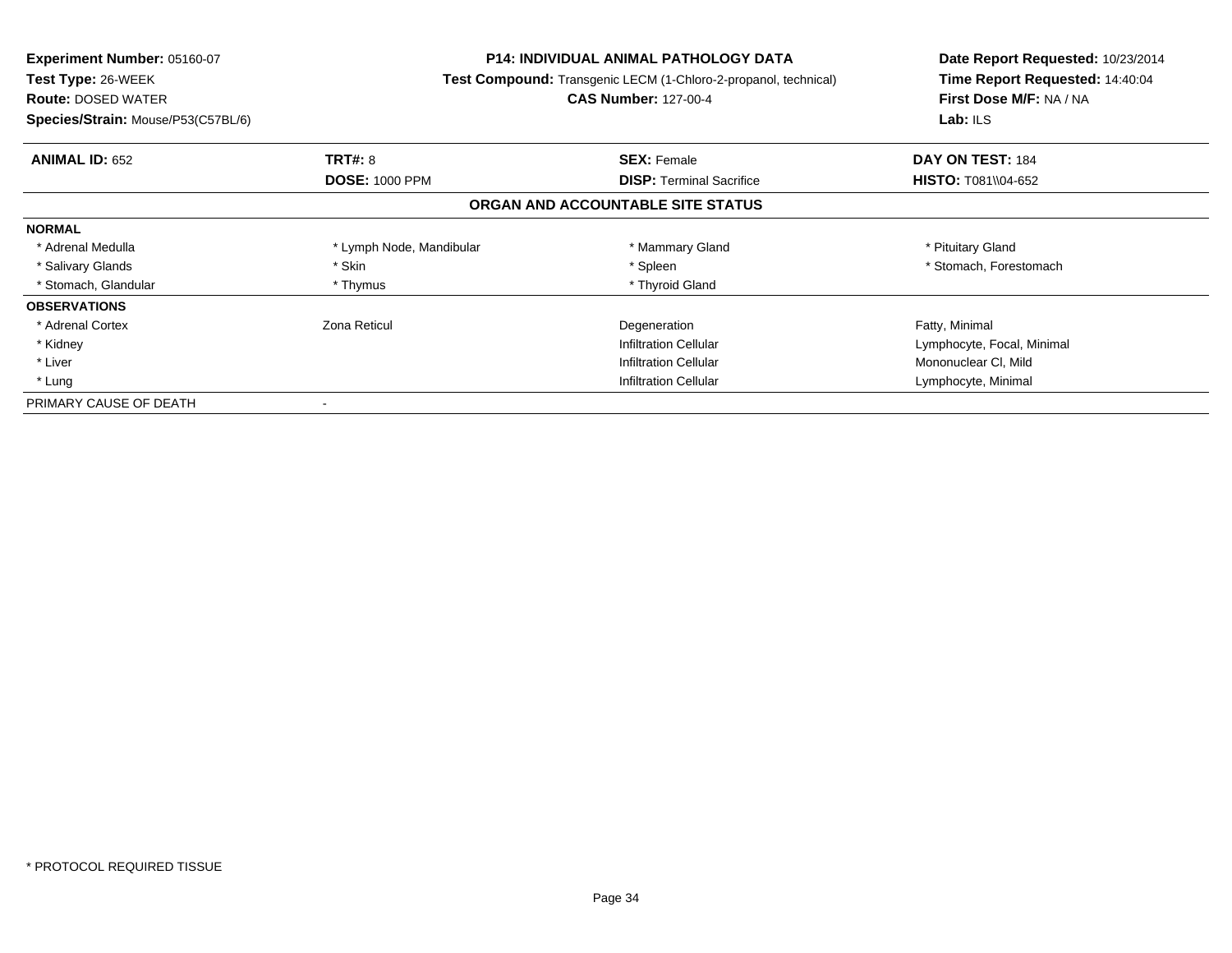| <b>Experiment Number: 05160-07</b>            | <b>P14: INDIVIDUAL ANIMAL PATHOLOGY DATA</b>                           | Date Report Requested: 10/23/2014<br>Time Report Requested: 14:40:04<br>First Dose M/F: NA / NA<br>Lab: $ILS$ |
|-----------------------------------------------|------------------------------------------------------------------------|---------------------------------------------------------------------------------------------------------------|
| <b>Test Type: 26-WEEK</b>                     | <b>Test Compound:</b> Transgenic LECM (1-Chloro-2-propanol, technical) |                                                                                                               |
| <b>Route: DOSED WATER</b>                     | <b>CAS Number: 127-00-4</b>                                            |                                                                                                               |
| Species/Strain: Mouse/P53(C57BL/6)            |                                                                        |                                                                                                               |
| <b>ANIMAL ID: 654</b><br>TRT#: 2              | <b>SEX: Female</b>                                                     | DAY ON TEST: 183                                                                                              |
| DOSE: 0 PPM                                   | <b>DISP:</b> Terminal Sacrifice                                        | <b>HISTO: T081\\04-654</b>                                                                                    |
|                                               | ORGAN AND ACCOUNTABLE SITE STATUS                                      |                                                                                                               |
| <b>NORMAL</b>                                 |                                                                        |                                                                                                               |
| * Adrenal Medulla<br>* Lymph Node, Mandibular | * Mammary Gland                                                        | * Pituitary Gland                                                                                             |
| * Skin<br>* Salivary Glands                   | * Spleen                                                               | * Stomach, Forestomach                                                                                        |
| * Stomach, Glandular<br>* Thymus              | * Thyroid Gland                                                        |                                                                                                               |
| <b>OBSERVATIONS</b>                           |                                                                        |                                                                                                               |
| Zona Reticul<br>* Adrenal Cortex              | Degeneration                                                           | Fatty, Minimal                                                                                                |
| Capsule                                       | Hyperplasia                                                            | Focal, Minimal                                                                                                |
| * Kidney                                      | <b>Infiltration Cellular</b>                                           | Lymphocyte, Minimal                                                                                           |
| * Liver<br>Centrilobular                      | Hypertrophy                                                            | Minimal                                                                                                       |
|                                               | <b>Infiltration Cellular</b>                                           | Mononuclear CI, Minimal                                                                                       |
| * Lung<br>Alveolus                            | <b>Infiltration Cellular</b>                                           | Histiocyte, Mild                                                                                              |
|                                               | <b>Infiltration Cellular</b>                                           | Lymphocyte, Minimal                                                                                           |
| PRIMARY CAUSE OF DEATH                        |                                                                        |                                                                                                               |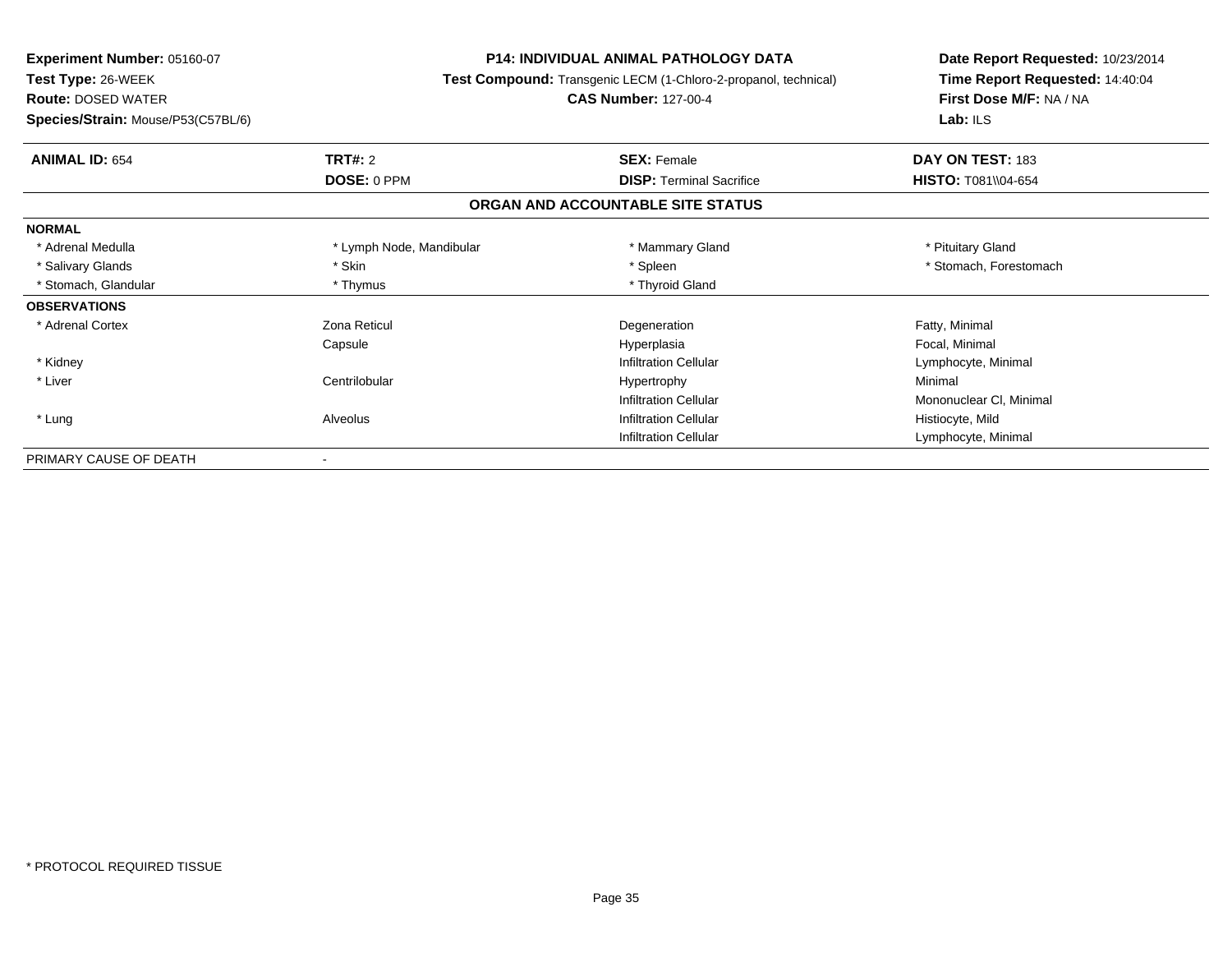| <b>Experiment Number: 05160-07</b>        | <b>P14: INDIVIDUAL ANIMAL PATHOLOGY DATA</b>                    |                                   | Date Report Requested: 10/23/2014<br>Time Report Requested: 14:40:04 |
|-------------------------------------------|-----------------------------------------------------------------|-----------------------------------|----------------------------------------------------------------------|
| Test Type: 26-WEEK                        | Test Compound: Transgenic LECM (1-Chloro-2-propanol, technical) |                                   |                                                                      |
| <b>Route: DOSED WATER</b>                 |                                                                 | <b>CAS Number: 127-00-4</b>       | First Dose M/F: NA / NA                                              |
| <b>Species/Strain: Mouse/P53(C57BL/6)</b> |                                                                 |                                   |                                                                      |
| <b>ANIMAL ID: 656</b>                     | TRT#: 2                                                         | <b>SEX: Female</b>                | DAY ON TEST: 183                                                     |
|                                           | DOSE: 0 PPM                                                     | <b>DISP: Terminal Sacrifice</b>   | <b>HISTO: T081\\04-656</b>                                           |
|                                           |                                                                 | ORGAN AND ACCOUNTABLE SITE STATUS |                                                                      |
| <b>NORMAL</b>                             |                                                                 |                                   |                                                                      |
| * Adrenal Medulla                         | * Lymph Node, Mandibular                                        | * Mammary Gland                   | * Pituitary Gland                                                    |
| * Skin                                    | * Spleen                                                        | * Stomach, Forestomach            | * Stomach, Glandular                                                 |
| * Thymus                                  | * Thyroid Gland                                                 |                                   |                                                                      |
| <b>OBSERVATIONS</b>                       |                                                                 |                                   |                                                                      |
| * Adrenal Cortex                          | Zona Reticul                                                    | Degeneration                      | Fatty, Minimal                                                       |
|                                           | Capsule                                                         | Hyperplasia                       | Minimal                                                              |
| * Kidney                                  |                                                                 | <b>Infiltration Cellular</b>      | Lymphocyte, Focal, Mild                                              |
| * Liver                                   |                                                                 | <b>Infiltration Cellular</b>      | Mononuclear CI, Focal, Minimal                                       |
| * Lung                                    |                                                                 | <b>Infiltration Cellular</b>      | Lymphocyte, Minimal                                                  |
| * Salivary Glands                         | Submandibul GI                                                  | <b>Infiltration Cellular</b>      | Lymphocyte, Moderate                                                 |
| PRIMARY CAUSE OF DEATH                    |                                                                 |                                   |                                                                      |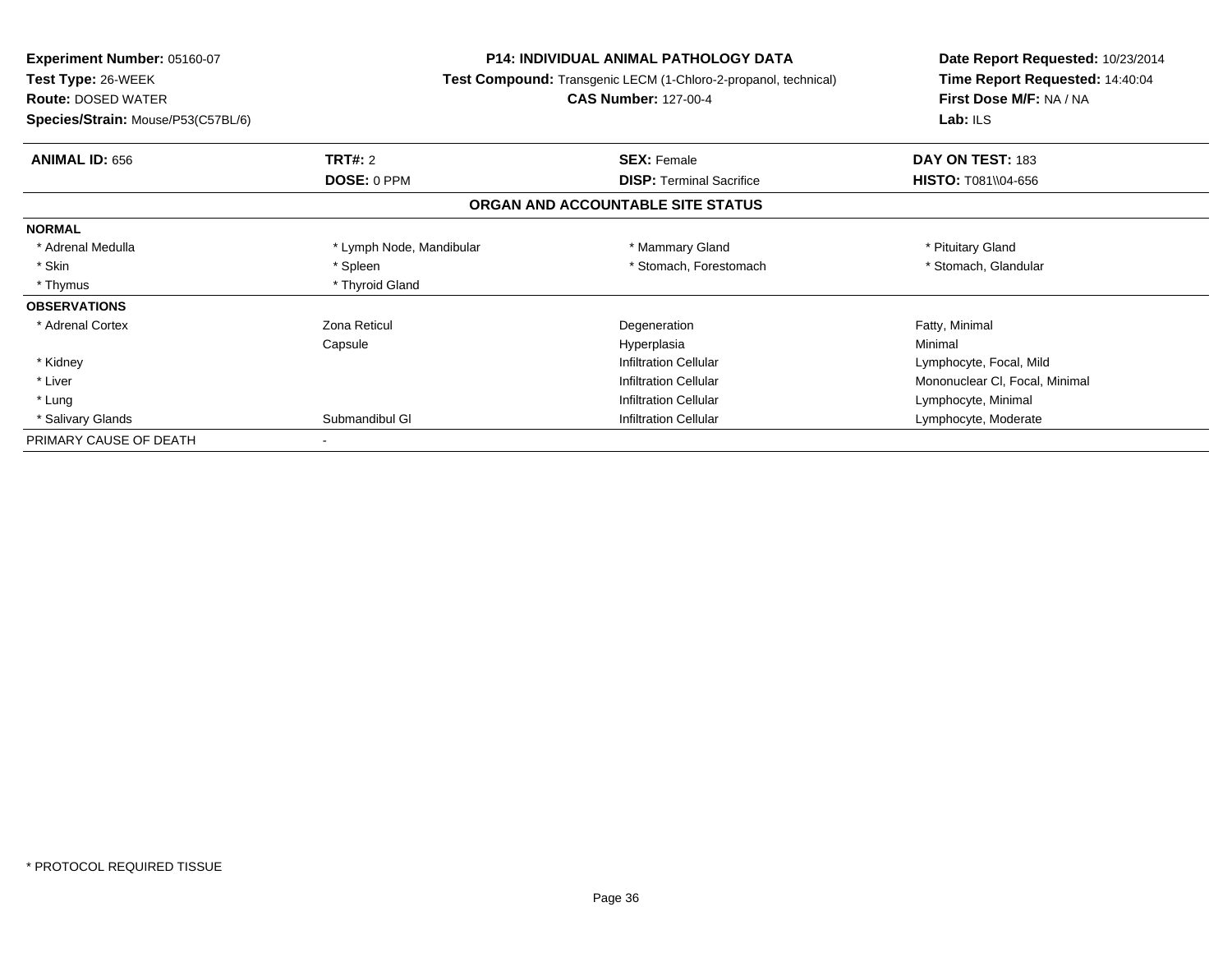| Experiment Number: 05160-07<br><b>Test Type: 26-WEEK</b><br><b>Route: DOSED WATER</b> |                | <b>P14: INDIVIDUAL ANIMAL PATHOLOGY DATA</b>                    | Date Report Requested: 10/23/2014<br>Time Report Requested: 14:40:04<br>First Dose M/F: NA / NA |  |
|---------------------------------------------------------------------------------------|----------------|-----------------------------------------------------------------|-------------------------------------------------------------------------------------------------|--|
|                                                                                       |                | Test Compound: Transgenic LECM (1-Chloro-2-propanol, technical) |                                                                                                 |  |
|                                                                                       |                | <b>CAS Number: 127-00-4</b>                                     |                                                                                                 |  |
| Species/Strain: Mouse/P53(C57BL/6)                                                    |                |                                                                 | Lab: ILS                                                                                        |  |
| <b>ANIMAL ID: 657</b>                                                                 | TRT#: 2        | <b>SEX: Female</b>                                              | DAY ON TEST: 183                                                                                |  |
|                                                                                       | DOSE: 0 PPM    | <b>DISP:</b> Terminal Sacrifice                                 | HISTO: T081\\04-657                                                                             |  |
|                                                                                       |                | ORGAN AND ACCOUNTABLE SITE STATUS                               |                                                                                                 |  |
| <b>NORMAL</b>                                                                         |                |                                                                 |                                                                                                 |  |
| * Adrenal Medulla                                                                     | * Kidney       | * Lymph Node, Mandibular                                        | * Mammary Gland                                                                                 |  |
| * Pituitary Gland                                                                     | * Skin         | * Spleen                                                        | * Stomach, Forestomach                                                                          |  |
| * Stomach, Glandular                                                                  | * Thymus       | * Thyroid Gland                                                 |                                                                                                 |  |
| <b>OBSERVATIONS</b>                                                                   |                |                                                                 |                                                                                                 |  |
| * Adrenal Cortex                                                                      | Zona Reticul   | Degeneration                                                    | Fatty, Minimal                                                                                  |  |
| * Liver                                                                               | Centrilobular  | Hypertrophy                                                     | Minimal                                                                                         |  |
|                                                                                       |                | <b>Infiltration Cellular</b>                                    | Mononuclear CI, Minimal                                                                         |  |
| * Lung                                                                                | Alveolus       | <b>Infiltration Cellular</b>                                    | Histiocyte, Minimal                                                                             |  |
|                                                                                       |                | <b>Infiltration Cellular</b>                                    | Lymphocyte, Mild                                                                                |  |
| * Salivary Glands                                                                     | Submandibul GI | <b>Infiltration Cellular</b>                                    | Lymphocyte, Mild                                                                                |  |
| PRIMARY CAUSE OF DEATH                                                                |                |                                                                 |                                                                                                 |  |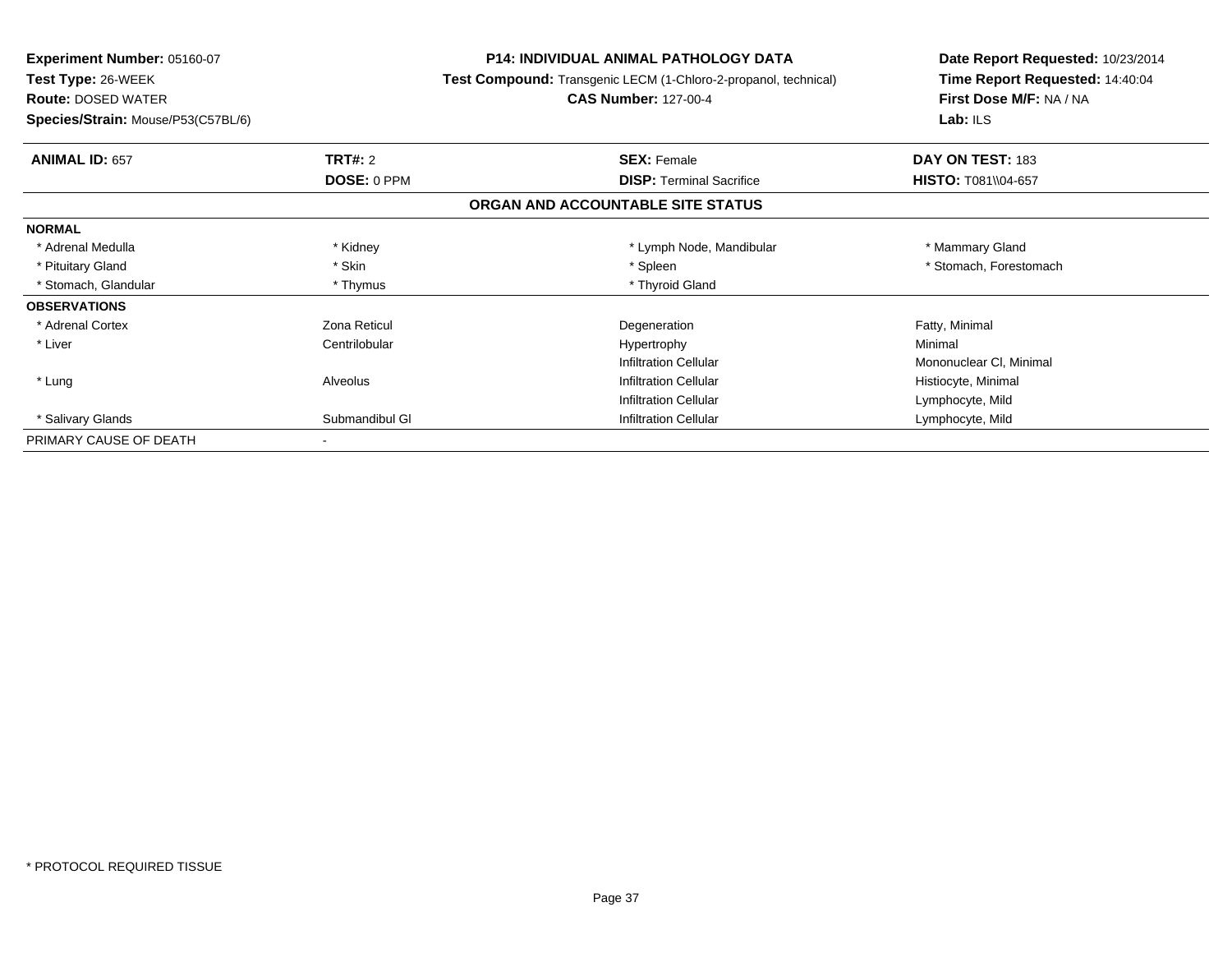| Experiment Number: 05160-07<br><b>Test Type: 26-WEEK</b><br><b>Route: DOSED WATER</b><br>Species/Strain: Mouse/P53(C57BL/6) |                   | <b>P14: INDIVIDUAL ANIMAL PATHOLOGY DATA</b><br><b>Test Compound:</b> Transgenic LECM (1-Chloro-2-propanol, technical)<br><b>CAS Number: 127-00-4</b> | Date Report Requested: 10/23/2014<br>Time Report Requested: 14:40:04<br>First Dose M/F: NA / NA<br>Lab: $ILS$ |
|-----------------------------------------------------------------------------------------------------------------------------|-------------------|-------------------------------------------------------------------------------------------------------------------------------------------------------|---------------------------------------------------------------------------------------------------------------|
|                                                                                                                             |                   |                                                                                                                                                       |                                                                                                               |
| <b>ANIMAL ID: 659</b>                                                                                                       | <b>TRT#: 2</b>    | <b>SEX: Female</b>                                                                                                                                    | DAY ON TEST: 183                                                                                              |
|                                                                                                                             | DOSE: 0 PPM       | <b>DISP:</b> Terminal Sacrifice                                                                                                                       | <b>HISTO: T081\\04-659</b>                                                                                    |
|                                                                                                                             |                   | ORGAN AND ACCOUNTABLE SITE STATUS                                                                                                                     |                                                                                                               |
| <b>NORMAL</b>                                                                                                               |                   |                                                                                                                                                       |                                                                                                               |
| * Adrenal Cortex                                                                                                            | * Adrenal Medulla | * Lymph Node, Mandibular                                                                                                                              | * Mammary Gland                                                                                               |
| * Pituitary Gland                                                                                                           | * Skin            | * Spleen                                                                                                                                              | * Stomach, Forestomach                                                                                        |
| * Stomach, Glandular                                                                                                        | * Thymus          | * Thyroid Gland                                                                                                                                       |                                                                                                               |
| <b>OBSERVATIONS</b>                                                                                                         |                   |                                                                                                                                                       |                                                                                                               |
| * Kidney                                                                                                                    |                   | <b>Infiltration Cellular</b>                                                                                                                          | Lymphocyte, Mild                                                                                              |
| * Liver                                                                                                                     |                   | <b>Infiltration Cellular</b>                                                                                                                          | Mononuclear CI, Minimal                                                                                       |
| * Lung                                                                                                                      |                   | <b>Infiltration Cellular</b>                                                                                                                          | Lymphocyte, Minimal                                                                                           |
| * Salivary Glands                                                                                                           | Submandibul GI    | <b>Infiltration Cellular</b>                                                                                                                          | Lymphocyte, Mild                                                                                              |
| PRIMARY CAUSE OF DEATH                                                                                                      |                   |                                                                                                                                                       |                                                                                                               |